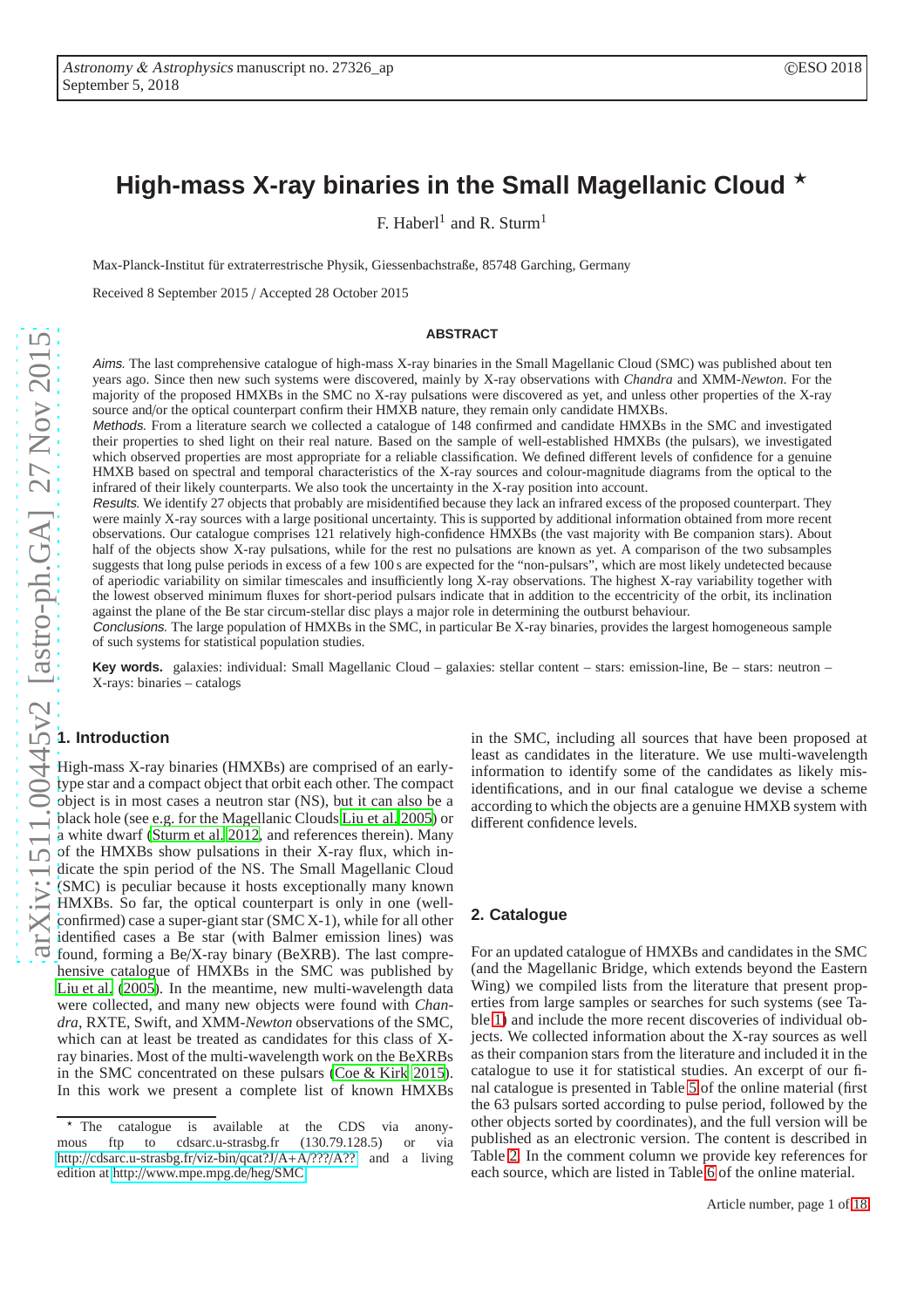#### **Table 1.** Literature for HMXBs in the SMC.

<span id="page-1-0"></span>

| Reference                          | Description                                                                  |
|------------------------------------|------------------------------------------------------------------------------|
| Liu et al. $(2005)$                | HMXB catalogue of the Magellanic Clouds                                      |
| Coe et al. (2005)                  | Optical properties of HMXBs in the SMC                                       |
| Shtykovskiy & Gilfanov (2005)      | HMXBs in archival XMM-Newton data                                            |
| McGowan et al. (2008b)             | Chandra SMC Wing survey                                                      |
| Galache et al. (2008)              | RXTE observations of SMC pulsars                                             |
| McBride et al. (2008)              | Optical spectroscopy of BeXRB pulsars in the SMC                             |
| Haberl et al. (2008)               | New BeXRBs from XMM-Newton observations in 2006 and 2007                     |
| Antoniou et al. (2009b)            | Optical identification of Chandra sources                                    |
| Antoniou et al. (2009a)            | Optical spectroscopy of BeXRBs in the SMC                                    |
| Laycock et al. (2010)              | Catalogue of SMC sources from deep Chandra observations. <sup><i>a</i></sup> |
| Rajoelimanana et al. (2011b)       | Long-term optical variability of HMXB pulsars in the SMC                     |
| Sturm et al. (2013c)               | XMM-Newton survey of the SMC                                                 |
| $\text{Coe} \& \text{Kirk} (2015)$ | BeXRB pulsars in the SMC                                                     |

Notes. (*a*) Includes detections down to two net counts. Most of these low-significance sources are not found in the Chandra Source Catalogue (CSC [Evans et al. 2010](#page-11-11)) .

#### 2.1. Special notes on catalogue sources

The published lists of HMXBs in the SMC disagree in the details for some entries. In particular, sources with uncertain X-ray position or with a pulse period detected with low significance can lead to different interpretations of their nature. The X-ray position of the majority of sources detected with Chandra or XMM-*Newton* is sufficiently accurate to uniquely identify their optical counterpart. However, there are cases whose angular separation exceeds  $2-3\sigma$  confidence, which cause the identification to be uncertain and increase the probability for a chance coincidence of the X-ray source with an early-type star. Moreover, the spin periods of pulsars evolve with time, and detections with an uncertain position of the X-ray source may not be associated uniquely with an object. In the following sections we provide information for such cases to introduce our classifications. In Sect. [2.1.3](#page-3-0) we present a list of candidates that were previously rejected as HMXB and that we did not include in the catalogue.

#### <span id="page-1-1"></span>2.1.1. Update on individual BeXRB pulsars

SXP7.92 - A new pulsar with a period of 7.92s was discovered by [\(Corbet et al. 2008\)](#page-11-12) in RXTE data. [Coe et al.](#page-11-13) [\(2009\)](#page-11-13) reported six detections of SXP7.92 with RXTE and suggested AzV285 as the probable optical counterpart. They detected an X-ray source using Swift consistently in position with AzV285. [Israel et al. \(2013\)](#page-11-14) detected 7.92 s pulsations from a source at RA =  $00:57:58.4$  and Dec =  $-72:22:29.5$  (error 1.5<sup>''</sup>) in Chandra data. The Chandra source is 20.4′ away from AzV285, but is fully compatible with the RXTE pulsar. The source was probably also detected by ROSAT (RX J0057.9−7222, entry 75 in the HRI catalogue of [Sasaki et al. 2000\)](#page-11-15). We conclude that SXP7.92 = CXOU J005758.4−722229 = RX J0057.9−7222 is a BeXRB pulsar and the correct optical counterpart is 2MASS J00575856−7222290. This star shows outbursts every 40.03 days in OGLE II data, which is most likely the orbital period of the binary system [\(Schmidtke & Cowley 2013](#page-11-16)). The detection of X-rays from the position of AzV285 with Swift suggests that this is the optical counterpart of another BeXRB, which is also confirmed by XMM-*Newton* observations (see below for XMM J010155.7−723236).

SXP9.13 - Pulsations with a period of 9.13s were discovered from the ASCA source AX J0049−732 [\(Imanishi et al.](#page-11-17) [1998\)](#page-11-17). The source is located in a crowded region of the SMC bar with two hard ROSAT sources (RX J0049.5−7310 and RX J0049.2−7311) as possible counterparts [\(Filipovic et al.](#page-11-18) ´ [2000b\)](#page-11-18). RX J0049.5−7310 was confirmed to be a BeXRB with a spin period of 894 s [\(Laycock et al. 2010\)](#page-11-8). Consequently, several authors have alloted RX J0049.2−7311 to the 9.13 s pulsar. However, RX J0049.2−7311 was covered by XMM-*Newton* and *Chandra* observations many times with sufficient photon statistics to expect a detection of the 9.13 s period. This was never seen, and therefore we do not identify RX J0049.2−7311 as the 9.13 s pulsar AX J0049−732, but instead keep two separate BeXRBs (within the ASCA error circle of 40′′ are ∼25 possible counterparts brighter than  $V = 18$  mag with  $-0.2 < B$ -V < 0.2 in the OGLE BVI photometric catalogue; [Udalski et al.](#page-11-19) [1998\)](#page-11-19).

SXP82.4 - XTE J0052−725 was discovered as a new transient in RXTE data [\(Corbet et al. 2002\)](#page-11-20), and X-ray pulsations were found in archival Chandra observations. From the RXTE SMC monitoring [Galache et al. \(2008\)](#page-11-5) identified an outburst pattern with a period of 362.3±4.1 d in X-rays. [Rajoelimanana et al.](#page-11-9) [\(2011b\)](#page-11-9) analysed the OGLE III data, which revealed a significant peak at 171±0.3 d in the power spectra, which is less than half the reported X-ray period. [Galache et al. \(2008](#page-11-5)) already noted that the X-ray period is longer than would be expected given its spin period position in the Corbet diagram [\(Corbet 1984;](#page-11-21) [Laycock et al. 2005](#page-11-22), see also Fig. [8,](#page-10-3) in which SXP82.4 is found as the right-most open red circle). We add here that the long X-ray period also places XTE J0052-725 outside the relation between  $P_{\text{orb}}$  and the equivalent width of the H $\alpha$  line [\(Reig et al.](#page-11-23) [1997,](#page-11-23) see also Fig. [9,](#page-10-4) in which SXP82.4 is again found as the right-most open red circle). This suggests that the orbital period might be closer to the period found in the optical.

SXP91.1 - Pulsations with ∼91 s were found in RXTE and ASCA data (XTE J0053−724 and AX J0051−722, [Corbet et al.](#page-11-24) [1998\)](#page-11-24). RXTE detections of pulsations at 85.4 s and 89.0 s were initially assigned to individual pulsars, but were later recognised as most likely stemming from one pulsar with a high spin-down rate [\(Galache et al. 2008;](#page-11-5) [Corbet et al. 2010;](#page-11-25) [Coe et al. 2011a\)](#page-10-5). For our catalogue we only considered one pulsar (SXP91.1).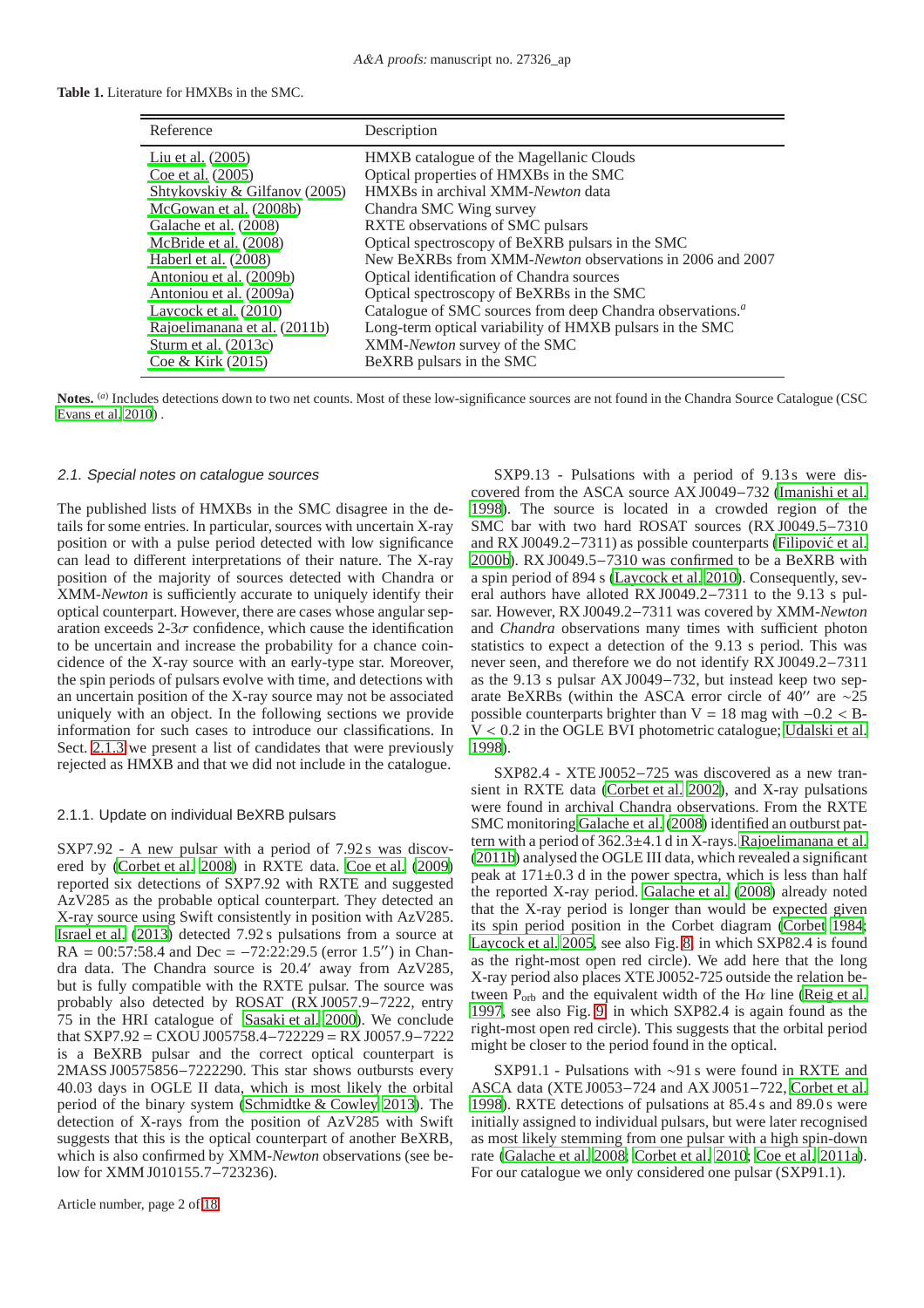<span id="page-2-0"></span>

| Column       | Description                                                                                                                         |
|--------------|-------------------------------------------------------------------------------------------------------------------------------------|
| $\mathbf{1}$ | Source number                                                                                                                       |
| $2 - 3$      | X-ray coordinates, right ascension and declination (epoch 2000.0)                                                                   |
| 4            | Uncertainty of X-ray position [ $'$ ]. For XMM-Newton positions taken from Sturm et al. (2013c) the $1\sigma$ error includes        |
|              | a systematic uncertainty of 0.5".                                                                                                   |
| 5            | Origin of the X-ray coordinate (A: ASCA, C: Chandra, E: Einstein, I: Integral, N: XMM-Newton, R: ROSAT, S:                          |
|              | Swift, X: RXTE). When no reliable position could be determined from the non-imaging RXTE                                            |
|              | collimator-instruments, a radius of 30' for the position error indicates the size of the field of view.                             |
| $6\,$        | Reference for source discovery.                                                                                                     |
| 7            | Identification of optical counterpart with emission-line star from Meyssonnier & Azzopardi (1993). The negative                     |
|              | number indicates a star found in the catalogue of Murphy & Bessell (2000).                                                          |
| $8 - 15$     | Flags indicating different source properties. For their description see Table 3.                                                    |
| 16           | Confidence class (values 1-6, see Table 4).                                                                                         |
| $17 - 18$    | Optical coordinates, right ascension and declination (epoch 2000.0) for the identified counterpart from Zaritsky et al.             |
|              | (2002), or - when not available there - from Massey (2002).                                                                         |
| $19 - 26$    | The Magellanic Clouds Photometric Survey (MCPS): U, error(U), B, error(B), V, error(V), I, error(I) [mag] from                      |
|              | Zaritsky et al. (2002).                                                                                                             |
| $27 - 32$    | Colour indices U-B, error(U-B), B-V, error(B-V), V-I, error(V-I) [mag] derived from MCPS photometry.                                |
| $33 - 34$    | Reddening-free Q-value ( $Q = U-B-0.72\times(B-V)$ ) and error(Q) [mag].                                                            |
| 35           | Near-IR counterpart to the optical star from the Two Micron All Sky Survey (2MASS, Skrutskie et al. 2006).                          |
| $36 - 41$    | Near-IR magnitudes with corresponding errors: J, error(J), H, error(H), K, error(K) [mag].                                          |
| $42 - 45$    | Near-IR colour indices, J-H, error(J-H), H-K, error(H-K) [mag].                                                                     |
| $46 - 53$    | Spitzer IRAC fluxes at 3.6, 4.5, 5.8 and 8.0 $\mu$ m [mag] with respective errors (from the SAGE project, for a                     |
|              | description see Meixner et al. 2006).                                                                                               |
| 54           | Angular distance between X-ray and optical position ["].                                                                            |
| 55           | Angular distance between optical and near-IR position ["].                                                                          |
| 56           | Neutron star spin period [s] inferred from X-rays.                                                                                  |
| 57           | Orbital period [days] (see flags for origin).                                                                                       |
| $58 - 59$    | Maximum and minimum X-ray flux [erg cm <sup>-2</sup> s <sup>-1</sup> ] when available in the 0.2–10 keV band. Fluxes in the SMC     |
|              | XMM-Newton catalogue of Sturm et al. (2013c) are given for the 0.2 to 4.5 keV band. To convert them into the                        |
|              | $0.2-10$ keV band, we multiplied them by a factor of 2.6 assuming a standard power law with photon index 0.9                        |
|              | (Haberl et al. 2008) and a column density of $10^{21}$ cm <sup>-2</sup> (solar abundance). For Swift XRT count rates we used a flux |
|              | conversion factor of $1.1 \times 10^{-10}$ erg cm <sup>-2</sup> cts <sup>-1</sup>                                                   |
| 60           | Flag for minimum flux: 1 for a non-detection with an upper limit; -1 when unknown; 0 for detection.                                 |
| $61 - 62$    | References for maximum and minimum X-ray flux.                                                                                      |
| 63           | X-ray variability factor (ratio of maximum to minimum flux).                                                                        |
| 64           | Equivalent width of the H $\alpha$ line [Å] (minimum value if more than one measurement is available).                              |
| 65           | Maximum equivalent width of the H $\alpha$ line [Å].                                                                                |
| 66           | References for the $H\alpha$ measurements.                                                                                          |
| 67           | Comments with key references.                                                                                                       |
|              |                                                                                                                                     |

SXP4693 - The longest period detected from an SMC BeXRB of 4693s was claimed by [Laycock et al.](#page-11-8) [\(2010\)](#page-11-8) from a 100 ks *Chandra* observation with ∼140 net source counts. The pulsar was covered by an observation of the XMM-*Newton* survey of the SMC on October 9-10, 2009 (ObsID 0601210801 with a net exposure of about 23 ks and ∼1000 net source counts; [Sturm et al. 2013c\)](#page-11-10). A Fourier analysis of the light curve reveals a peak at a frequency consistent with the suggested period. We investigated this further using folding techniques based on  $\chi^2$ and Rayleigh Z<sup>2</sup> tests [\(Buccheri et al. 1983\)](#page-10-6) and a Bayesian periodic signal detection method [\(Gregory & Loredo 1996](#page-11-31)) as described for instance in [Coe et al.](#page-10-7) [\(2012\)](#page-10-7). This resulted in a formal pulse period with  $1\sigma$  uncertainty of 4700  $\pm$  150s (see Fig. [1\)](#page-4-0). The light curve (Fig. [2\)](#page-4-1) shows dips, which repeat every ∼4800 s; they are most likely responsible for the periodicity seen in the timing analysis. To confirm that this pattern is strictly periodic requires a longer observation, but we conclude that the XMM- *Newton* observation finds evidence for a period around 4800 s in agreement with the *Chandra* results presented by [Laycock et al.](#page-11-8) [\(2010\)](#page-11-8). [Coe & Kirk](#page-11-2) [\(2015\)](#page-11-2) listed the pulsar twice with two different periods as SXP6.62 and SXP4693. We do not see a significant signal near 6.62 s in the XMM-*Newton* data.

## 2.1.2. Sources without detected pulsations

RX J0032.9−7348 - This hard and variable ROSAT source was discovered by [Kahabka & Pietsch \(1996](#page-11-32)) in PSPC observations and proposed as HMXB candidate. [Stevens et al.](#page-11-33) [\(1999\)](#page-11-33) found two early-type stars in the ROSAT error circle, one of them showing H $\alpha$  emission (their object 1). Object 2 was identified with GSC0914101338, for which [\(Evans et al. 2004\)](#page-11-34) give a spectral type of B0.5V. Object 2 is brighter  $(B = 15.50$  mag, V=15.24) and slightly more distant to the best PSPC position [\(Haberl & Sasaki 2000\)](#page-11-35). Although object 2 cannot be com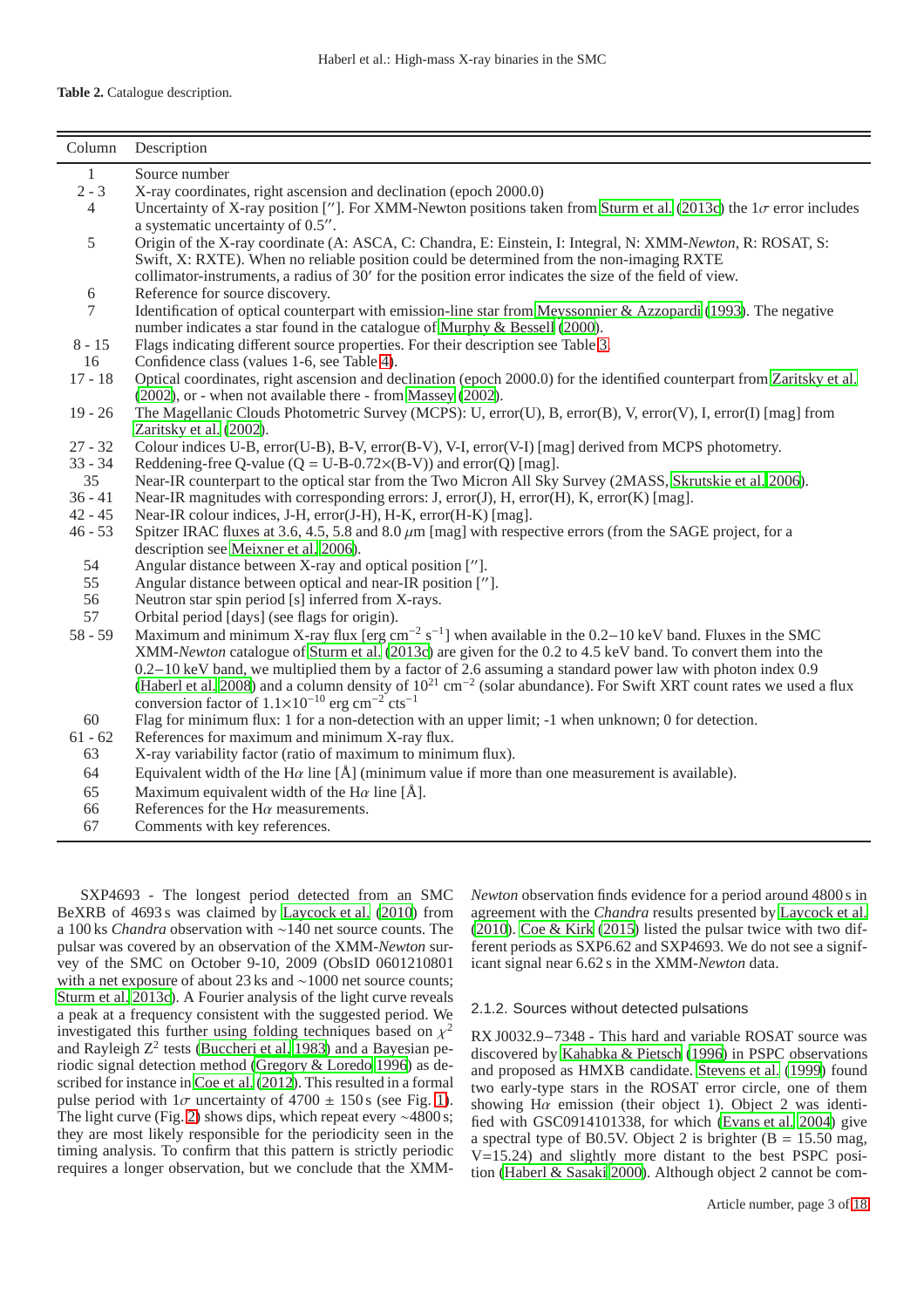pletely ruled out, we assume object 1 as optical counterpart of the X-ray source because of its measured  $H\alpha$  emission line, which suggests a BeXRB nature, but we flag the optical identification as uncertain.

RX J0045.6-7313 - [Haberl & Sasaki](#page-11-35) [\(2000\)](#page-11-35) suggested this ROSAT source as a BeXRB candidate because an emissionline star is located in the X-ray error circle (object 114 in [Meyssonnier & Azzopardi 1993\)](#page-11-26). More recent catalogues of early-type stars in the SMC contain additional possible counterpart candidates: [Bonanos et al. \(2010\)](#page-10-8) performed IR photometry of massive stars and listed AzV9 [\(Azzopardi et al.](#page-10-9) [1975\)](#page-10-9) with spectral class B0III (UV spectral classification by [Smith Neubig & Bruhweiler 1997\)](#page-11-36) and IR colours consistent with that of a Be star (see Sect. [3](#page-5-2) and Fig. [4\)](#page-7-0). We add AzV9 to our catalogue and flag the optical identification as uncertain.

CXOU J004941.43−724843.8 - This source was detected in the Chandra survey of the SMC bar [\(Antoniou et al. 2009b,](#page-10-1) source ID 7\_19) with the proposed optical counterpart (V = 17.17 mag) 1.36′′ away from the X-ray position. With an Xray luminosity of  $3.7 \times 10^{33}$  erg s<sup>-1</sup> the source was at low luminosity during the Chandra observation [\(Maravelias et al. 2014](#page-11-37)), and it was not detected by XMM-*Newton* [\(Sturm et al. 2013c](#page-11-10)). [Maravelias et al. \(2014](#page-11-37)) presented spectroscopy of the optical star and reported the detection of a narrow  $H\alpha$  line, concluding on a spectral type B1-B5 but uncertain Be nature because of the marginal line width. All these ambiguities make this case inconclusive.

XMMU J005723.4−722356 - [Shtykovskiy & Gilfanov](#page-11-3) [\(2005](#page-11-3)) proposed the source detected in XMM-*Newton* data as an HMXB candidate because it might be associated with an early-type star. The spectral type of the proposed counterpart was given as B2 (II) by [Evans et al.](#page-11-34) [\(2004\)](#page-11-34) and confirmed by [Maravelias et al. \(2014\)](#page-11-37). In the SMC catalogue (source 65) of [Sturm et al.](#page-11-10) [\(2013c\)](#page-11-10), the XMM-*Newton* position is 1.73′′ offset from the optical position given by [Zaritsky et al. \(2002](#page-12-0)). Similarly, the Chandra position is 1.3<sup>"</sup> away [\(Antoniou et al.](#page-10-1) [2009b;](#page-10-1) [Maravelias et al. 2014\)](#page-11-37). Both X-ray positions are more consistent with that of an AGN [\(Sturm et al. 2013c\)](#page-11-10). The source was also detected in three recent XMM-*Newton* observations of SXP5.05 [\(Coe et al. 2015\)](#page-10-10) at a much brighter level than in the past. During the last observation (ID 0700580601) in particular, with 2.4×10<sup>-13</sup> erg cm<sup>-2</sup> s<sup>-1</sup> the flux was a factor of ~5 higher than the previous maximum during observation 0084200101. Using the upper limit from observation 0500980201 of  $5.8\times10^{-15}$  erg cm<sup>-2</sup> s<sup>-1</sup>, we derive a variability factor of at least ∼40, which strongly favours an HMXB. The X-ray position in all three new observations also agrees better with the B2 star (distances between 0.45′′ and 1.0′′), which is further improved when using the target of the observations, SXP5.05 and its optical counterpart, for bore-sight corrections (resulting in distances of between 0.36′′ and 0.68′′). Optical identification with the early-type star and the strong X-ray variability suggest that XMMU J005723.4−722356 is an HMXB.

XMM J010155.7−723236 - Source number 816 in the SMC catalogue of [Sturm et al. \(2013c\)](#page-11-10) was originally assigned to SXP7.92. However, no pulsations were detected in the XMM-*Newton* data. The improved XMM-*Newton* position is consistent with the Swift source detected near AzV285 (see SXP7.92 above) and confirms this star as the optical counterpart. A flux upper limit from one XMM-*Newton* observation with no detection of the source combined with the Swift flux yields a flux ratio of >900, clearly suggesting a BeXRB nature of the source. Analysing OGLE II and III data of AzV285, [\(Coe et al. 2009\)](#page-11-13) found a 36.79 d period, which was revised by

[Rajoelimanana et al.](#page-11-9) [\(2011b\)](#page-11-9) to 36.41±0.02 d; this is probably the binary period.

XMMU J010429.4−723136 - Source number 3285 in the SMC catalogue of [Sturm et al. \(2013c\)](#page-11-10) was proposed by these authors as an HMXB candidate. The large X-ray variability and the brightness of the proposed optical counterpart indicates a BeXRB nature of the source. The source is most likely identical to the Chandra source CXOU J010428.7−723134 [\(Rajoelimanana et al. 2011a](#page-11-38); [Schmidtke et al. 2013a\)](#page-11-39), although the Chandra position is 2.8′′ away from that of the proposed counterpart (using the coordinates from [Zaritsky et al. 2002\)](#page-12-0). The optical star shows a period of 37.15 days in OGLE and MACHO data [\(Rajoelimanana et al. 2011a](#page-11-38)), which might indicate the orbital period, but could also be an alias of a 0.972 d period, which [Schmidtke et al. \(2013a\)](#page-11-39) interpreted as nonradial pulsations of a Be star. [Rajoelimanana et al.](#page-11-38) [\(2011a](#page-11-38)) also reported a period of 707 s found in the Chandra Xray data. However, this period is most likely an instrumental effect: it is exactly the Chandra dithering period and the source is located at the rim of a CCD, moving in and out of the detector. This probably also explains the relatively large angular distance between the Chandra and the optical position. A likely ROSAT detection ([HFP2000]264) is listed in the PSPC catalogue of [Haberl et al. \(2000](#page-11-40)). We conclude that XMMU J010429.4−723136= CXOU J010428.7−723134= RX J0104.5−7231 is a BeXRB in the SMC, although measurements of the spin period of the NS and of the strength of the H $\alpha$ line are still required for the final confirmation.

#### <span id="page-3-0"></span>2.1.3. Rejected candidates from previous work

For completeness we provide here a list of former HMXB candidates, which were rejected in earlier work. These objects are not included in our catalogue.

XMMU J004833.4−732355 - Source number 40 (uncertain nature) in Table 2 of [Shtykovskiy & Gilfanov \(2005\)](#page-11-3) is classified as an AGN by [Sturm et al. \(2013c\)](#page-11-10). See source 123 in their catalogue.

XMMU J005156.0−734151 = RXJ0051.7−7341 - Source number 1 of [Sasaki et al.](#page-11-41) [\(2003\)](#page-11-41) is rejected as an HMXB candidate. In the improved error circle of the source derived from additional observations (source 100 in the SMC catalogue of [Sturm et al. 2013c\)](#page-11-10) no bright optical counterpart with colours of an early-type star is found.

XMMU J005432.2−721809 - Source number 36 (uncertain nature) in Table 2 of [Shtykovskiy & Gilfanov \(2005](#page-11-3)) is newly classified as AGN (source 62 in [Sturm et al. 2013c\)](#page-11-10). From the X-ray spectrum a photon index typical for an AGN is derived and the position is  $2.7$ " (4.8 $\sigma$ ) away from the V=16.6 mag star, originally proposed as the counterpart.

XMMU J005441.1−721720 - Another source of uncertain nature (number 41) from [Shtykovskiy & Gilfanov](#page-11-3) [\(2005\)](#page-11-3). The revised position (source 82 in [Sturm et al. 2013c](#page-11-10)) is inconsistent with the originally proposed counterpart  $(V=15.7$  mag star), and the source is classified as AGN candidate.

CXOU J005504.40−722230.4 - [Maravelias et al. \(2014\)](#page-11-37) presented optical spectroscopy of a B star 3.6′′ away from the Chandra position. The large angular distance and the faintness  $(V = 17.86$  mag) of this star make a misidentification very likely. Moreover, from the XMM-*Newton* detection of the Xray source (source 976 in [Sturm et al. 2013c\)](#page-11-10) the most likely counterpart is classified as AGN using a mid-IR colour selection [\(Kozłowski & Kochanek 2009\)](#page-11-42).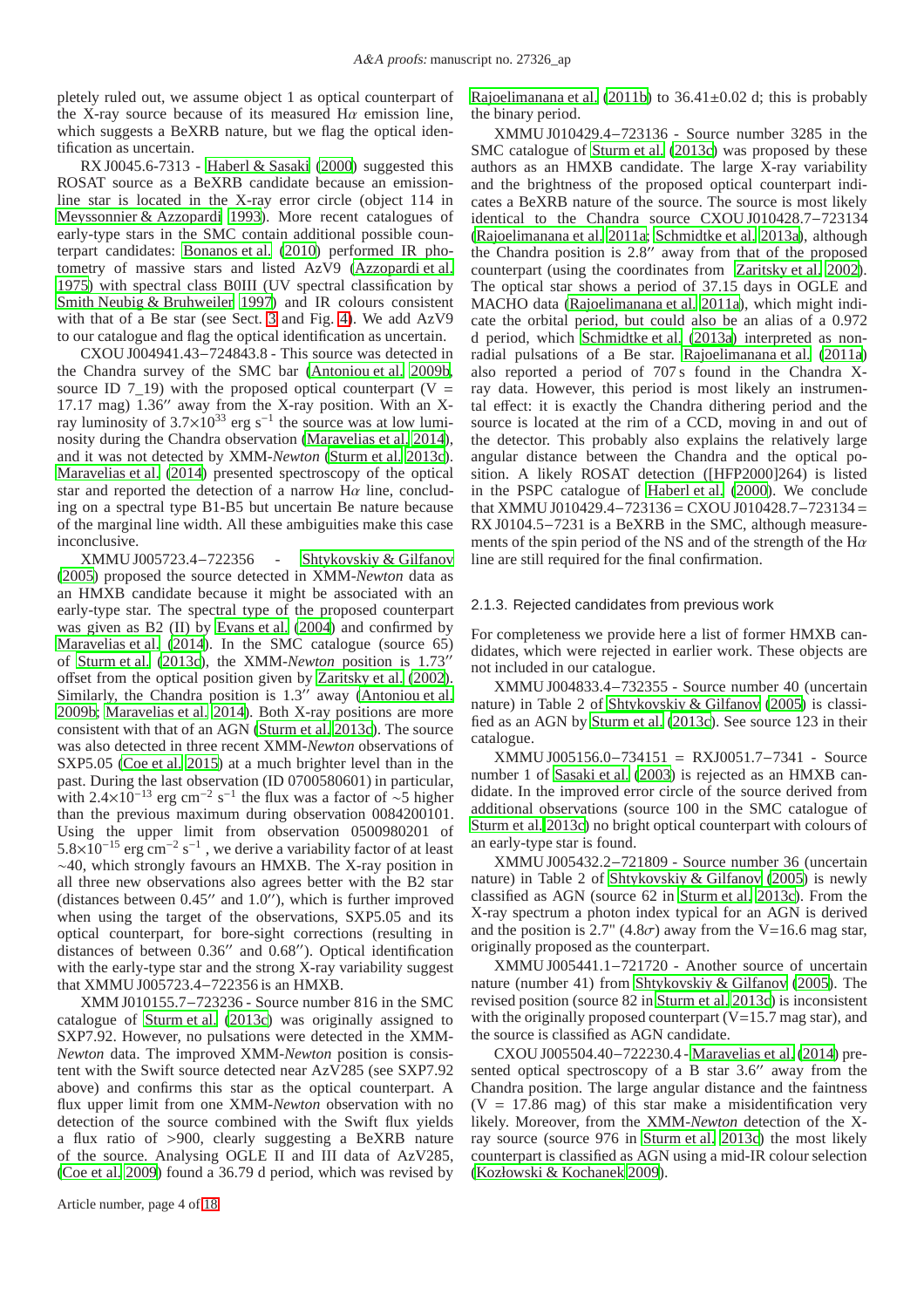

<span id="page-4-0"></span>**Fig. 1.** Periodograms obtained from the combined EPIC data of SXP4693 from the XMM-*Newton* observation 0601210801 (0.2−10 keV).  $\chi^2$  test, Bayesian odds ratio, and Rayleigh  $Z_1^2$  test are shown from top to bottom.



<span id="page-4-1"></span>**Fig. 2.** EPIC light curve (0.2-10 keV) of SXP4963 with a binning of 400 s. The horizontal line at  $3.9 \times 10^{-3}$  cts s<sup>-1</sup> marks the background level.

CXOU J005527.9−721058 was found in Chandra data and suggested as a BeXRB pulsar by [Edge et al.](#page-11-43) [\(2004b](#page-11-43)[,a](#page-11-44)). The source was later detected by XMM-*Newton* (XMMU J005527.6−721059). The two X-ray positions obtained from Chandra and XMM-*Newton* are inconsistent with that of the proposed Be star counterpart. Furthermore, the X-ray spectrum is more typical of an AGN, making it highly likely that the period, detected with only  $2.5\sigma$  confidence, was spurious and the identification with the Be star was incorrect [\(Haberl & Eger 2008\)](#page-11-45).

XMMU J010016.1−720445 = RX J0100.2−7204 - Additional XMM-*Newton* observations of source number 11 of [Sasaki et al.](#page-11-41) [\(2003\)](#page-11-41) provide an improved position that excludes identification with a bright optical counterpart. The X-ray source is classified as an AGN candidate (source 55 in [Sturm et al.](#page-11-10) [2013c\)](#page-11-10).

XMMU J010137.4−720418 = RX J0101.6−7204 - This source is located close to the XMM-*Newton* calibration target 1E 0102.2−7219 and was detected more than 30 times. The error-weighted X-ray position is incompatible with that of the emission-line star [MA93]1277 [\(Meyssonnier & Azzopardi](#page-11-26) [1993\)](#page-11-26), which was proposed by [Sasaki et al. \(2000](#page-11-15)) as possible counterpart in a BeXRB. The source appears as entry 21 in [Shtykovskiy & Gilfanov \(2005](#page-11-3)). The steepness of the power-law X-ray spectrum and the small X-ray variability of a factor of ∼4 over 12 years of XMM-*Newton* observations are fully compatible with an AGN nature (source 53 in [Sturm et al. 2013c\)](#page-11-10).

AX J0105−722 - The detection of a 3.34 s periodicity with 99.5% confidence (2.8 $\sigma$ ) was claimed by [Yokogawa & Koyama](#page-12-1) [\(1998b\)](#page-12-1). The X-ray spectrum was modelled with a power law with photon index  $2.2 \pm 0.3$ , which is much steeper than typically found for HMXBs in the 0.2−10 keV band. RX J0105.1−7211 was suggested as the most likely ROSAT counterpart of the ASCA source with MA93[1517] [\(Meyssonnier & Azzopardi 1993](#page-11-26)) located 7.7′′ away from the ROSAT position (Filipović et al. 2000a). Another nearby emission line star (MA93[1506]) was identified as Be star of spectral type B1-B2 III-Ve (with equivalent width of the H $\alpha$  line of -54 Å) and favoured as counterpart because it has an optical period of 11.09 d [\(Coe et al. 2005;](#page-10-0) [McBride et al. 2008\)](#page-11-6). However, such a short orbital period is not expected from the  $H\alpha$  - orbital period relation, which suggests on orbital period longer than 100 d (Fig. [9\)](#page-10-4). [Eger & Haberl](#page-11-47) [\(2008a\)](#page-11-47) used XMM-*Newton* observations to improve the X-ray position and classified XMMU J010509.7–721146 (power-law photon index  $2.0 \pm$  $0.3$ ; no  $V < 18$  optical counterpart in error circle) as AGN. Positional coincidence and the agreement in X-ray spectral properties strongly suggest that AX J0105−722, RX J0105.1−7211 and XMMU J010509.7−721146 are the same source and incompatible with [MA93] 1517 and [MA93] 1506 as optical counterpart. The 3.34 s periodicity is most likely spurious (but still appears in the list of [Coe & Kirk 2015\)](#page-11-2).

XMMU J010519.9−724943 - As optical counterpart, [Maravelias et al.](#page-11-37) [\(2014\)](#page-11-37) suggested a B3-B5 star with H $\alpha$  emission 4.0′′ from the X-ray position determined by these authors. Based on astrometric corrections and combining data from two XMM-*Newton* observations, [Sturm et al. \(2013c\)](#page-11-10) derived a position 4.9′′ away from the optical position (source 420 in the XMM-*Newton* catalogue). This corresponds to  $5\sigma$ , making the identification highly unlikely. Given the classification as AGN by [Sturm et al. \(2013c\)](#page-11-10), we conclude that the Be star is not the counterpart of the X-ray source.

XMMU J010620.0−724049 - This case is very similar to the previous, here the separation Chandra/optical position is 4.5". Again XMM-*Newton* detections in two observations provide an X-ray position (source 426 in XMM-*Newton* SMC catalogue) that is even farther away (7.6′′). A very likely AGN-counterpart is detected in Spitzer/IRAC images<sup>[1](#page-4-2)</sup> located only 0.64 $\prime\prime$  from the

<span id="page-4-2"></span><sup>&</sup>lt;sup>1</sup> SAGE LMC and SMC IRAC Source Catalog (IPAC 2009) available in Vizier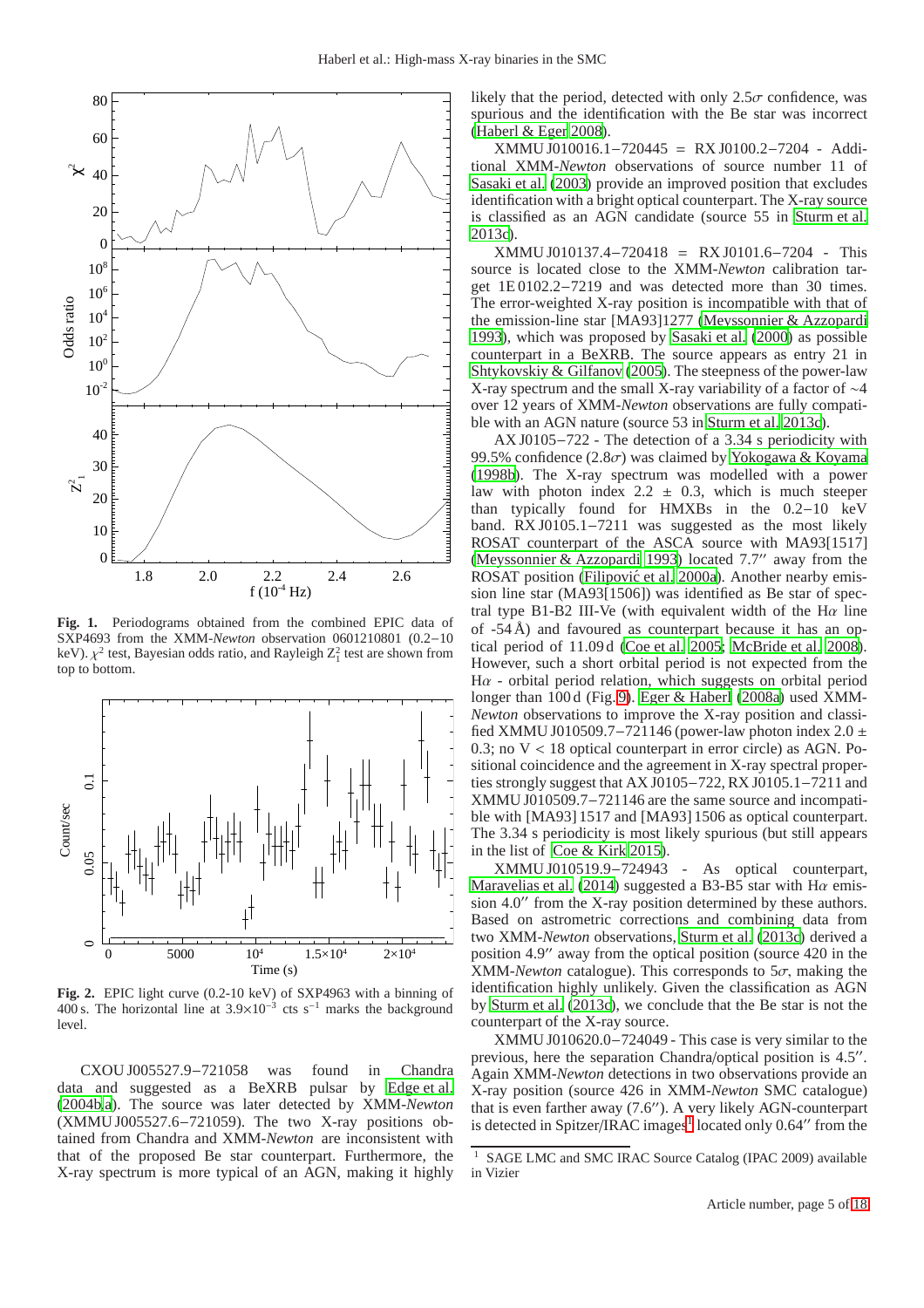XMM-*Newton* position. We conclude that the X-ray source is not a BeXRB, but an AGN.

<span id="page-5-0"></span>**Table 3.** Flags indicating different properties as measured for HMXBs and candidates.

## <span id="page-5-2"></span>**3. Confidence classes of HMXBs and candidates**

Candidates for HMXBs in the SMC were proposed in various publications mainly based on the positional coincidence of an X-ray source with an optical counterpart with appropriate brightness and colours consistent with an early-type star. The confidence with which they can be claimed to be a real HMXB or a BeXRB depends in particular on various aspects, such as the error of the X-ray position (usually significantly larger than the uncertainty in the optical position) and properties of the X-ray source as well as the candidate optical counterpart. This includes spectral and timing properties of the X-ray source and the optical star. When several criteria can be applied successfully, the confidence increases for a correct association of the X-ray source and the optical counterpart and its identification as an HMXB. Following this, we assigned flags to the (candidate) HMXBs in our compiled catalogue as described in Table [3.](#page-5-0)

Based on the flags, we divided the list of HMXBs and candidates into six confidence classes, which are summarised in Table [4.](#page-5-1) Sources with detected pulse period in X-rays (class I with flag ps or ps:) are most likely HMXBs even when the optical counterpart is not clearly identified as yet because the uncertainties in the X-ray position are large. X-ray sources with large long-term variability or a hard spectrum as typical for BeXRBs (in the 0.2-10 keV band the photon index is lower than  $\sim$ 1.3; [Haberl et al. 2008\)](#page-11-7) can also be identified as HMXBs from their X-ray properties (class II with flag xv or xs). A third class with secure identification of the optical counterpart (due to a precise X-ray position) as an early-type emission-line star (flags oi and em) are also BeXRBs with high confidence. With increasing uncertainty in the X-ray position, the chance coincidence for the presence of an early-type star in the error circle increases. A larger X-ray position error is typically found for weak X-ray sources, which do not allow deriving other X-ray properties either. In class IV we list X-ray sources with less certain position and an emission-line star in the error circle (flags oi: and em). Class V comprises X-ray sources with a good position and therefore high confidence for their identification with early-type stars (flag oi). However, no information about  $H\alpha$  emission is available. Only three such sources are found in our catalogue, and optical spectra should easily allow confirming their probable Be-star counterpart. Finally, in class VI the highest fraction of chance correlations of the X-ray sources with early-type stars is expected. These are usually weak X-ray sources (flag oi: with position errors typically larger than 1′′), and apart from the appropriate colours, no other information about the possible optical counterpart is available.

As mentioned above, the probability for false identification of optical counterparts to the X-ray sources in class VI is higher than for classes I-V. The optical counterparts of the large majority of the BeXRB pulsars in class I are well investigated. Spectral types and the strength of the  $H\alpha$  emission were determined and can be found in the literature (e.g. [Coe et al. 2005](#page-10-0); [McBride et al.](#page-11-6) [2008\)](#page-11-6). Therefore, class I objects can be used to define a representative sample. Comparison of various source parameters between the different classes may then reveal differences, which indicate false identifications.

When we plotted colour-colour (U-B vs. B-V) and colourmagnitude (V vs. B-V) diagrams, we found evidence that the objects in class VI are optically fainter and redder. To make this quantitatively clearer, we used the reddening-free Q-factor

|    | Flag <sup>b</sup> | Description                                          |
|----|-------------------|------------------------------------------------------|
| 8  | ps                | X-ray modulation indicates NS spin period            |
| 9  | px                | long-term X-ray period suggests orbital period       |
| 10 | po                | period in optical suggests orbital period            |
| 11 | O <sub>S</sub>    | orbital solution available                           |
| 11 | O <sub>X</sub>    | assuming X-ray period as orbital period              |
| 11 | 00                | assuming optical period as orbital period            |
| 11 | 0XQ               | X-ray and optical period are consistent              |
| 12 | <b>XV</b>         | variability in X-rays larger than a factor 30        |
| 13 | XS.               | typical X-ray spectrum                               |
|    |                   | (power law with photon index $<$ 1.3)                |
| 14 | $\overline{0}$    | optical id with high confidence                      |
| 15 | em                | Balmer ( $H\alpha$ ) emission measured from spectrum |
| 15 | nem               | no near-IR excess emission                           |

**Notes.** (*a*) Column in catalogue table (see Table [2\)](#page-2-0). (*b*) A colon behind the flag indicates an uncertain property.

**Table 4.** Summary of confidence classes.

<span id="page-5-1"></span>

|             | Class Flags                       | Number of sources |
|-------------|-----------------------------------|-------------------|
|             | $ps \cup ps$ :                    | 63                |
| $_{\rm II}$ | <b>xv</b> Uxs                     | 18                |
| Ш           | $\overline{\text{o}}$ i $\cap$ em | 12                |
| <b>IV</b>   | $\overline{\text{o}}$ : $\cap$ em | 8                 |
| V           | oi                                | 3                 |
| VI          | $0i$ :                            |                   |

Q=U-B-0.72(B-V) and compared its distribution between the different classes. While classes II-V are statistically consistent with class I, class VI exhibits a significantly different distribution towards higher Q values. This is demonstrated in Fig. [3](#page-6-0) where the distribution of the Q parameter is compared for class I and class II-V (top panel) and for class I and class VI (bottom). A statistical Kolmogorov-Smirnov test results in a probability of 98.5% for class I and II-V and  $1.3 \times 10^{-7}$  for class I and VI to be drawn from the same distribution. This clearly shows that the early-type stars proposed as optical counterparts of the X-ray sources from class VI are on average of different (later) spectral type than the optical counterparts of class I, which show a relatively narrow distribution around B0-B1 [\(McBride et al.](#page-11-6) [2008\)](#page-11-6). In particular, no spectral type later than B2 was found for BeXRBs with well-known optical counterpart in the Milky Way [\(Reig 2011\)](#page-11-48). On the other hand, isolated Be stars with later spectral type exist [\(McBride et al. 2008\)](#page-11-6), and we cannot exclude that (in particular X-ray faint) class VI objects might be associated with a late-type BeXRB. However, the larger X-ray error circles of the faint class VI objects implies that many of them are chance coincidences of the X-ray sources with single late B- or even Be-type stars.

[Bonanos et al. \(2010](#page-10-8)) have used Spitzer IRAC fluxes (at 3.6, 4.5, 5.8, and 8.0  $\mu$ m) of O and early-B stars in the SMC to distinguish OBe from OB stars based on their infrared excess relative to J-band fluxes. In Fig. [4](#page-7-0) we plot the infrared excess for the catalogue sources with flags "oi" and "oi:". A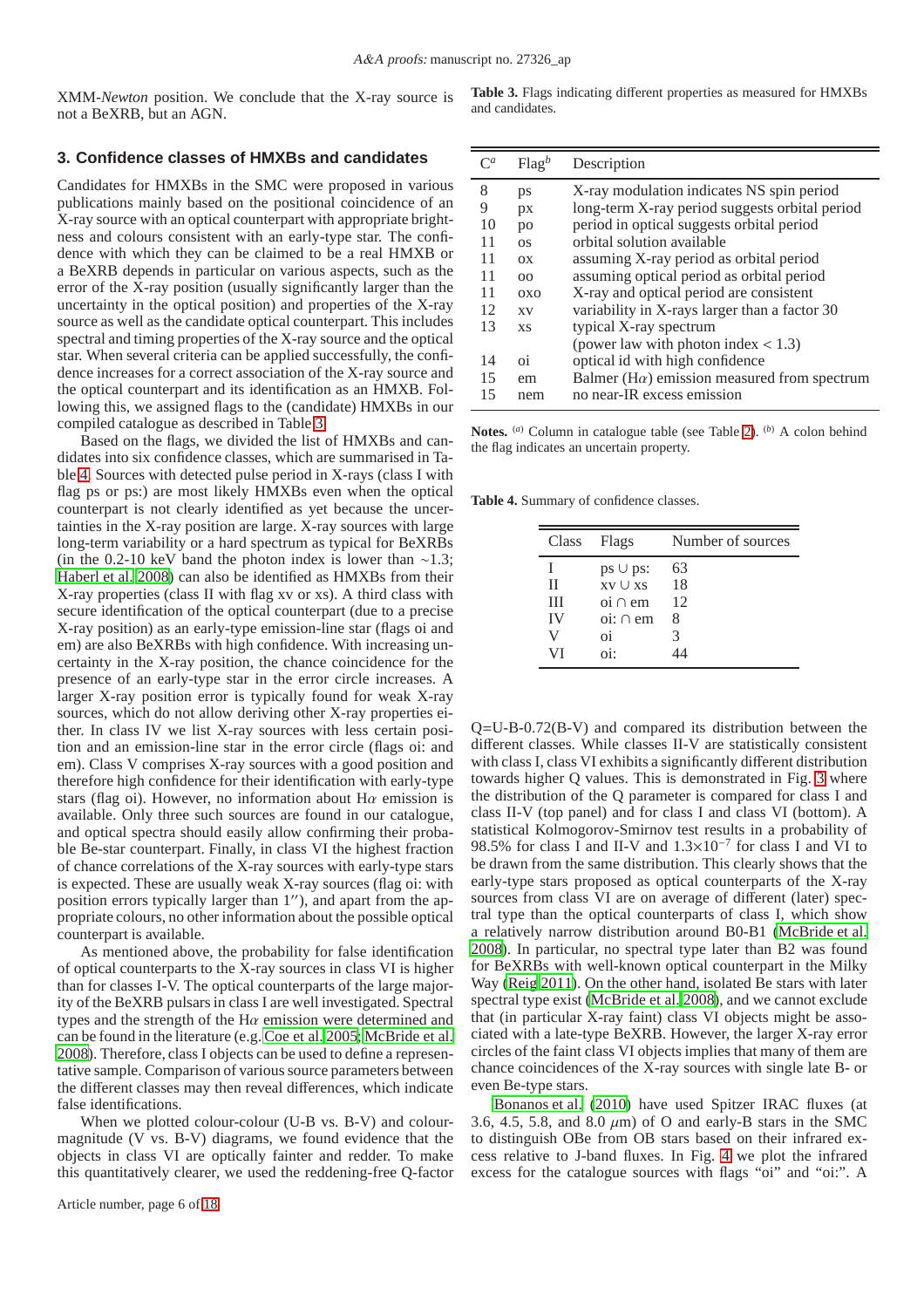

<span id="page-6-0"></span>**Fig. 3.** Distribution of the reddening-free Q parameter for different HMXB confidence classes. The top panel compares the pulsars (class I) with identified optical counterpart (red) with objects from classes II to V (blue), while in the bottom panel the comparison with class VI is shown.

remarkably large portion of sources from class VI (16 out of 44) fall in a region with J>16 and J-m<sub>3.6</sub> < 0.3 where no other sources are found. This suggests that these 16 objects are most likely normal B stars without a circum-stellar disc [\(Bonanos et al. 2010](#page-10-8), where a threshold of  $J-m<sub>3.6</sub> > 0.5$  is defined to introduce a photometric Be star classification). Fourteen of the sixteen objects are from the BeXRB candidate list derived from the XMM-Newton survey of the SMC (sources 41, 259, 468, 474, 1019, 1189, 1762, 1955, 2211, 2569, 2675, 2721, and 2967, 3271 from [Sturm et al. 2013c](#page-11-10)). The authors determined the number of chance coincidences as high as twenty. Therefore, the lack of infrared excess excludes the greater part of the expected chance coincidences. The remaining two objects (CXO J005331.8-721845 and CXO J005419.2-722049) are from the candidate list of [Laycock et al. \(2010\)](#page-11-8), very faint Xray sources with positional errors larger than 5′′. Neither are found in the CSC. The proposed optical counterparts have optical colours consistent with an early-type star. They do not show infrared excess, which suggests that they are not Be stars and therefore are most unlikely the counterparts of the weak Chandra sources, which might even be spurious detections after all. This is also supported by their Q-values, which are  $> -0.91$ . We flag these sixteen objects with "nem" in the catalogue.

As expected, the class IV objects are among the wellestablished BeXRBs, as is shown by their flag "em". However, it should be noted that for class IV objects a misidentification of the X-ray source with a Be star can still not be excluded: As a result of their larger X-ray position uncertainty, the number of chance coincidences is higher than for objects whose optical counterpart is unambiguously identified (flag "oi").

# **4. Candidates that are probably misidentified as HMXBs**

In Sect. [3](#page-5-2) we have shown that a large portion of the 44 sources in confidence class VI is most likely misidentified as HMXBs. New data for some of the proposed candidates further contradict their proposed HMXB nature. In the following we list objects that we finally consider to probably not be HMXBs or which we reject.

[Sturm et al. \(2013c\)](#page-11-10) present a list of 45 HMXB candidates selected from their SMC X-ray source catalogue (see their Table 5). Taking into account the positional uncertainties of the X-ray sources, they estimate  $16.6 \pm 3.4$  chance coincidences. Meanwhile, additional information is available for many of the candidates, which allows us to better constrain the origin of their X-ray emission. This includes Chandra X-ray data (with source positions often available from the on-line catalogue of [Evans et al. 2010\)](#page-11-11), possible AGN counterparts properly selected from Spitzer data using colour indices (SAGE LMC and SMC IRAC Source Catalog - IPAC 2009), and absence of a near-IR excess, normally seen from Be stars (see Sect. [3\)](#page-5-2). In particular, [McBride et al.](#page-11-49) [\(2016\)](#page-11-49) have obtained optical spectroscopy of all candidates presented by [Sturm et al.](#page-11-10) [\(2013c](#page-11-10)), and in several cases no Balmer emission was found (although  $H\alpha$  was not always covered). It should be noted here that Be stars can lose and rebuild their circum-stellar disc, as is indicated by the disc emission coming and going on timescales of decades [\(Rivinius et al.](#page-11-50) [2013\)](#page-11-50) with state transitions as short as a few months (e.g. [Reig et al. 2007\)](#page-11-51). Although we consider a disc loss between  $\bar{X}$ ray and optical observations unlikely, we cannot exclude that a BeXRB is observed during a disc-less state. Therefore, we label cases without an indication of a circum-stellar disc because there is no near-IR excess *or* Balmer emission as "HMXB unlikely" and only cases without near-IR excess *and* no Balmer emission as "HMXB rejected" in the comment column of the catalogue. We kept the unlikely/rejected cases in our catalogue. We also rejected candidates with improved X-ray positions that exclude the previously suggested counterparts, candidates that are more probably AGN because of their Spitzer counterparts and other information (summarised below).

At the current status of our work, this means that we have 27 candidates in total (11 marked as unlikely and 16 as rejected) that probably are HMXB misidentifications. Twentyfive of them belong to confidence class VI, only one was given class III ([SHP2013] 1408, see below) and one class V ([SHP2013] 287, see below). Twenty of the twenty-seven sources are from the candidate list of [Sturm et al. \(2013c\)](#page-11-10). From this list we can confirm fourteen sources as HMXBs, and for eleven cases no additional information is available and they remain candidates. Following SIMBAD naming conventions, we use [SHP2013] N for source number N in the catalogue of [Sturm et al. \(2013c\)](#page-11-10) and [SG2005] SMC N for sources in Table 2 of [Shtykovskiy & Gilfanov \(2005\)](#page-11-3).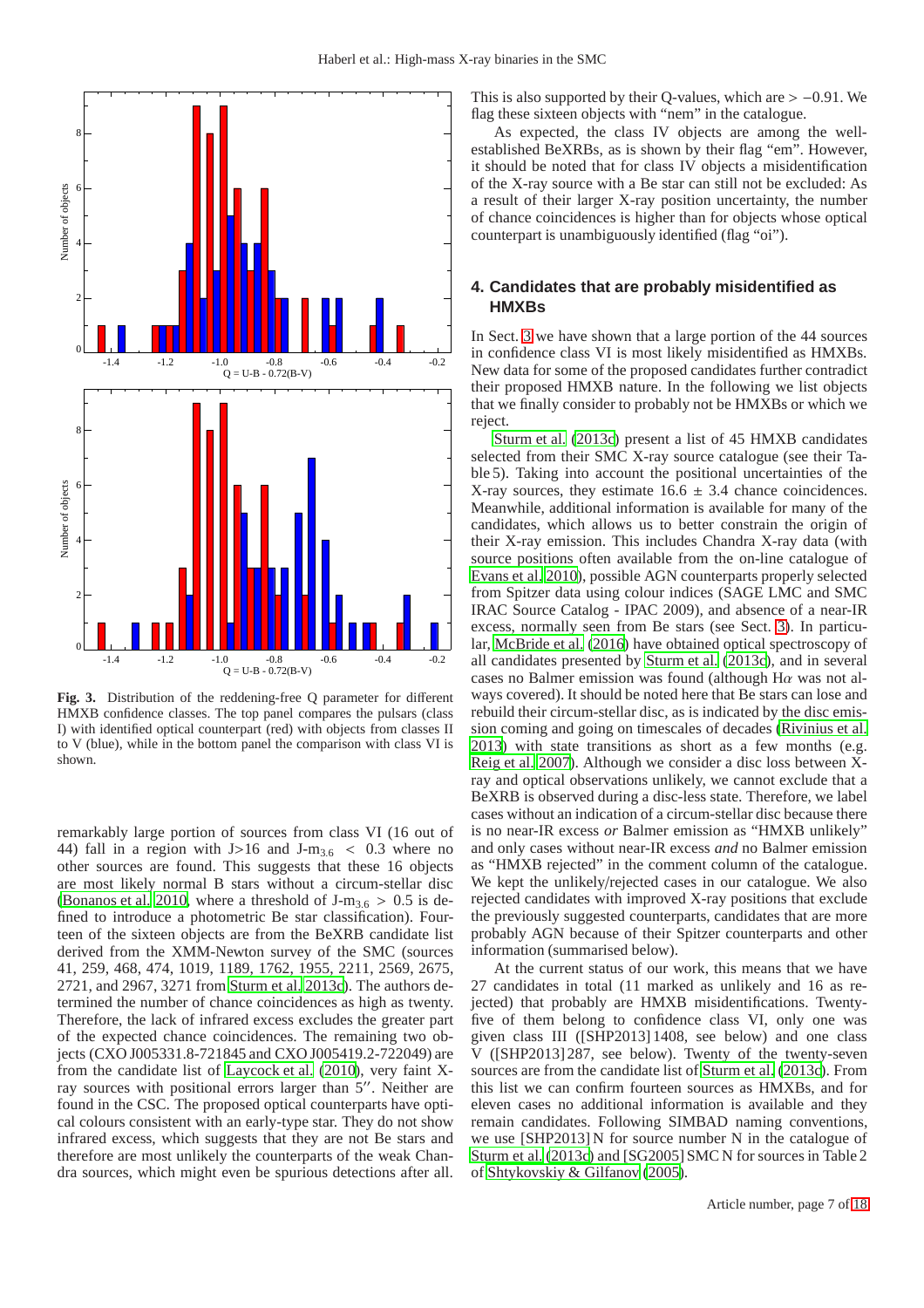

<span id="page-7-0"></span>**Fig. 4.** Infrared excess using the three IRAC magnitudes at 3.6, 5.8, and 8.0  $\mu$ m and J band from 2MASS (in a few cases from IRSF when no 2MASS value was available). Blue triangles mark sources from class VI (flag "oi:"), green squares those from class IV (with additional flag "em"), while red circles indicate flag "oi".

For [SHP2013]  $117 =$  [SG2005] SMC 34 a V=16.2 mag star was proposed as the optical counterpart. [Sturm et al. \(2013a\)](#page-11-52) argued for QSO J004818.72-732059.83 [\(Kozłowski & Kochanek](#page-11-42) [2009\)](#page-11-42) as another likely counterpart, very close to the X-ray position. [McBride et al. \(2016\)](#page-11-49) found no Balmer emission from the early-type star, making the QSO the more likely counterpart.

A V=16.7 mag star (with spectral type B2 V [Nazé et al.](#page-11-53) [2003b\)](#page-11-53) was proposed as counterpart for  $[SHP2013]160 =$ [SG2005] SMC 39. No Balmer emission [McBride et al.](#page-11-49) [\(2016\)](#page-11-49) and the presence of a Spitzer counterpart make an AGN nature more likely.

 $[SHP2013] 259 = [SG2005] SMC 48$  was identified as an eclipsing binary with an orbital period of 5.18 days [\(Wyrzykowski et al. 2004](#page-12-2)). This makes an HMXB nature highly unlikely.

A V=15.1 mag star (with spectral type B1-3 III from the 2dF survey of the SMC, [Evans et al. 2004](#page-11-34)) was proposed as the counterpart for [SHP2013] 287. [McBride et al.](#page-11-49) [\(2016\)](#page-11-49) found no Balmer emission from the early-type star, suggesting a chance coincidence with the X-ray source.

The proposed counterpart of [SHP2013] 474 shows no near-IR excess (see Sect. [3\)](#page-5-2), and [McBride et al. \(2016](#page-11-49)) found no Balmer emission.

For [SHP2013] 562 a  $V=15.4$  mag star with spectral type B0 V from the 2dF survey [\(Evans et al. 2004\)](#page-11-34) was proposed as counterpart. [McBride et al. \(2016\)](#page-11-49) found no Balmer emission.

The angular distance between [SHP2013] 1019 and its proposed optical counterpart is 3.5′′. [McBride et al.](#page-11-49) [\(2016\)](#page-11-49) found no Balmer emission. No near-IR excess is seen either (see Sect. [3\)](#page-5-2). The presence of a Spitzer counterpart makes a chance coincidence with the early-type star most likely and suggests an AGN origin for the X-ray source.

Article number, page 8 of 18

[SHP2013] 1189 is located about 3.5' from 1E0102.2-7219, the X-ray brightest supernova remnant in the SMC that is frequently observed by XMM-*Newton*. The faint source was detected only once with a large positional error, and no entry is found in the Chandra on-line catalogue near its position. However, the source is clearly seen in the merged Chandra ACIS-I image presented in [Sturm et al.](#page-11-10) [\(2013c\)](#page-11-10), which suggests a constantly faint source. The Chandra position is incompatible with that of the V=16.1 mag star proposed as counterpart. This star also shows no near-IR excess.

[SHP2013] 1408 is associated with the B[e] super-giant star LHA 115-S 18 [\(Clark et al. 2013;](#page-10-11) [Maravelias et al. 2014\)](#page-11-37), and the X-ray emission is probably not produced by accretion onto a compact object.

The case of [SHP2013] 1762 is very similar to [SHP2013] 1189: near 1E0102.2-7219; seen in the merged Chandra ACIS-I image; Chandra position incompatible with the V=16.3 mag star proposed as counterpart, which shows no near-IR excess.

[McBride et al.](#page-11-49) [\(2016\)](#page-11-49) identified the proposed counterpart to [SHP2013] 1823 as Be star. However, the uncertain XMM-*Newton* position is at a distance of 4.9′′. The source was also detected in Chandra data [\(Laycock et al. 2010\)](#page-11-8), also 5′′ from the optical position. The Chandra 95% uncertainty of 1.83′′ makes the identification of the X-ray source with the Be highly unlikely. Moreover, the existence of a Spitzer counterpart suggests an AGN origin.

The XMM-*Newton* detection of the weak source [SHP2013] 1826 yields a highly uncertain position and is 5.7′′ away from its proposed optical counterpart. In addition, a Chandra detection (95% error = 0.47′′, distance 5.4′′ [Laycock et al. 2010\)](#page-11-8) excludes an identification with the proposed  $V=14.9$  mag star.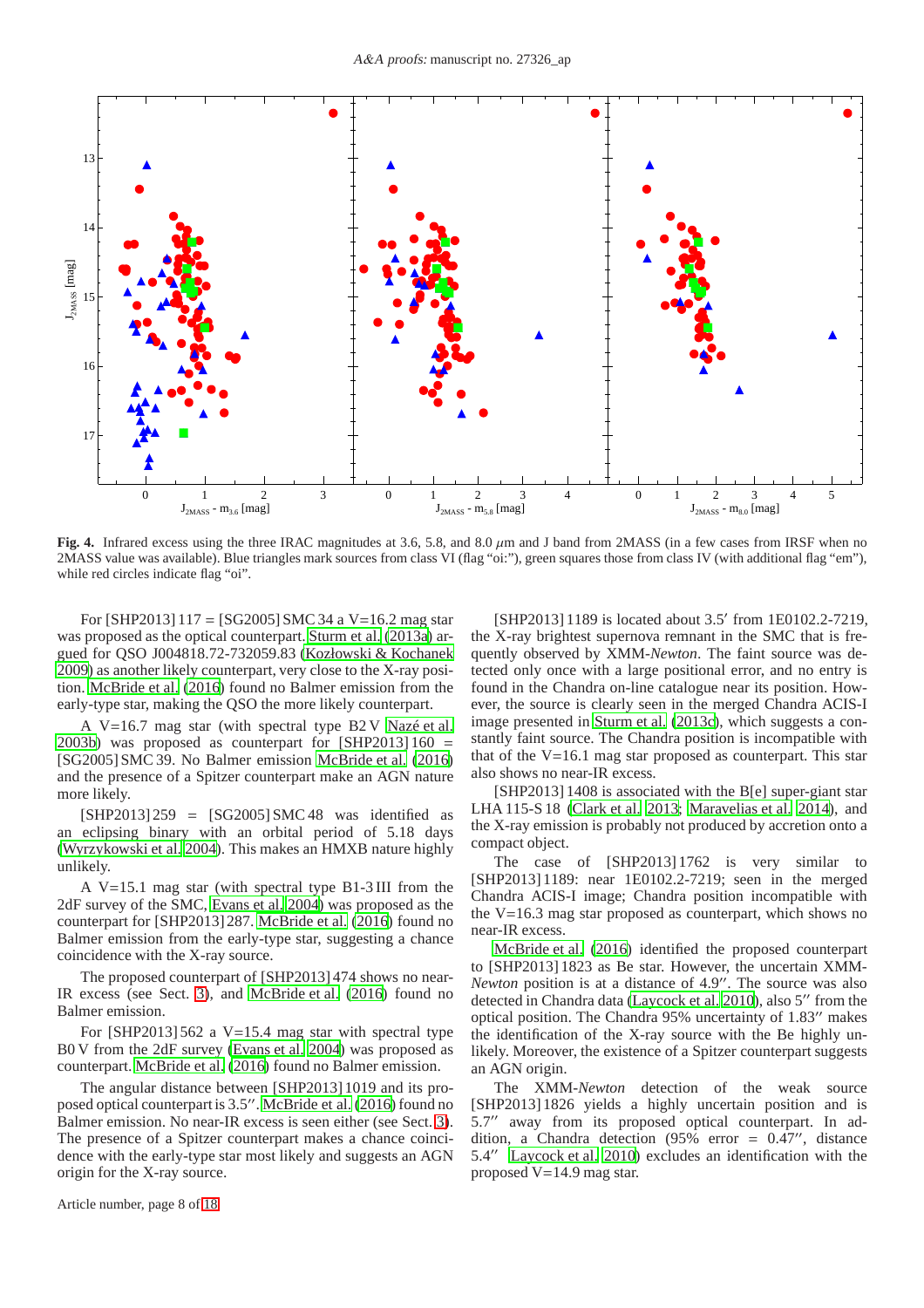The proposed counterpart of [SHP2013] 1955 shows no near-IR excess (Sect. [3\)](#page-5-2), and [McBride et al. \(2016\)](#page-11-49) found no Balmer emission. We conclude that the X-ray source is not associated with the normal B star.

The angular distance between [SHP2013] 2100 and its proposed optical counterpart is 4.3′′ , and [McBride et al.](#page-11-49) [\(2016\)](#page-11-49) found no Balmer emission.

The position of the proposed counterpart of [SHP2013] 2318 is 5.7′′ away. We determined an improved position from a recent deep Chandra observation (ID 14671) to an accuracy of 0.3′′ (1 σ). The Chandra position is within 2.0′′ of the XMM-*Newton* position, but with 6.9′′ distance incompatible with that of the V=16.1 mag early-type star.

[McBride et al. \(2016\)](#page-11-49) found no Balmer emission from the suggested counterpart of [SHP2013] 2497, which makes a chance correlation with a normal B star most likely.

No near-IR excess and no Balmer emission are seen from the suggested counterpart of [SHP2013] 2569 [\(McBride et al.](#page-11-49) [2016\)](#page-11-49). The existence of a Spitzer counterpart suggests an AGN origin.

[SHP2013] 2675 is another case that was identified as an eclipsing binary (orbital period of 3.29 days [Wyrzykowski et al.](#page-12-2) [2004\)](#page-12-2), which makes an HMXB nature highly unlikely. No near-IR excess is seen from the binary star system.

For [SHP2013] 2737 a  $V=14.7$  mag star with spectral type B5 II from the 2dF survey [\(Evans et al. 2004\)](#page-11-34) was proposed as counterpart. [McBride et al. \(2016\)](#page-11-49) found no Balmer emission. A Chandra detection [\(Evans et al. 2010](#page-11-11)) yields a position 2.9′′ from the B star. A Spitzer counterpart suggests an AGN origin.

The V=16.6 mag star suggested as counterpart for [SHP2013] 3271 is 4.4′′ away from the XMM-*Newton* position. [McBride et al. \(2016\)](#page-11-49) found no H $\alpha$  emission. No detected near-IR excess is consistent with a normal B star found by chance in the X-ray error circle.

# **5. Population statistics**

The large number of HMXBs in the SMC allows statistical investigations of their X-ray and optical properties. Many BeXRBs were found because coherent pulsations in the X-ray flux (often during outburst) were detected, which indicates the spin period of the NS. [Knigge et al.](#page-11-54) [\(2011\)](#page-11-54) discussed the bimodal distribution of the spin period with two maxima at around 10 s and between 100 s to 1000 s in terms of two populations of X-ray pulsars produced by two types of supernovae. As an alternative explanation, [Cheng et al.](#page-10-12) [\(2014\)](#page-10-12) proposed that the spin period distribution is the result of two different accretion modes. To elaborate on this question, we collected maximum and minimum fluxes (or upper limits when lower) reported for the SMC BeXRBs in the literature and entered them in our catalogue. The high sensitivity of the XMM-*Newton* SMC survey provides stringent upper limits for non-detected sources. These are available in the catalogue of [Sturm et al.](#page-11-10) [\(2013c](#page-11-10)) for sources observed more than once and detected at least once. For the remaining SMC HMXBs, which were never detected in any XMM-*Newton* observation, we readout the upper limits from the sensitivity maps produced for the work of [Sturm et al.](#page-11-10) [\(2013c\)](#page-11-10). If an XMM-*Newton* upper limit was higher than any detected (minimum) flux from another instrument, then it was not used. In Fig. [5](#page-8-0) we plot the maximum and minimum fluxes ( $F_{\text{max}}$  and  $F_{\text{min}}$ ) and the derived ratio (variability factor) for the SMC BeXRB pulsars versus their spin period. As shown by [Cheng et al.](#page-10-12) [\(2014\)](#page-10-12), shortperiod (<40 s) pulsars show on average higher maximum luminosities than long-period pulsars. This is demonstrated by the



<span id="page-8-0"></span>**Fig. 5.** Observed maximum (top) and minimum (middle) X-ray flux together with their ratio (bottom) as function of spin period. When sources were not detected in a second observation, available upper limits were used for the minimum flux (marked in red). Black circles in the bottom panel indicate the BeXRBs with measured orbit eccentricity.

rather loose anti-correlation of maximum flux with spin period in the upper panel of Fig. [5.](#page-8-0) We note that the minimum observed flux (or upper limit for non-detections) also tends to be lower for the short-period pulsars. While most of the short-period pulsars even fall below the detection limits of modern X-ray instrumentation, many long-period pulsars are always detected well above these limits (Fig. [5,](#page-8-0) middle panel). As a consequence, the anti-correlation of  $F_{\text{max}}/F_{\text{min}}$  with spin period is even more pronounced (Fig. [5,](#page-8-0) lower panel). There still might be some observational bias in the correlations, since some systems have not been caught at outburst maximum or at their minimum flux level and the observed  $F_{max}/F_{min}$  value presents only a lower limit. However, given the large number of X-ray observations, this should affect only a relatively small number of objects independent of spin period and would not change the overall distributions. It is therefore remarkable that the upper envelope of the data points in the bottom panel of Fig. [5](#page-8-0) is so sharp, suggesting that the neutron stars with longer spin periods - and wider orbits (Fig. [8\)](#page-10-3) - sample a narrower range in accretion rate than short-period pulsars. The largest variations in accretion rate are expected for systems with high eccentricity and/or large tilt between orbital plane and Be disc.

For six of SMC XRBs the eccentricity of the orbit is known with values between 0.07 and 0.43. Interestingly, among these, SMC X-2 has the lowest eccentricity and the highest variability factor of  $\sim 5 \times 10^4$ . Although the orbital parameters could be de-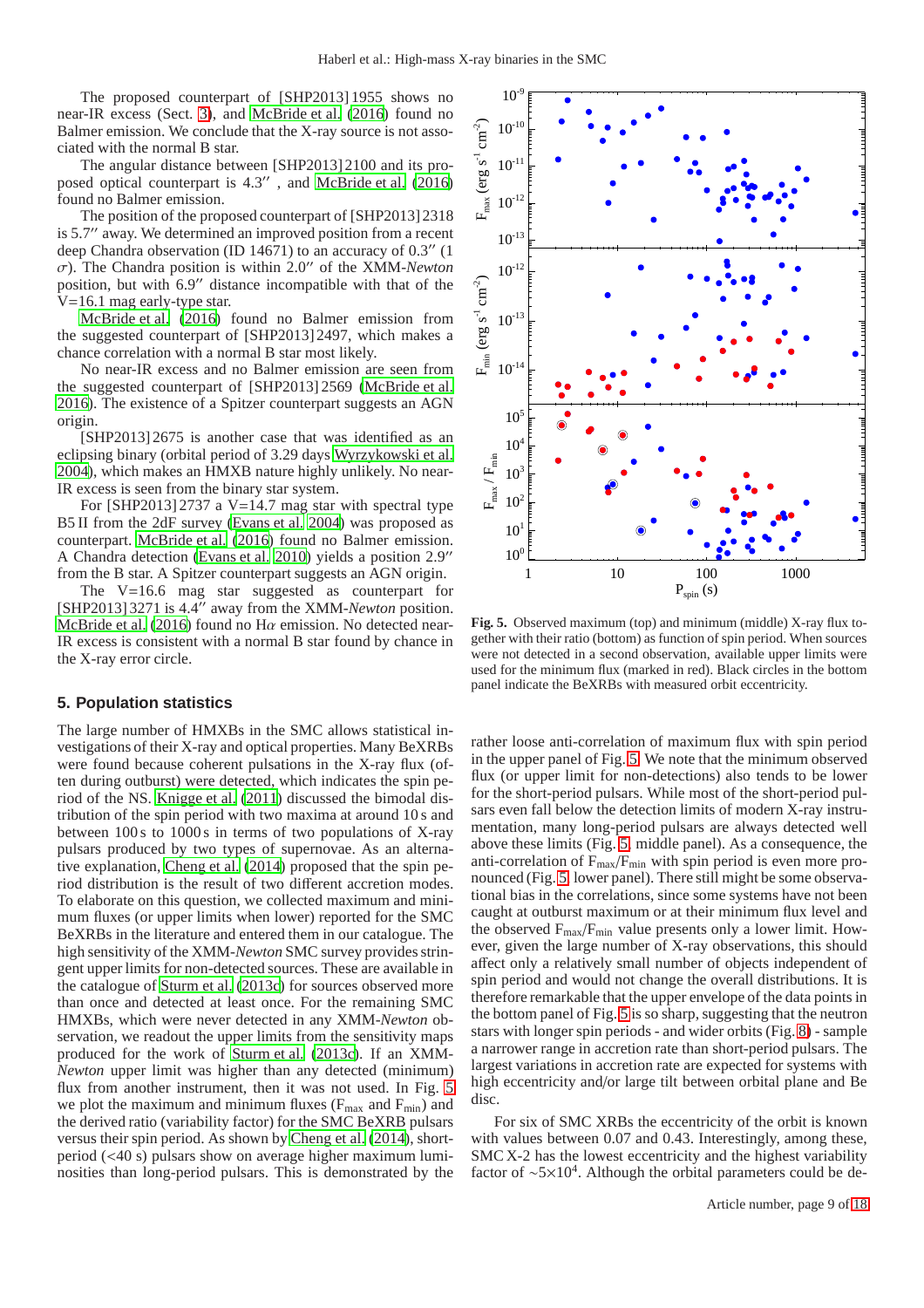termined only for neutron stars with short spin periods (which show the highest variability), the measured eccentricities are relatively moderate. This may indicate that eccentricity is not the main parameter leading to the strong outbursts from these systems. Alternatively, a considerable inclination of the orbit with respect to the plane of the circum-stellar disk can also lead to strong and in particular short outbursts when the NS passes through the disc. Strong evidence for this kind of system geometry was found for SXP5.05 [\(Coe et al. 2015\)](#page-10-10). A high inclination with the NS moving far above and below the disc can also explain the lower minimum X-ray flux values observed from systems with short spin period (and high variability). Moreover, such a system geometry is thought to cause a strong warping of the disc, which then can lead to the strong X-ray outbursts and high spin-up of the NS to short periods [\(Cheng et al. 2014](#page-10-12)).

While maximum fluxes seen from BeXRBs are mainly determined by the available supply of matter along the neutron star orbit, the observed minimum flux is very likely influenced by another mechanism. The propeller effect can inhibit accretion when the matter from the accretion disc couples onto the rotating magnetosphere of the neutron star at distances larger than the co-rotation radius [\(Stella et al. 1986\)](#page-11-55). The critical luminosity strongly depends on the spin period (Eq. 5 of that paper) and is expected to be about  $2.7 \times 10^{36}$  erg s<sup>-1</sup> for instance for SMC X-2 with a period of 2.37 s. The large variability factors of short-period pulsars might be explained by this mechanism. When magnetospheric accretion stops, only faint emission from the (cooling) neutron star surface remains, possibly with some small contribution from direct accretion. Several BeXRB pulsars observed in extreme low states at X-ray luminosities of  $\sim$ 10<sup>34</sup> erg s<sup>-1</sup> and below are believed to be seen in the propeller state (see [Raguzova & Popov 2005,](#page-11-56) and references therein). For long-period pulsars the propeller effect is thought to play no role (e.g. for a period of 400 s the critical luminosity is at  $1.7 \times 10^{31}$ erg s−<sup>1</sup> ). However, we note here that [Eger & Haberl](#page-11-47) [\(2008a\)](#page-11-47) reported a sharp drop in X-ray luminosity below the detection limit of XMM-*Newton* from SAX J0103.2-7209. The drop occurred after the source reached a level of constant spin period (after years of spin-up) at a luminosity of about  $3\times10^{35}$  erg s<sup>-1</sup> and a small further decrease to  $2\times10^{35}$  erg s<sup>-1</sup>. The authors suggest that this behaviour could be qualitatively explained by the propeller effect, but at a critical luminosity four orders of magnitude higher than expected from Eq. 5 of [Stella et al. \(1986\)](#page-11-55).

Figure [6](#page-9-0) demonstrates that the distributions of the variability factor among BeXRB pulsars and sources without detected pulsations in confidence classes II-V are also similar. If the anti-correlation of variability and spin period also holds for the sources that have no detected spin period (yet), this suggests that most class II-V sources probably have longer spin periods, which would contribute to the long-period peak in the spin-period distribution of Fig. [7.](#page-9-1) Because sufficiently long observations are required to detect these periods, this could be one reason why they have not yet been found. Conversely, only three (one) class II-V objects have variability factors greater than 100 (1000). For all three, few X-ray observations exist in general, and none have sufficient statistics to allow a sensitive period search.

In Fig. [7](#page-9-1) we present the updated spin period histogram for SMC pulsars, which also includes the two objects with lowsignificance detections of the period, which need to be confirmed: the  $6.878 s$  detected in Integral data [\(McBride et al.](#page-11-57) [2007\)](#page-11-57) and the 154 s period from XMMU J010743.1−715953 [\(Coe et al. 2012\)](#page-10-7). We also include the long 4693 s period found by [Laycock et al.](#page-11-8) [\(2010\)](#page-11-8) from a 100 ks *Chandra* observation that



<span id="page-9-0"></span>**Fig. 6.** Distribution of the variability factor  $F_{\text{max}}/F_{\text{min}}$  for all HMXBs with confidence class I-V (blue) and for the non-pulsars (confidence class II-V, red) in the SMC.



<span id="page-9-1"></span>**Fig. 7.** Spin period histogram for 63 HMXB pulsars in the SMC. BeXRBs are shown in red, while the super-giant system SMC X-1 is depicted in blue.

may be present in a 23 ks XMM-*Newton* observation (see Sect. 2.2).

Orbital periods of HMXBs and in particular from BeXRBs can be identified from their long-term light curves in X-rays and optical. Long-term monitoring of the SMC pulsars in X-rays was performed by RXTE [\(Galache et al. 2008\)](#page-11-5), which was sensitive to periodic outbursts near periastron passage of the NS. The OGLE project has monitored stars in the SMC for more than a decade and revealed periodic long-term variability for many Be stars in BeXRBs, which can be attributed to the orbital period of the binary system [\(Rajoelimanana et al. 2011b](#page-11-9)). For a few systems the Doppler analysis of the X-ray pulse timing data allowed deriving orbital solutions (e.g. [Townsend et al. 2011a\)](#page-11-58). In Fig. [8](#page-10-3) we show the spin versus orbital period diagram for the HMXBs in the SMC methodised by different symbols. The first version of such a diagram [\(Corbet 1984\)](#page-11-21) showed a strong correlation between the two parameters for BeXRBs. Our most recent version contains five times more systems and the correlation has considerably weakened. The correlation is thought to be explained by a quasi-equilibrium state of the neutron star in which the co-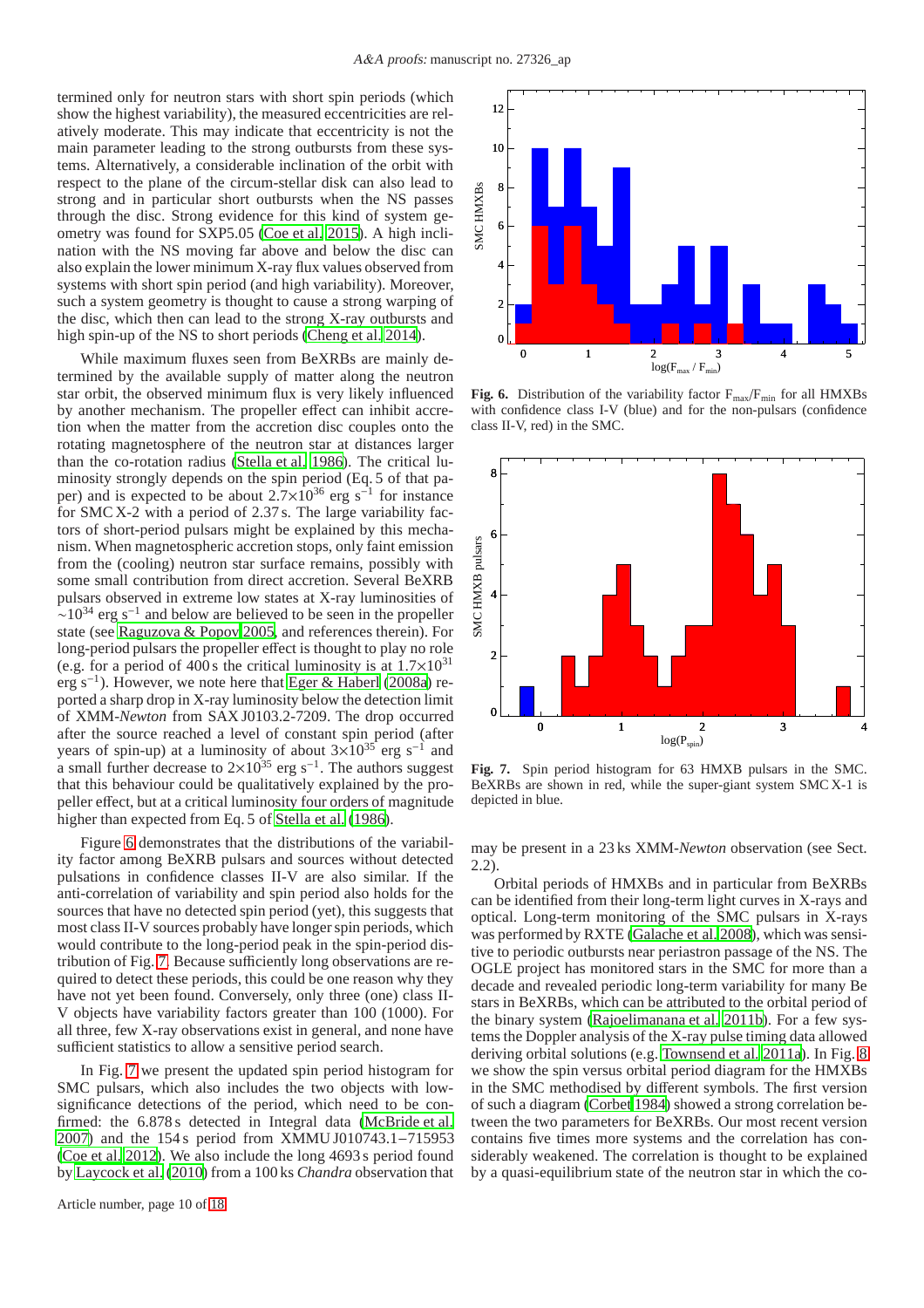

<span id="page-10-3"></span>**Fig. 8.** Spin period vs. orbital period for HMXBs in the SMC. The super-giant HMXB SMC X-1 is found in the lower-left corner. Orbital periods found with different methods are marked with different symbols: orbit solution (red circles), X-ray outbursts (red squares), optical light curve (green triangles). Blue circles mark systems with orbital periods consistently derived from X-rays and optical.

rotation radius equals the Alfvén radius. In this picture, the rotation period and the magnetic field strength of the neutron star and the accretion rate determine whether matter can be accreted onto the neutron star (and spin it up) or not (leading to spin-down). The large scatter seen in our updated diagram (the spread in spin period for orbital periods between 50 and 100 days is ∼2.5 orders of magnitude) suggests that many of the neutron stars do not rotate near their equilibrium rate, even bearing in mind that the model is too simple.

In Fig. [9](#page-10-4) we present another diagram that is important for characterising the properties of BeXRBs; the equivalent width (observed maximum) is plotted as function of orbital period. For all except one of the objects in this figure, that is, all whose orbital period is known and that have  $H\alpha$  measurements, the spin period is known as well. The exception is the unclear case of RX J0049.2-7311, which we do not associate with SXP9.13 (see Sect[.2.1.1\)](#page-1-1). If the minimum equivalent width is used for objects with more than one  $H\alpha$  measurement, the plot is not significantly altered. [Coe & Kirk \(2015\)](#page-11-2) investigated the dependence of the equivalent width on orbital period in more detail, in particular with respect to the size of the circum-stellar disc and disc truncation by the compact object (see also [Reig et al. 1997\)](#page-11-23). Since in their work SXP9.13 is identified with RX J0049.2-7311, our whole sample from Fig. [9](#page-10-4) is covered in their analysis, and we refer to that work for more details.

## **6. Conclusions**

We investigated the properties of 148 (candidate) HMXBs in the SMC and catalogued them. We assigned different levels of confidence at which they are genuine HMXB systems for all catalogue entries. Pulsars are confidence class I, and the probability for being HMXBs decreases until class VI objects. We found many chance coincidences between X-ray and optical position in class VI and rejected 27 candidates as probably misidentified with normal B stars.

The remaining 121 sources comprise a relatively clean sample of HMXBs in the SMC. With 63 pulsars, this indicates that almost 50% of the sources do not have a detected pulse period.



<span id="page-10-4"></span>**Fig. 9.** Equivalent width of the H $\alpha$  line vs. orbital period for HMXBs in the SMC. The symbols mark the different origin of orbital periods as in Fig. [8.](#page-10-3) When more than one measurement of the equivalent width is available the largest (most negative) value is used.

A comparison of X-ray variability as function of spin period for pulsars and "non-pulsars" suggests that many long spin periods (longer than a few 100 s) have probably not been found as yet because of the intrinsic short-term X-ray variability of BeXRBs and insufficient observation time. Therefore, it remains unclear how many neutron stars in BeXRBs do not exhibit pulsations because their magnetic field axis is (nearly) aligned with the rotation axis. The larger long-term X-ray variability of objects with short spin period also indicates different accretion schemes for short and long spin period pulsars, which may favour the accretion model of [Cheng et al. \(2014\)](#page-10-12) to explain the bimodal distribution of spin periods observed from BeXRBs.

*Acknowledgements.* RS acknowledges support from the BMWI/DLR grant FKZ 50 OR 0907 during his stay at MPE.

#### **References**

- <span id="page-10-2"></span><span id="page-10-1"></span>Antoniou, V., Hatzidimitriou, D., Zezas, A., & Reig, P. 2009a, ApJ, 707, 1080 Antoniou, V., Zezas, A., Hatzidimitriou, D., & McDowell, J. C. 2009b, ApJ, 697, 1695
- <span id="page-10-9"></span>Azzopardi, M., Vigneau, J., & Macquet, M. 1975, A&AS, 22, 285
- <span id="page-10-8"></span>Bonanos, A. Z., Lennon, D. J., Köhlinger, F., et al. 2010, AJ, 140, 416
- <span id="page-10-6"></span>Buccheri, R., Bennett, K., Bignami, G. F., et al. 1983, A&A, 128, 245
- <span id="page-10-13"></span>Buckley, D. A. H., Coe, M. J., Stevens, J. B., et al. 2001, MNRAS, 320, 281
- <span id="page-10-19"></span>Chakrabarty, D., Levine, A. M., Clark, G. W., & Takeshima, T. 1998a, IAU Circ., 7048, 1
- <span id="page-10-21"></span>Chakrabarty, D., Takeshima, T., Ozaki, M., Paul, B., & Yokogawa, J. 1998b, IAU Circ., 7062, 1
- <span id="page-10-12"></span>Cheng, Z.-Q., Shao, Y., & Li, X.-D. 2014, ApJ, 786, 128
- <span id="page-10-20"></span>Clark, G. W., Remillard, R. A., & Woo, J. W. 1997, ApJ, 474, L111
- <span id="page-10-11"></span>Clark, J. S., Bartlett, E. S., Coe, M. J., et al. 2013, A&A, 560, A10
- <span id="page-10-5"></span>Coe, M. J., Bartlett, E. S., Bird, A. J., et al. 2011a, The Astronomer's Telegram, 3396, 1
- <span id="page-10-10"></span>Coe, M. J., Bartlett, E. S., Bird, A. J., et al. 2015, MNRAS, 447, 2387
- <span id="page-10-14"></span>Coe, M. J., Bird, A. J., Buckley, D. A. H., et al. 2010, MNRAS, 406, 2533 Coe, M. J., Bird, A. J., Kennea, J. A., et al. 2013a, The Astronomer's Telegram,
- <span id="page-10-15"></span>5662, 1 Coe, M. J., Bird, A. J., McBride, V., Bartlett, E. S., & Haberl, F. 2013b, The
- <span id="page-10-17"></span><span id="page-10-16"></span>Astronomer's Telegram, 5547, 1 Coe, M. J., Bird, A. J., McBride, V. A., et al. 2014, The Astronomer's Telegram, 5806, 1
- <span id="page-10-0"></span>Coe, M. J., Edge, W. R. T., Galache, J. L., & McBride, V. A. 2005, MNRAS, 356, 502
- <span id="page-10-7"></span>Coe, M. J., Haberl, F., Sturm, R., et al. 2012, MNRAS, 424, 282
- <span id="page-10-18"></span>Coe, M. J., Haberl, F., Sturm, R., et al. 2011b, MNRAS, 414, 3281

Article number, page 11 of 18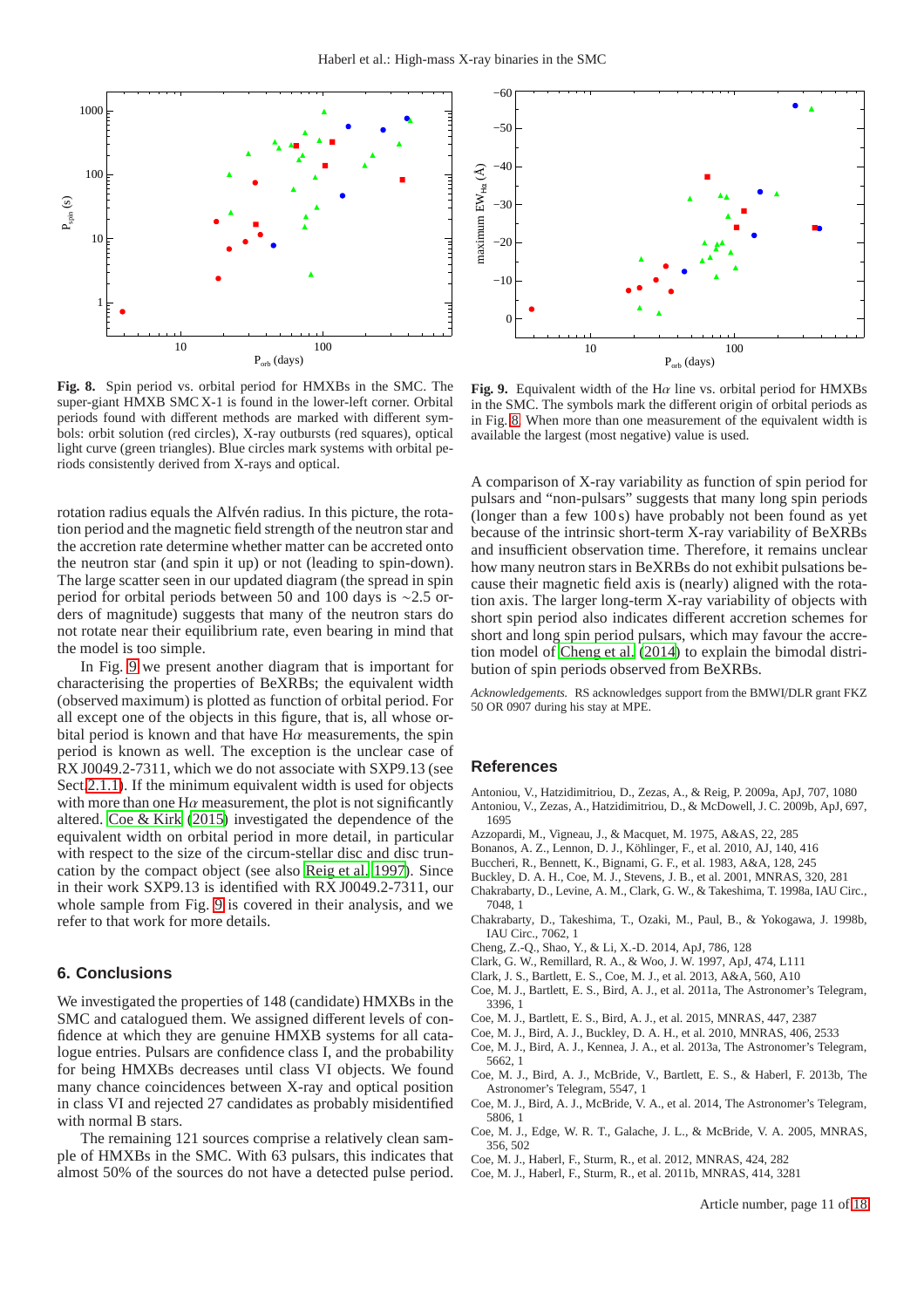- <span id="page-11-59"></span>Coe, M. J., Haigh, N. J., Laycock, S. G. T., Negueruela, I., & Kaiser, C. R. 2002, MNRAS, 332, 473
- <span id="page-11-2"></span>Coe, M. J. & Kirk, J. 2015, MNRAS, 452, 969
- <span id="page-11-62"></span>Coe, M. J. & Orosz, J. A. 2000, MNRAS, 311, 169
- <span id="page-11-13"></span>Coe, M. J., Schurch, M., McBride, V. A., et al. 2009, MNRAS, 394, 2191
- <span id="page-11-20"></span>Corbet, R., Markwardt, C. B., Marshall, F. E., Laycock, S., & Coe, M. 2002, IAU Circ., 7932, 2
- <span id="page-11-24"></span>Corbet, R., Marshall, F. E., Lochner, J. C., Ozaki, M., & Ueda, Y. 1998, IAU Circ., 6803, 1
- <span id="page-11-21"></span>Corbet, R. H. D. 1984, A&A, 141, 91
- <span id="page-11-25"></span>Corbet, R. H. D., Bartlett, E. S., Coe, M. J., et al. 2010, The Astronomer's Telegram, 2813, 1
- <span id="page-11-12"></span>Corbet, R. H. D., Coe, M. J., Marshall, F. E., McBride, V. A., & Schurch, M. P. E. 2008, The Astronomer's Telegram, 1600, 1
- <span id="page-11-60"></span>Corbet, R. H. D., Markwardt, C. B., Marshall, F. E., et al. 2003, The Astronomer's Telegram, 163, 1
- <span id="page-11-61"></span>Covino, S., Negueruela, I., Campana, S., et al. 2001, A&A, 374, 1009
- <span id="page-11-64"></span>Cowley, A. P., Schmidtke, P. C., McGrath, T. K., et al. 1997, PASP, 109, 21
- <span id="page-11-65"></span>Edge, W. R. T. & Coe, M. J. 2003, MNRAS, 338, 428
- <span id="page-11-66"></span>Edge, W. R. T., Coe, M. J., Corbet, R. H. D., et al. 2003, The Astronomer's Telegram, 215, 1
- <span id="page-11-44"></span>Edge, W. R. T., Coe, M. J., Galache, J. L., et al. 2004a, MNRAS, 353, 1286
- <span id="page-11-43"></span>Edge, W. R. T., Coe, M. J., & McBride, V. A. 2004b, The Astronomer's Telegram, 217, 1
- <span id="page-11-47"></span>Eger, P. & Haberl, F. 2008a, A&A, 491, 841
- <span id="page-11-67"></span>Eger, P. & Haberl, F. 2008b, A&A, 485, 807
- <span id="page-11-68"></span>Esposito, P., Israel, G. L., Sidoli, L., et al. 2013, MNRAS, 433, 3464
- <span id="page-11-34"></span>Evans, C. J., Howarth, I. D., Irwin, M. J., Burnley, A. W., & Harries, T. J. 2004, MNRAS, 353, 601
- <span id="page-11-69"></span>Evans, C. J., Lennon, D. J., & Smartt, S. J. 2006, in Astronomical Society of the Pacific Conference Series, Vol. 353, Stellar Evolution at Low Metallicity: Mass Loss, Explosions, Cosmology, ed. H. J. G. L. M. Lamers, N. Langer, T. Nugis, & K. Annuk, 41
- <span id="page-11-11"></span>Evans, I. N., Primini, F. A., Glotfelty, K. J., et al. 2010, ApJS, 189, 37
- <span id="page-11-46"></span>Filipović, M. D., Haberl, F., Pietsch, W., & Morgan, D. H. 2000a, A&A, 353,  $129$
- <span id="page-11-18"></span>Filipovic, M. D., Pietsch, W., & Haberl, F. 2000b, A&A, 361, 823 ´
- <span id="page-11-5"></span>Galache, J. L., Corbet, R. H. D., Coe, M. J., et al. 2008, ApJS, 177, 189
- <span id="page-11-31"></span>Gregory, P. C. & Loredo, T. J. 1996, ApJ, 473, 1059
- <span id="page-11-45"></span>Haberl, F. & Eger, P. 2008, The Astronomer's Telegram, 1529, 1
- <span id="page-11-7"></span>Haberl, F., Eger, P., & Pietsch, W. 2008, A&A, 489, 327
- <span id="page-11-40"></span>Haberl, F., Filipovic, M. D., Pietsch, W., & Kahabka, P. 2000, A&AS, 142, 41 ´
- <span id="page-11-74"></span>Haberl, F. & Pietsch, W. 2004, A&A, 414, 667
- <span id="page-11-71"></span>Haberl, F. & Pietsch, W. 2005, A&A, 438, 211
- <span id="page-11-70"></span>Haberl, F., Pietsch, W., & Kahabka, P. 2007, The Astronomer's Telegram, 1095, 1
- <span id="page-11-72"></span>Haberl, F., Pietsch, W., Schartel, N., Rodriguez, P., & Corbet, R. H. D. 2004, A&A, 420, L19
- <span id="page-11-35"></span>Haberl, F. & Sasaki, M. 2000, A&A, 359, 573
- <span id="page-11-76"></span>Haberl, F., Sturm, R., Filipović, M. D., Pietsch, W., & Crawford, E. J. 2012a, A&A, 537, L1
- <span id="page-11-77"></span>Haberl, F., Sturm, R., Tsujimoto, M., et al. 2012b, The Astronomer's Telegram, 4648, 1
- <span id="page-11-73"></span>Hénault-Brunet, V., Oskinova, L. M., Guerrero, M. A., et al. 2012, MNRAS, 420, L13
- <span id="page-11-75"></span>Hughes, J. P. & Smith, R. C. 1994, AJ, 107, 1363
- <span id="page-11-17"></span>Imanishi, K., Yokogawa, J., & Koyama, K. 1998, IAU Circ., 7040, 2
- <span id="page-11-78"></span>Israel, G. L., Campana, S., Covino, S., et al. 2000, ApJ, 531, L131
- <span id="page-11-14"></span>Israel, G. L., Esposito, P., D'Elia, V., & Sidoli, L. 2013, The Astronomer's Telegram, 5552, 1
- <span id="page-11-79"></span>Israel, G. L., Stella, L., Angelini, L., et al. 1997, ApJ, 484, L141
- <span id="page-11-80"></span>Israel, G. L., Stella, L., Campana, S., et al. 1998, IAU Circ., 6999, 1
- <span id="page-11-81"></span>Israel, G. L., Stella, L., Covino, S., Campana, S., & Mereghetti, S. 1999, IAU Circ., 7101, 1
- <span id="page-11-84"></span>Kahabka, P. & Hilker, M. 2005, A&A, 435, 9
- <span id="page-11-32"></span>Kahabka, P. & Pietsch, W. 1996, A&A, 312, 919
- <span id="page-11-85"></span>Kahabka, P., Pietsch, W., Filipovic , M. D., & Haberl, F. 1999, A&AS, 136, 81 ´
- <span id="page-11-86"></span>Keller, S. C., Wood, P. R., & Bessell, M. S. 1999, A&AS, 134, 489
- <span id="page-11-82"></span>Kennea, J. A. 2011, The Astronomer's Telegram, 3578, 1
- <span id="page-11-54"></span>Knigge, C., Coe, M. J., & Podsiadlowski, P. 2011, Nature, 479, 372
- Kourniotis, M., Bonanos, A. Z., Soszyński, I., et al. 2014, A&A, 562, A125
- <span id="page-11-83"></span>
- <span id="page-11-42"></span>Kozłowski, S. & Kochanek, C. S. 2009, ApJ, 701, 508
- <span id="page-11-88"></span>Lamb, R. C., Macomb, D. J., Prince, T. A., & Majid, W. A. 2002, ApJ, 567, L129
- <span id="page-11-89"></span>Lamb, R. C., Prince, T. A., Macomb, D. J., & Finger, M. H. 1999, IAU Circ., 7081, 4
- <span id="page-11-22"></span>Laycock, S., Corbet, R. H. D., Coe, M. J., et al. 2005, ApJS, 161, 96
- <span id="page-11-87"></span>Laycock, S., Corbet, R. H. D., Perrodin, D., et al. 2002, A&A, 385, 464
- <span id="page-11-8"></span>Laycock, S., Zezas, A., Hong, J., Drake, J. J., & Antoniou, V. 2010, ApJ, 716, 1217
- <span id="page-11-0"></span>Liu, Q. Z., van Paradijs, J., & van den Heuvel, E. P. J. 2005, A&A, 442, 1135

Article number, page 12 of 18

- <span id="page-11-93"></span>Macomb, D. J., Finger, M. H., Harmon, B. A., Lamb, R. C., & Prince, T. A. 1999, ApJ, 518, L99
- <span id="page-11-94"></span>Macomb, D. J., Fox, D. W., Lamb, R. C., & Prince, T. A. 2003, ApJ, 584, L79
- <span id="page-11-98"></span>Maggi, P., Sturm, R., Haberl, F., & Vasilopoulos, G. 2013, The Astronomer's Telegram, 5674, 1
- <span id="page-11-99"></span>Maggi, P., Sturm, R., Haberl, F., Vasilopoulos, G., & Udalski, A. 2014, The Astronomer's Telegram, 5778, 1
- <span id="page-11-95"></span>Majid, W. A., Lamb, R. C., & Macomb, D. J. 2004, ApJ, 609, 133
- <span id="page-11-37"></span>Maravelias, G., Zezas, A., Antoniou, V., & Hatzidimitriou, D. 2014, MNRAS, 438, 2005
- <span id="page-11-96"></span>Marshall, F. E., Lochner, J. C., Santangelo, A., et al. 1998, IAU Circ., 6818, 1
- <span id="page-11-97"></span>Masetti, N., Parisi, P., Palazzi, E., et al. 2010, A&A, 519, A96
- <span id="page-11-28"></span>Massey, P. 2002, ApJS, 141, 81
- <span id="page-11-90"></span>McBride, V. A., Bird, A. J., Coe, M. J., et al. 2010, MNRAS, 403, 709
- <span id="page-11-57"></span>McBride, V. A., Coe, M. J., Bird, A. J., et al. 2007, MNRAS, 382, 743
- <span id="page-11-6"></span>McBride, V. A., Coe, M. J., Negueruela, I., Schurch, M. P. E., & McGowan, K. E. 2008, MNRAS, 388, 1198
- <span id="page-11-49"></span>McBride, V. A., Gonzalez-Galan, A., Bird, A. J., & et al. 2016, in preparation
- <span id="page-11-91"></span>McGowan, K. E., Coe, M. J., Schurch, M., et al. 2007, MNRAS, 376, 759
- <span id="page-11-92"></span>McGowan, K. E., Coe, M. J., Schurch, M. P. E., et al. 2008a, MNRAS, 384, 821
- <span id="page-11-4"></span>McGowan, K. E., Coe, M. J., Schurch, M. P. E., et al. 2008b, MNRAS, 383, 330
- <span id="page-11-30"></span>Meixner, M., Gordon, K. D., Indebetouw, R., et al. 2006, AJ, 132, 2268
- <span id="page-11-26"></span>Meyssonnier, N. & Azzopardi, M. 1993, A&AS, 102, 451
- <span id="page-11-27"></span>Murphy, M. T. & Bessell, M. S. 2000, MNRAS, 311, 741
- <span id="page-11-101"></span>Nazé, Y., Hartwell, J. M., Stevens, I. R., et al. 2003a, ApJ, 586, 983
- <span id="page-11-53"></span>Nazé, Y., Rauw, G., Manfroid, J., Chu, Y.-H., & Vreux, J.-M. 2003b, A&A, 401, L13
- <span id="page-11-100"></span>Novara, G., La Palombara, N., Mereghetti, S., et al. 2011, A&A, 532, A153
- <span id="page-11-56"></span>Raguzova, N. V. & Popov, S. B. 2005, Astronomical and Astrophysical Transactions, 24, 151
- <span id="page-11-38"></span>Rajoelimanana, A. F., Charles, P. A., & Udalski, A. 2011a, The Astronomer's Telegram, 3154, 1
- <span id="page-11-9"></span>Rajoelimanana, A. F., Charles, P. A., & Udalski, A. 2011b, MNRAS, 413, 1600 Reig, P. 2011, Ap&SS, 332, 1
- <span id="page-11-48"></span><span id="page-11-23"></span>Reig, P., Fabregat, J., & Coe, M. J. 1997, A&A, 322, 193
- <span id="page-11-51"></span>Reig, P., Larionov, V., Negueruela, I., Arkharov, A. A., & Kudryavtseva, N. A. 2007, A&A, 462, 1081
- <span id="page-11-50"></span>Rivinius, T., Carciofi, A. C., & Martayan, C. 2013, A&A Rev., 21, 69
- <span id="page-11-104"></span>Santangelo, A., Cusumano, G., Israel, G. L., et al. 1998, IAU Circ., 6818, 1
- <span id="page-11-112"></span>Sasaki, M., Haberl, F., Keller, S., & Pietsch, W. 2001, A&A, 369, L29
- <span id="page-11-15"></span>Sasaki, M., Haberl, F., & Pietsch, W. 2000, A&AS, 147, 75
- <span id="page-11-41"></span>Sasaki, M., Pietsch, W., & Haberl, F. 2003, A&A, 403, 901
- <span id="page-11-102"></span>Schmidtke, P. C. & Cowley, A. P. 2005, AJ, 130, 2220

<span id="page-11-106"></span><span id="page-11-3"></span>Shtykovskiy, P. & Gilfanov, M. 2005, MNRAS, 362, 879

gram, 4936, 1

gram, 5776, 1

gram, 3761, 1

<span id="page-11-117"></span>gram, 2876, 1

416, 1556

tronomer's Telegram, 3575, 1

The Astronomer's Telegram, 3311, 1

- 
- <span id="page-11-103"></span>Schmidtke, P. C. & Cowley, A. P. 2006, The Astronomer's Telegram, 716, 1 Schmidtke, P. C. & Cowley, A. P. 2013, The Astronomer's Telegram, 5556, 1
- <span id="page-11-16"></span>
- <span id="page-11-63"></span>Schmidtke, P. C., Cowley, A. P., Crane, J. D., et al. 1999, AJ, 117, 927
- <span id="page-11-108"></span><span id="page-11-105"></span>Schmidtke, P. C., Cowley, A. P., Levenson, L., & Sweet, K. 2004, AJ, 127, 3388 Schmidtke, P. C., Cowley, A. P., & Udalski, A. 2009, The Astronomer's Telegram, 1953, 1

<span id="page-11-109"></span>Schmidtke, P. C., Cowley, A. P., & Udalski, A. 2013b, The Astronomer's Tele-

<span id="page-11-110"></span>Schmidtke, P. C., Cowley, A. P., & Udalski, A. 2014, The Astronomer's Tele-

<span id="page-11-107"></span>Schurch, M. P. E., Coe, M. J., McBride, V. A., et al. 2011, MNRAS, 412, 391 Schurch, M. P. E., Coe, M. J., McGowan, K. E., et al. 2007, MNRAS, 381, 1561

<span id="page-11-36"></span><span id="page-11-29"></span>Skrutskie, M. F., Cutri, R. M., Stiening, R., et al. 2006, AJ, 131, 1163 Smith Neubig, M. M. & Bruhweiler, F. C. 1997, AJ, 114, 1951 Stella, L., White, N. E., & Rosner, R. 1986, ApJ, 308, 669

<span id="page-11-111"></span><span id="page-11-55"></span><span id="page-11-52"></span><span id="page-11-33"></span>Stevens, J. B., Coe, M. J., & Buckley, D. A. H. 1999, MNRAS, 309, 421 Sturm, R., Drašković, D., Filipović, M. D., et al. 2013a, A&A, 558, A101 Sturm, R., Haberl, F., Coe, M. J., et al. 2011a, A&A, 527, A131 Sturm, R., Haberl, F., Oskinova, L. M., et al. 2013b, A&A, 556, A139 Sturm, R., Haberl, F., Pietsch, W., et al. 2013c, A&A, 558, A3 Sturm, R., Haberl, F., Pietsch, W., et al. 2012, A&A, 537, A76

<span id="page-11-118"></span><span id="page-11-113"></span><span id="page-11-10"></span><span id="page-11-1"></span>Sturm, R., Haberl, F., Pietsch, W., Immler, S., & Udalski, A. 2011b, The As-

<span id="page-11-114"></span>Sturm, R., Haberl, F., Pietsch, W., & Udalski, A. 2011c, The Astronomer's Tele-

<span id="page-11-58"></span>Townsend, L. J., Coe, M. J., Corbet, R. H. D., & Hill, A. B. 2011a, MNRAS,

<span id="page-11-119"></span>Townsend, L. J., Drave, S. P., Corbet, R. H. D., Coe, M. J., & Bird, A. J. 2011b,

<span id="page-11-120"></span><span id="page-11-19"></span>Tsujimoto, M., Imanishi, K., Yokogawa, J., & Koyama, K. 1999, PASJ, 51, L21 Udalski, A., Szymanski, M., Kubiak, M., et al. 1998, Acta Astronomica, 48, 147

<span id="page-11-116"></span><span id="page-11-115"></span>Sturm, R., Haberl, F., Pietsch, W., & Udalski, A. 2013d, A&A, 551, A96 Sturm, R., Haberl, F., Vasilopoulos, G., et al. 2014, MNRAS, 444, 3571 Sturm, R., Pietsch, W., Haberl, F., & Immler, S. 2010, The Astronomer's Tele-

<span id="page-11-39"></span>Schmidtke, P. C., Cowley, A. P., & Udalski, A. 2013a, MNRAS, 431, 252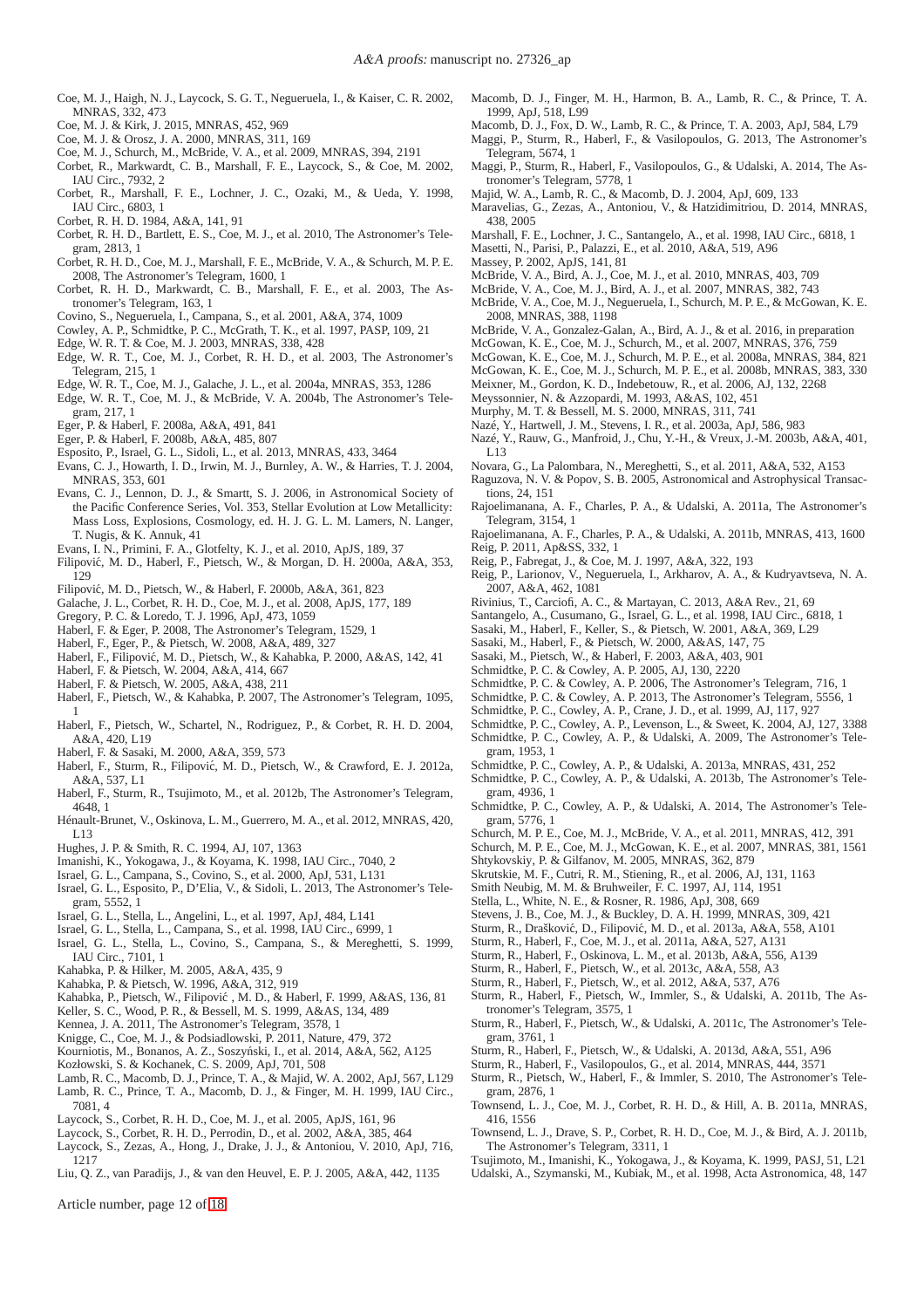- <span id="page-12-3"></span>Wada, Q., Tsujimoto, M., & Ebisawa, K. 2012, The Astronomer's Telegram, 4628, 1
- <span id="page-12-4"></span>Wada, Q., Tsujimoto, M., Ebisawa, K., & Miller, E. D. 2013, PASJ, 65, L2
- <span id="page-12-2"></span>Wyrzykowski, L., Udalski, A., Kubiak, M., et al. 2004, Acta Astron., 54, 1
- <span id="page-12-5"></span>Yokogawa, J., Imanishi, K., Tsujimoto, M., Koyama, K., & Nishiuchi, M. 2003, PASJ, 55, 161
- <span id="page-12-6"></span>Yokogawa, J., Imanishi, K., Ueno, M., & Koyama, K. 2000a, PASJ, 52, L73
- <span id="page-12-7"></span>Yokogawa, J. & Koyama, K. 1998a, IAU Circ., 7009, 3
- <span id="page-12-1"></span>Yokogawa, J. & Koyama, K. 1998b, IAU Circ., 7028, 1
- <span id="page-12-8"></span>Yokogawa, J., Torii, K., Imanishi, K., & Koyama, K. 2000b, PASJ, 52, L37
- <span id="page-12-9"></span>Yokogawa, J., Torii, K., Kohmura, T., Imanishi, K., & Koyama, K. 2000c, PASJ, 52, L53
- <span id="page-12-0"></span>Zaritsky, D., Harris, J., Thompson, I. B., Grebel, E. K., & Massey, P. 2002, AJ, 123, 855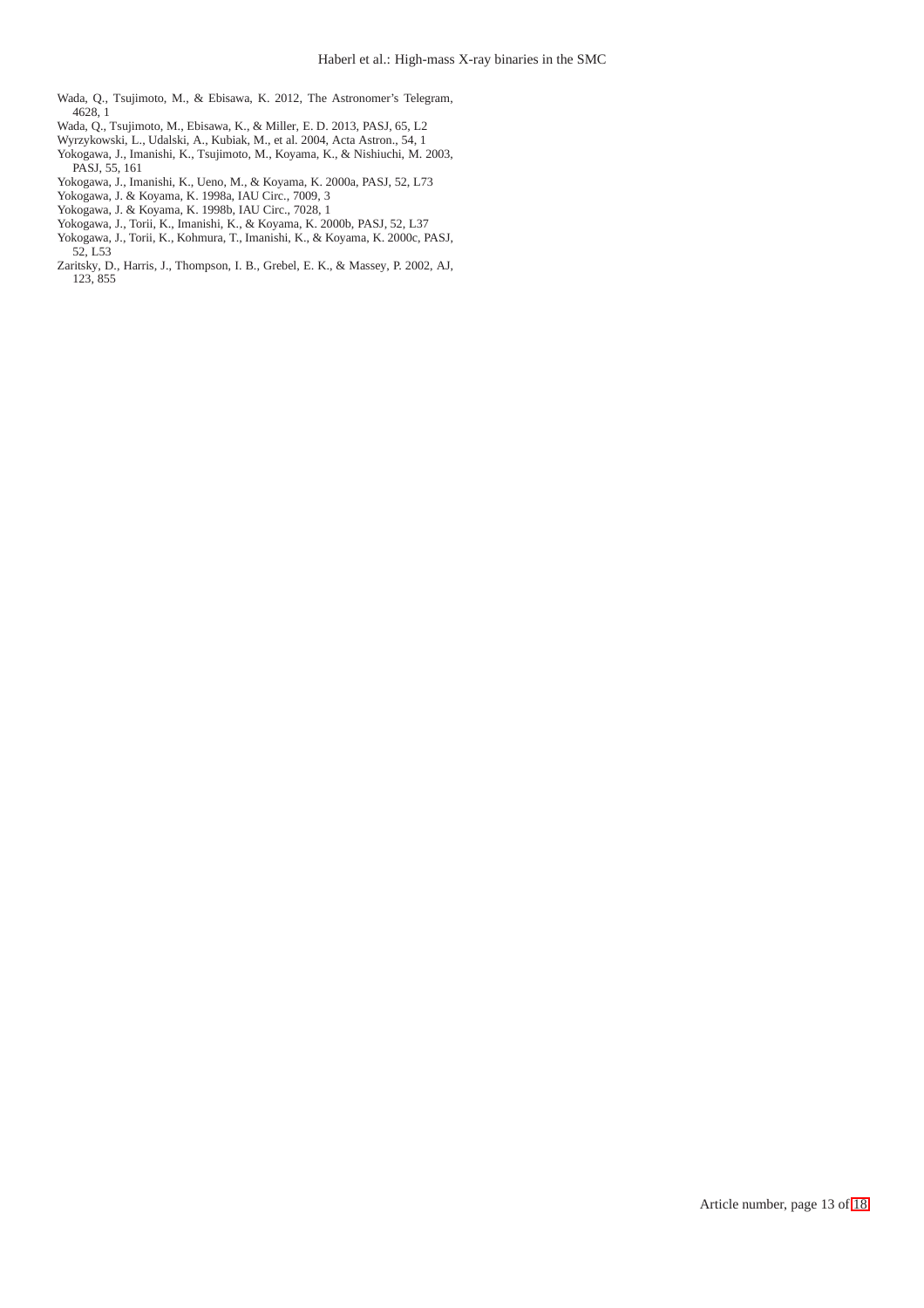Table 5. Catalogue of HMXBs and candidates in the SMC. The full version of the catalogue is available at the CDS and regular updates will be posted at http://www.mpe.mpg.de/heg/SMC

<span id="page-13-0"></span>

| N <sub>0</sub> | RA                       | <b>DEC</b>             | <b>ERR</b>    | $\overline{O}$                | MA93   | U     | $\mathbf B$ | V              | $\mathbf{I}$ | $\overline{Q}$ | eQ   | $\mathbf D$ | Pspin            | ID                                                                                               | conf. class and flags                   |
|----------------|--------------------------|------------------------|---------------|-------------------------------|--------|-------|-------------|----------------|--------------|----------------|------|-------------|------------------|--------------------------------------------------------------------------------------------------|-----------------------------------------|
| -1             | 01 17 05.2               | $-732636$              | 0.5           | $\mathbb N$                   |        | 12.23 | 13.01       | 13.15          | 13.17        | $-0.67$        | 0.16 | 0.8         | 0.717            | HMXB supergiant SMC X-1                                                                          | 1 ps oi em os                           |
| 2              | 01 19 00.0               | $-731227$              | 220.0         | $\boldsymbol{X}$              | 1868   | 14.27 | 14.96       | 15.04          |              |                |      | 222.7       | 2.165            | HMXB Be/X? XTEJ0119-731 (GCC08), counterpart? Lin 526, opt:<br>M <sub>02</sub>                   | 1 ps oi: em                             |
| 3              | 00 54 30.9               | $-734055$              | 10.5          | $\mathbb{R}$                  |        | 13.77 | 14.75       | 14.73          | 14.67        | $-0.99$        | 0.06 | 12.4        | 2.370            | HMXB Be/X SMC X-2 (no XMM); likely optical counterp. from<br>OGLE-III variability                | 1 ps px po xv oi em os                  |
| $\overline{4}$ | 00 59 11.4               | $-713845$              | 7.5           | $\mathbb{R}$                  | $-179$ | 13.09 | 14.07       | 14.01          | 14.03        | $-1.02$        | 0.08 | 6.6         | 2.763            | HMXB Be/X RXJ0059.2-7138; ASCA: 10 <sup>38</sup> erg/s; XMM UL                                   | 1 ps po xv xs oi em oo                  |
| 5              | 00 52 17.0               | $-721951$              | 111.0         | $\boldsymbol{\mathrm{X}}$     |        |       |             |                |              |                |      |             | 4.780            | HMXB Be/X? XTEJ0052-723; [MA93]537 Halpha EQW=-43.3A OR<br>AzV 129 Porb=23.9d                    | 1 ps px po oi: em                       |
| 6              | 00 57 02.3               | $-722555$              | 0.5           | $\mathcal{C}$                 |        | 14.77 | 15.76       | 15.96          | 15.75        | $-0.85$        | 0.20 | 0.5         | 5.050            | HMXB Be/X IGR J00569-7226 (CBM13,CBK13,CBB15)                                                    | 1 ps px: po xv xs oi em                 |
| $\overline{7}$ | 01 02 53.4               | $-724435$              | 0.5           | $\mathbf N$                   |        | 13.68 | 14.79       | 14.98          | 15.08        | $-0.98$        | 0.04 | 0.1         | 6.850            | HMXB Be/X XTEJ0103-728 = XMMUJ010253.1-724433 (HPK07)                                            | 1 ps px po xv xs oi em os               |
| 8              | 00 54 10.0               | $-722544$              | 204.0         | $\mathbf{I}$                  |        |       |             |                |              |                |      |             | 6.878            | HMXB? Integral 2.6 sigma period (MCB07)                                                          | $1$ ps:                                 |
| 9              | 00 52 05.7               | $-722604$              | 0.6           | $\mathcal{C}$                 | 531    | 13.94 | 14.91       | 14.91          | 14.83        | $-0.97$        | 0.05 | 0.1         | 7.780            | HMXB Be/X SMC X-3 (ECG04)                                                                        | 1 ps px po xv xs oi em oxo              |
| 10             | 00 57 58.4               | $-722230$              | 1.5           | $\mathcal{C}$                 |        | 14.60 | 15.64       | 15.72          | 15.93        | $-0.98$        | 0.05 | 1.2         | 7.920            | <b>HMXB</b><br>$Be/X$ SXP7.92<br>J005758.4-722229<br><b>CXOU</b><br>$=$<br>(CCM08, IED13, SC13)  | 1 ps po xv xs oi em                     |
| 11<br>12       | 00 51 53.2<br>00 49 18.5 | $-723148$<br>$-731201$ | 1.0<br>40.0   | $\mathcal{C}$<br>$\mathbf{A}$ | 506    | 13.66 | 14.79       | 14.38          | 14.40        | $-1.42$        | 0.11 | 0.4         | 8.900<br>9.130   | HMXB Be/X RXJ0051.8-7231 (ISA97, SCB99)<br>HMXB Be/X AXJ0049-732 (YIT03, GCC08)                  | 1 ps px po oi em os<br>1 ps px xs:      |
| 13             | 01 04 42.3               | $-725404$              | 0.6           | $\mathcal{C}$                 |        | 13.84 | 14.89       | 14.86          | 15.50        | $-1.06$        | 0.06 | 0.8         | 11.480           | HMXB Be/X IGRJ01054-7253 = CXOU J010442.29-725404.4                                              | 1 ps px po xv xs oi em os               |
| 14             | 01 57 16.0               | $-725833$              | 3.8           | S                             |        |       | 14.40       | 15.00          |              |                |      | 0.9         | 11.580           | (HEASARC cxoxassist)<br>HMXB Be/X? IGR J015712-7259 in Magellanic Bridge; opt. from NO-          | 1 ps px po xv xs oi                     |
|                | 00 48 14.0               | $-732204$              | 0.5           | N                             |        | 13.96 | 14.90       |                | 15.25        | $-0.85$        | 0.05 | 0.4         |                  | MAD                                                                                              |                                         |
| 15<br>16       | 00 52 14.0               | $-731918$              | 1.0           | $\mathcal{C}$                 | 552    | 13.68 | 14.63       | 15.02<br>14.49 | 14.41        | $-1.06$        | 0.09 | 0.6         | 11.866<br>15.300 | HMXB Be/X XMMUJ004813.9-732203 (SHC11)<br>HMXB Be/X RXJ0052.1-7319 (LPM99,ISC99,HEP08)           | 1 ps xv xs oi em<br>1 ps px po oi em oo |
| 17             | 00 50 44.6               | $-731605$              | 1800.         | $\boldsymbol{\mathrm{X}}$     |        |       |             |                |              |                |      |             | 16.600           | HMXB XTEJ0050-731 (LMP02) is NOT RXJ0051.9-7311; coord:<br>1deg FWHM                             | 1 ps px ox                              |
| 18             | 00 49 11.5               | $-724936$              | 0.5           | $\mathbf N$                   |        | 15.22 | 16.01       | 15.96          | 15.89        | $-0.82$        | 0.04 | 1.1         | 18.370           | HMXB Be/X XTE J0055-727 = XMMU J004911.4-724939, XMM sur-<br>vey                                 | 1 ps px po xs oi os                     |
| 19             | 01 17 40.4               | $-733051$              | 1.3           | N                             | 1845   | 13.30 | 14.14       | 14.18          | 14.09        | $-0.82$        | 0.06 | 1.3         | 22.070           | HMXB Be/X RXJ0117.6-7330 (MFH99,CRW97) weak in XMM sur-<br>vev                                   | 1 ps xv oi em oo                        |
| 20             | 00 48 14.2               | $-731004$              | 0.6           | N                             |        | 15.06 | 15.56       | 15.30          | 15.51        | $-0.69$        | 0.06 | 0.1         | 25.550           | HMXB Be/X XMMU J004814.1-731003 =? RXTE 25.5s or 51s pulsar<br>(LMP02,GCC08)                     | 1 ps xs oi em oo                        |
| 21             | 01 11 08.6               | $-731646$              | 0.7           | $\mathbf N$                   |        | 14.40 | 15.42       | 15.52          | 15.29        | $-0.96$        | 0.05 | 0.1         | 31.030           | HMXB Be/X XTEJ0111.2-7317 (CLC98,ISC99); in XMM survey<br>(SHP13)                                | 1 ps po oi em oo                        |
| 22             | 00 53 55.2               | $-722646$              | 0.6           | C                             |        | 13.63 | 14.65       | 14.72          | 14.58        | $-0.97$        | 0.05 | 0.9         | 46.630           | HMXB Be/X XTEJ0053-724 (CML98), Chandra (MCS08), Swift<br>(SPH10)                                | 1 ps px po xv xs oi em oxo              |
| 23             | 00 54 56.3               | $-722647$              | 0.6           | $\mathbf N$                   | 810    | 14.15 | 15.21       | 15.27          | 15.11        | $-1.03$        | 0.04 | 0.1         | 59.070           | <b>HMXB</b><br>Be/X<br>RXJ0054.9-7226=XTEJ0055-724<br>(MLS98,SCI98,SCB99,SPH03)                  | 1 ps px po oi em oo                     |
| 24             | 01 07 12.6               | $-723534$              | 0.9           | C                             | 1619   | 14.72 | 15.55       | 15.64          | 15.73        | $-0.77$        | 0.09 | 0.5         | 65.780           | HMXB Be/X CXOUJ010712.6-723533=2E0105.7-7251=RXJ0107.1-<br>7235=AXJ0107.2-7234 MCS07             | 1 ps po xs oi em                        |
| 25             | 00 49 03.3               | $-725052$              | 0.6           | N                             |        | 16.02 | 16.86       | 16.78          | 16.61        | $-0.90$        | 0.06 | 0.4         | 74.670           | HMXB Be/X AXJ0049-729 (CML98,SCB99,YIT03), XMM survey<br>(SHP13)                                 | 1 ps px po xv xs oi em os               |
| 26             | 00 52 08.9               | $-723803$              | 0.6           | $\mathcal{C}$                 |        | 14.33 | 15.15       | 15.23          | 14.83        | $-0.76$        | 0.05 | 0.8         | 82.400           | HMXB Be/X XTEJ0052-725 (CMM02,ECC03,GCC08)                                                       | 1 ps px oi em ox                        |
| 27             | 00 50 57.1               | $-721333$              | 0.5           | N                             | 413    | 14.01 | 14.99       | 15.06          | 14.86        | $-0.93$        | 0.06 | 0.7         | 91.120           | HMXB Be/X AXJ0051-722 (CML98,SCB99,CBB11)                                                        | 1 ps px po xv oi em oo                  |
| 28             | 00 53 53.0               | $-722642$              | 1800.         | X                             |        |       |             |                |              |                |      |             | 95.000           | HMXB XTE SMC95 (LCP02), Porb? (GCC08), position? 1deg FWHM                                       | 1 ps                                    |
| 29             | 00 57 27.1               | $-732519$              | 0.8           | $\mathsf C$                   |        | 14.73 | 15.62       | 15.67          | 15.61        | $-0.86$        | 0.12 | 0.4         | 101.160          | HMXB Be/X AXJ0057.4-7325=RXJ0057.3-7325 (YTK00,MCS07),<br>Porb? (GCC08)                          | 1 ps px po xs oi em: oo                 |
| 30             | 00 53 24.0               | $-722716$              | 1.0           | $\mathcal{C}$                 | 667    | 15.06 | 16.11       | 16.19          | 16.14        | $-0.99$        | 0.09 | 0.7         | 138.000          | HMXB Be/X CXOU J005323.8-722715 (ECG04, MCN08)                                                   | 1 ps px po xs oi em ox                  |
| 31             | 00 56 05.7               | $-722159$              | 0.9           | N                             | 904    | 14.75 | 15.84       | 15.88          | 15.98        | $-1.06$        | 0.04 | 0.8         | 140.100          | <b>HMXB</b><br>Be/X<br>XMMUJ005605.2-722200<br>2E0054.4-7237<br>(HS00,SPH03,CEG05)               | 1 ps po oi em oo:                       |
| 32             | 00 53 53.0               | $-722642$              | 1800.         | X                             |        |       |             |                |              |                |      |             | 144.100          | HMXB XTE SMC144s (CMM03, GCC08), position? 1deg FWHM                                             | 1 <sub>ps</sub>                         |
| 33             | 00 57 50.3               | $-720757$              | 1.0           | $\mathcal{C}$                 | 1038   | 14.63 | 15.64       | 15.69          | 15.48        | $-0.97$        | 0.14 | 1.0         | 152.340          | HMXB Be/X RX J0057.8-7207 (HS00), CXOU J005750.3-720756<br>(SPH03, MFL03, CEG05)                 | 1 ps xv xs oi em                        |
| 34             | 01 07 43.3               | $-715954$              | 0.6           | N                             | 1640   | 15.47 | 15.99       | 16.27          | 16.47        | $-0.32$        | 0.05 | 0.9         | 153.990          | HMXB Be/X XMMUJ010743.1-715953, XMM survey, Pspin 2sigma<br>(CHS12)                              | 1 ps: xs oi em                          |
| 35             | 00 52 55.1               | $-715806$              | $0.5^{\circ}$ | $\mathbf N$                   | 623    | 14.37 | 15.48       | 15.53          | 15.34        | $-1.07$        | 0.06 | 0.6         | 169.300          | <b>HMXB</b><br>RXJ0052.9-7158=XTEJ0054-720=AXJ0052.9-<br>Be/X<br>7157=XMMUJ005255.0-715808 CSM97 | 1 ps px po xv oi em                     |
| 36             | 00 51 51.9               | $-731033$              | 0.9           | $\mathcal{C}$                 | 504    | 13.39 | 14.38       | 14.45          | 14.28        | $-0.94$        | 0.05 | 1.2         | 172.000          | HMXB Be/X RXJ0051.9-7311=AXJ0051.6-7311 (SCC99,YTI00)<br>Porb? (SCM11)                           | 1 ps px po xs oi em oo                  |
| 37             | 01 01 52.3               | $-722333$              | $0.5^{\circ}$ | $\mathbf N$                   | 1288   | 13.84 | 14.94       | 14.94          | 14.85        | $-1.09$        | 0.20 | 0.4         | 175.400          | HMXB Be/X RXJ0101.8-7223=AXJ0101.8-7223=XMMUJ010152.4-<br>722336 (HS00, YIT03, TDC11)            | 1 ps xs oi em                           |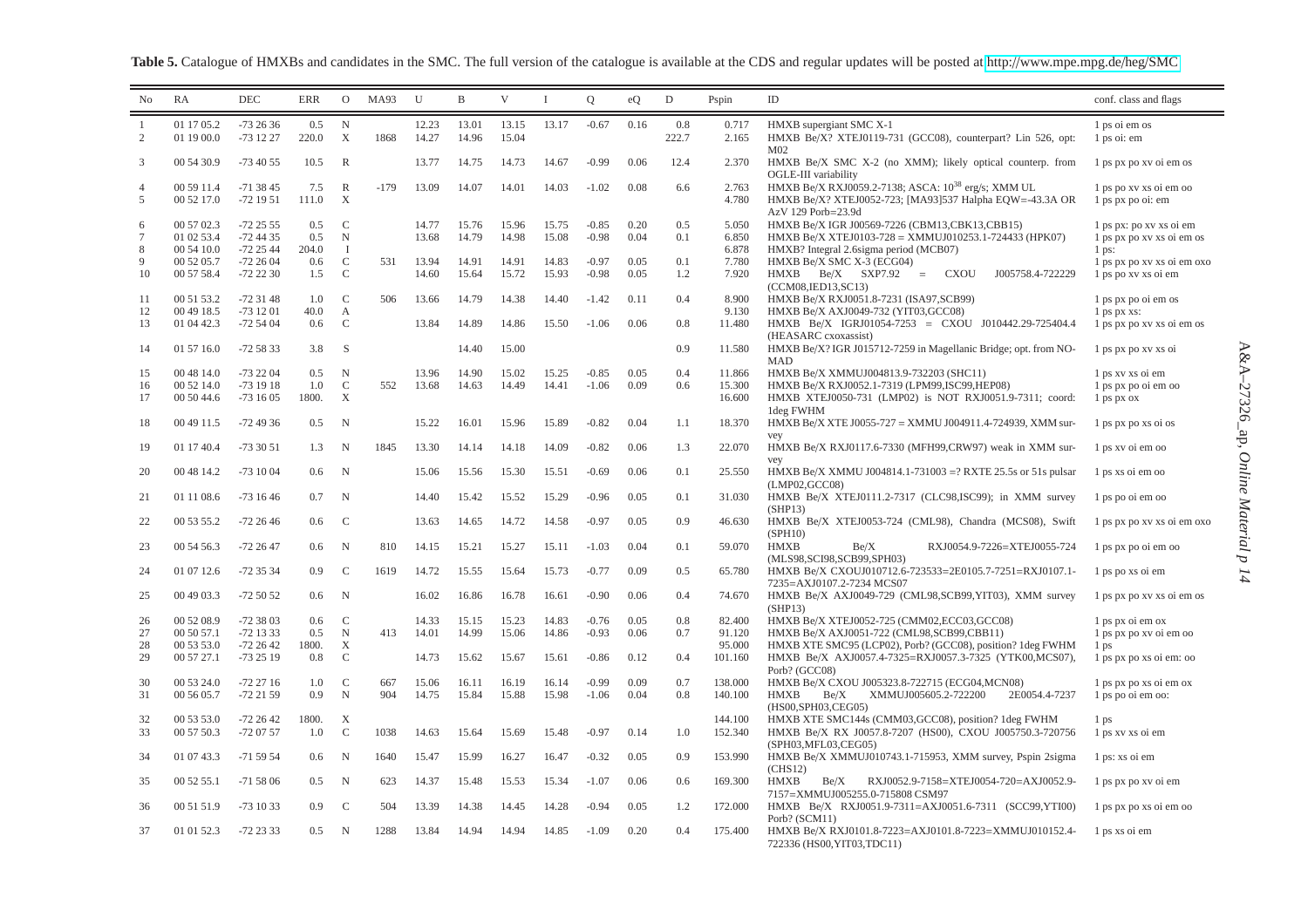| No       | RA                       | DEC                    | <b>ERR</b>    | $\Omega$         | MA93        | U              | B              | V              | $\mathbf{I}$   | $\mathcal{O}$      | eQ           | $\mathbf D$ | Pspin              | ID                                                                                                        | conf. class and flags                          |
|----------|--------------------------|------------------------|---------------|------------------|-------------|----------------|----------------|----------------|----------------|--------------------|--------------|-------------|--------------------|-----------------------------------------------------------------------------------------------------------|------------------------------------------------|
| 38       | 00 59 21.0               | $-722317$              | 0.5           | $\mathbf N$      |             | 13.81          | 14.96          | 14.98          | 15.07          | $-1.15$            | 0.04         | 0.5         | 201.900            | HMXB Be/X RXJ0059.3-7223 (KPF99) XMMUJ005921.0-722317<br>(SPH03,MLM04) Porb?(GCC08)                       | $1$ ps px po xs oi oo                          |
| 39       | 00 59 28.9               | $-723704$              | 0.5           | $\mathbf N$      | 1147        | 14.57          | 15.58          | 15.53          | 15.34          | $-1.04$            | 0.06         | 0.8         | 202.520            | HMXB Be/X XMMU J005929.0-723703 (HEP08,SCM11), XMM sur-<br>vey (SHP13)                                    | 1 ps po xv xs oi em oo                         |
| 40       | 00 50 11.1               | $-730025$              | 0.5           | N                |             | 14.03          | 14.99          | 15.02          | 15.12          | $-0.94$            | 0.04         | 1.1         | 214.030            | HMXB Be/X XMMUJ005011.1-730026 (XMM survey: CHS11), Porb<br>(SCU13)                                       | 1 ps po xv xs oi em: oo                        |
| 41       | 00 47 23.3               | $-731228$              | 0.5           | N                | 172         | 15.14          | 16.11          | 16.03          | 15.99          | $-1.03$            | 0.06         | 0.8         | 263.000            | HMXB Be/X RXJ0047.3-7312 (HS00) XMMUJ004723.7-731226<br>(HP04) (CEG05, SC05)                              | 1 ps po xv xs oi em oo                         |
| 42       | 01 32 51.4               | $-742545$              | 0.4           | N                |             |                | 14.90          | 15.36          |                |                    |              | 0.4         | 264.520            | HMXB Be/X XMMSL1 J013250.6-742544 = Swift J0132.5-7425 in<br>Wing/Bridge (SHV14)                          | 1 ps xs oi                                     |
| 43       | 00 57 49.4               | $-720236$              | $0.5^{\circ}$ | N                | 1036        | 14.53          | 15.54          | 15.65          | 15.52          | $-0.92$            | 0.04         | 1.1         | 280.400            | HMXB<br>Be/X<br>RXJ0057.8-7202=AXJ0058-72.0<br>(TIY99,HS00,SPH03,CEG05)                                   | 1 ps px: po xv xs oi em ox                     |
| 44       | 00 58 12.7               | $-723048$              | 0.5           | N                |             | 13.91          | 14.98          | 14.87          | 14.62          | $-1.14$            | 0.07         | 0.5         | 291.330            | HMXB Be/X RXJ0058.2-7231 (SCC99,SPH03,EC03) = XTEJ0051-<br>727 (HEP08)                                    | 1 ps px po xs oi em oo                         |
| 45       | 00 50 48.1               | $-731818$              | 0.9           | N                | 396         | 14.20          | 15.19          | 15.07          | 15.00          | $-1.08$            | 0.06         | 0.3         | 292.700            | <b>HMXB</b><br>Be/X<br>$(SG05)$ ,<br><b>CXOU</b><br>J005047.9-731817<br>(LZH10, SHP13, EIS13)             | 1 ps xv xs oi em                               |
| 46       | 01 01 02.8               | $-720658$              | 1.2           | C                | 1240        | 14.67          | 15.71          | 15.79          | 15.62          | $-0.99$            | 0.05         | 0.7         | 304.500            | HMXB Be/X RXJ0101.0-7206 (KP96,SCB99,MFL03)                                                               | 1 ps po xv xs oi em oo                         |
| 47       | 00 50 44.6               | $-731605$              | 0.6           | $\mathcal{C}$    | 387         | 14.46          | 15.37          | 15.48          | 15.31          | $-0.83$            | 0.06         | 0.7         | 323.200            | <b>HMXB</b><br>Be/X<br>RXJ0050.8-7316=AXJ0051-733<br>(SCC99,CHL02,YIT03,GCC08)                            | 1 ps px xs oi em ox                            |
| 48       | 00 52 52.1               | $-721715$              | 0.6           | N                |             | 15.83          | 16.41          | 16.62          | 16.82          | $-0.43$            | 0.05         | 0.5         | 325.400            | HMXB Be/X XMMU J005252.1-721715 (HEP08) = CXOU<br>J005252.2-721715 (CSC08,LZH10)                          | 1 ps po xs oi oo                               |
| 49       | 00 54 03.9               | $-722632$              | 0.6           | $\mathbf N$      |             | 13.82          | 14.95          | 14.94          | 14.79          | $-1.13$            | 0.07         | 0.4         | 341.900            | HMXB Be/X XMMU J005403.8-722632 (HEP08) = CXOU<br>J005403.9-722633 (LZH10)                                | 1 ps xs oi                                     |
| 50       | 01 03 13.9               | $-720914$              | 0.9           | C                | 1367        | 13.65          | 14.78          | 14.84          | 14.69          | $-1.08$            | 0.05         | 0.6         | 345.200            | HMXB Be/X SAXJ0103.2-7209 (HS94,ISC98,CO00,ICC00) = AX<br>J0103-722 (YK98)                                | 1 ps po xv xs oi em oo                         |
| 51<br>52 | 01 01 20.7<br>00 54 55.9 | $-721119$<br>$-724511$ | 0.5<br>0.5    | $\mathbf N$<br>N | 1257<br>809 | 14.41<br>14.04 | 15.36<br>14.97 | 15.55<br>15.00 | 15.53<br>14.90 | $-0.82$<br>$-0.91$ | 0.06<br>0.18 | 0.4<br>0.3  | 455.000<br>499.200 | HMXB Be/X RXJ0101.3-7211 (SHK01, SCL04, CEG05)<br>HMXB Be/X CXOUJ005455.6-724510 (ECG04) = XMMUJ005455.4- | 1 ps po xs oi em oo<br>1 ps px po xs oi em oxo |
| 53       | 01 02 47.5               | $-720451$              | 0.8           | $\mathbf N$      |             | 14.69          | 15.74          | 16.04          | 16.31          | $-0.84$            | 0.05         | 0.5         | 522.500            | 724512 (HPS04) (SC05)<br>HMXB Be/X 2XMM J010247.4-720449 = Suzaku J0102-7204                              | 1 ps xv xs oi em                               |
| 54       | 00 57 36.2               | $-721934$              | 0.7           | $\mathcal{C}$    | 1020        | 14.95          | 16.00          | 15.99          | 15.80          | $-1.06$            | 0.21         | 0.7         | 565.000            | (SHP11,WTE12,HST12,WTE13)<br><b>HMXB</b><br>CXOUJ005736.2-721934<br>Be/X                                  | 1 ps px po xv xs: oi em oxo                    |
|          |                          |                        |               |                  |             |                |                |                |                |                    |              |             |                    | (MFL03,SPH03,SCL04,CEG05)                                                                                 |                                                |
| 55<br>56 | 00 55 35.4<br>00 55 18.3 | $-722907$<br>-72 38 52 | 0.5<br>0.5    | N<br>$\mathbf N$ |             | 13.60<br>15.45 | 14.65<br>15.92 | 14.69<br>15.77 | 14.67<br>15.65 | $-1.02$<br>$-0.58$ | 0.04<br>0.08 | 1.0<br>1.0  | 644.600<br>701.600 | HMXB Be/X XMMU J005535.2-722906 (HEP08)<br>HMXB Be/X XMMU J005517.9-723853 (HPS04,RCU11), Vmag from       | 1 ps xs oi<br>1 ps po: xs oi oo                |
| 57       | 01 05 55.4               | -72 03 49              | 0.5           | $\mathbf N$      | 1557        | 14.50          | 15.64          | 15.70          | 15.57          | $-1.09$            | 0.39         | 1.3         | 726.000            | ZHT02 wrong<br><b>HMXB</b><br>Be/X<br>RXJ0105.9-7203=AXJ0105.8-7203<br>(HS00, YIT03, SPH03, EH08)         | 1 ps xv xs oi em                               |
| 58       | 00 49 42.1               | $-732315$              | 0.5           | N                | 315         | 14.09          | 15.00          | 14.85          | 14.70          | $-1.01$            | 0.20         | 0.4         | 755.500            | <b>HMXB</b><br>Be/X<br>RXJ0049.7-7323=AXJ0049.5-7323<br>(YIU00,HS00,EC03,HP04,SCL04)                      | 1 ps px po xv xs oi em oxo                     |
| 59       | 00 49 29.7               | $-731059$              | 0.6           | $_{\rm N}$       | 300         | 15.46          | 16.35          | 16.15          | 16.00          | $-1.03$            | 0.06         | 0.9         | 894.000            | HMXB Be/X RXJ0049.5-7310 = CXO J004929.7-731058<br>(HS00, HP04, LZH10)                                    | 1 ps po xv xs oi em                            |
| 60       | 01 02 06.7               | $-714116$              | 0.8           | C                | 1301        | 13.53          | 14.58          | 14.37          | 14.42          | $-1.19$            | 0.27         | 0.3         | 967.000            | HMXB Be/X CXOU J010206.6-714115 (MCS07, SCM07, HEP08)<br>Porb? (SCU09)                                    | 1 ps po xs oi em oo                            |
| 61       | 01 27 46.0               | $-733256$              | 0.6           | $\mathbf C$      |             | 13.36          | 14.32          | 14.36          |                | $-0.93$            |              | 0.1         | 1062.000           | HMXB Be/X CXO J012745.97-733256.5 (HSF12, HOG12, SHO13)<br>opt. from M02                                  | 1 ps xs oi em                                  |
| 62       | 01 03 37.5               | $-720133$              | 1.1           | C                | 1393        | 13.47          | 14.55          | 14.65          | 14.69          | $-1.01$            | 0.04         | 0.1         | 1323.000           | HMXB Be/X RXJ0103.6-7201 (HS00, HP05, SC06)                                                               | 1 ps po: xv xs oi em                           |
| 63       | 00 54 46.2               | $-722523$              | 1.0           | $\mathcal{C}$    | 798         | 14.39          | 15.50          | 15.36          | 15.25          | $-1.21$            | 0.13         | 0.8         | 4693.000           | HMXB Be/X CXOU J005446.2-722523 (AHZ09,LZH10) XMMU<br>J005446.3-722523 (SHP13)                            | 1 ps: xv xs oi em                              |
| 64       | 00 32 56.2               | $-734820$              | 12.9          | R                |             | 16.18          | 16.72          | 16.90          | 16.86          | $-0.41$            | 0.18         | 13.5        |                    | HMXB Be/X RXJ0032.9-7348 (KP96), 2 Be candidates (SCB99), no<br>XMM coverage                              | 4 oi: em                                       |
| 65       | 00 42 07.8               | $-734503$              | 0.7           | N                |             | 16.19          | 16.68          | 16.78          | 16.90          | $-0.42$            | 0.10         | 1.4         |                    | HMXB Be/X XMMU J004207.7-734503(gam=0.47-0.96)=?AX<br>J0042.0-7344(0.9-2.9) (SHP13)                       | 2 xs oi                                        |
| 66       | 00 43 15.9               | $-732439$              | 1.5           | N                |             | 15.91          | 16.68          | 16.74          | 16.84          | $-0.73$            | 0.09         | 2.7         |                    | HMXB unlikely, XMMU J004315.8-732439 (weak source SHP13), no<br>Balmer em. (Met16)                        | 6 oi:                                          |
| 67       | 00 45 00.2               | $-734247$              | 1.7           | N                |             | 15.28          | 15.58          | 15.57          | 15.54          | $-0.30$            | 0.06         | 1.5         |                    | HMXB? Be/X? XMMU J004500.2-734246 (SHP13)                                                                 | 6 oi:                                          |
| 68       | 00 45 38.0               | $-731354$              | 29.4          | $\mathbb{R}$     |             | 12.16          | 12.97          | 13.02          | 13.02          | $-0.78$            | 0.02         | 19.9        |                    | HMXB Be/X? RXJ0045.6-7313, [MA93]114 or AzV9? (HS00), no<br>XMM detection (SHP13)                         | 6 oi:                                          |
| 69       | 00 48 18.7               | $-732100$              | 0.6           | N                |             | 15.66          | 16.43          | 16.18          | 15.79          | $-0.95$            | 0.05         | 0.2         |                    | HMXB rejected, XMMU J004818.6-732059 (SG05,AZH09), QSO<br>(KK09,SHP13,SDF13)                              | 6 xs: oi:                                      |
| 70       | 00 48 34.1               | $-730231$              | 0.7           | N                | 238         | 13.97          | 14.78          | 14.78          | 14.76          | $-0.81$            | 0.04         | 0.5         |                    | HMXB Be/X RX J0048.5-7302 = XMMU J004834.5-730230<br>(HS00.SG05.HEP08.KBS14)                              | 2 po xv xs oi em                               |
| 71       | 00 48 49.0               | $-731625$              | 4.4           | C <sub>c</sub>   | 258         | 13.59          | 14.50          | 14.56          | 14.28          | $-0.87$            | 0.06         | 1.8         |                    | HMXB? Be/X? weak Chandra source (LHZ10), not in EPG10, source<br>real?                                    | 4 oi: em                                       |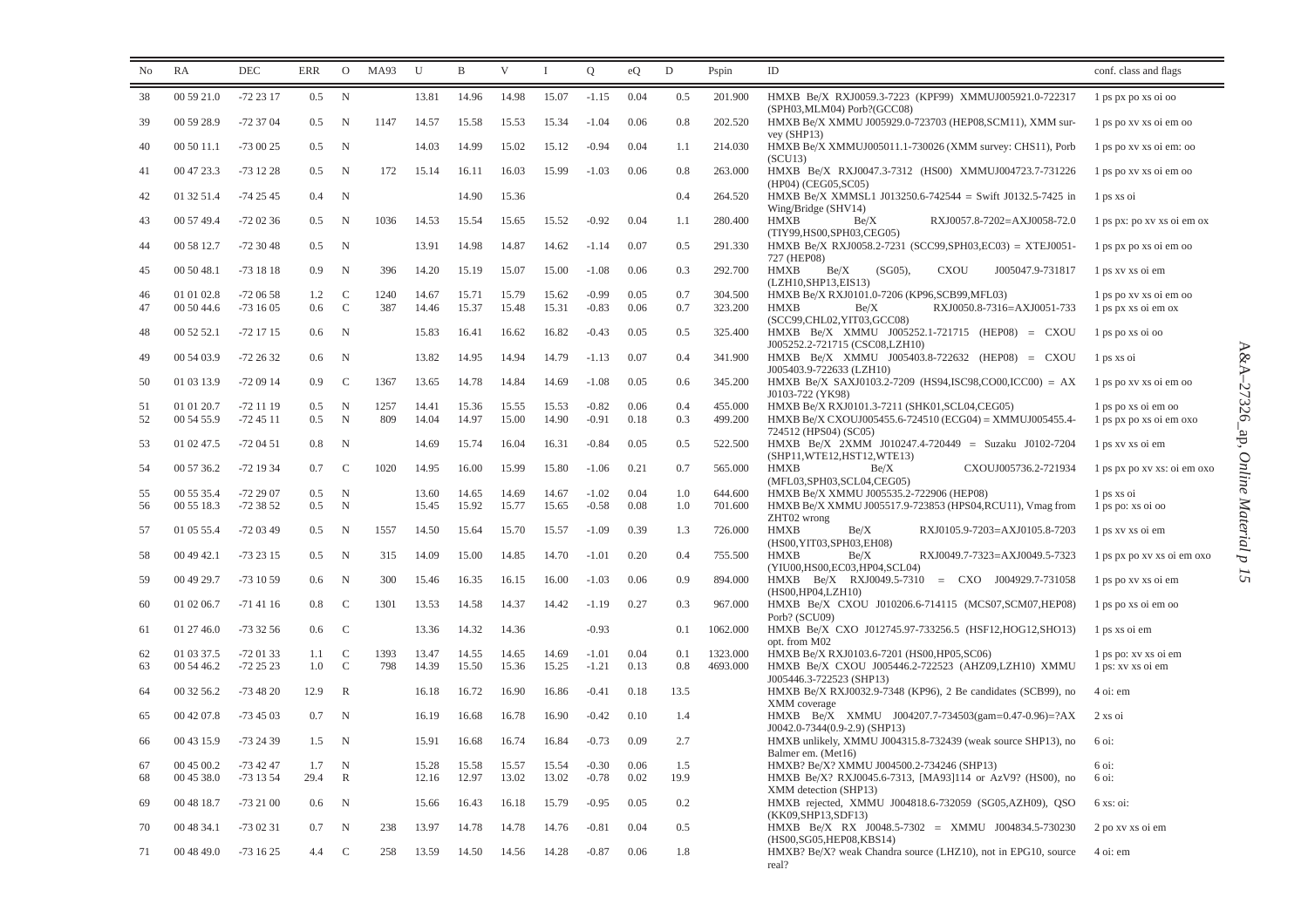| N <sub>o</sub> | RA         | DEC       | ERR           | $\mathcal{O}$  | MA93 | U     | $\mathbf{B}$   | V     | $\bf{I}$ | $\mathbf Q$ | eQ           | $\mathbf D$ | Pspin | ID                                                                                                   | conf. class and flags |
|----------------|------------|-----------|---------------|----------------|------|-------|----------------|-------|----------|-------------|--------------|-------------|-------|------------------------------------------------------------------------------------------------------|-----------------------|
| 72             | 00 48 55.6 | $-734946$ | $0.6^{\circ}$ | N              |      | 13.95 | 14.69          | 14.93 | 14.94    | $-0.56$     | 0.06         | 1.3         |       | HMXB Be/X XMMU J004855.5-734946, bright in XMM survey,                                               | $2$ xs oi:            |
| 73             | 00 49 02.7 | -73 27 07 | 1.6           | N              |      | 14.74 | 15.61          | 15.79 | 15.97    | $-0.75$     | 0.06         | 3.5         |       | $gamma=0.8$ (SHP13)<br>HMXB rejected, XMMU J004902.6-732707 (SHP13), no Balmer emis-<br>sion (Met16) | 6 oi: nem             |
| 74             | 00 49 13.6 | $-731138$ | 0.5           | $\mathbf N$    |      | 15.71 | 16.63          | 16.44 | 16.28    | $-1.06$     | 0.06         | 0.3         |       | HMXB Be/X RXJ0049.2-7311 (FPH00,SG05,CEG05,HEP08,RCU11)<br>$=$ ?SXP9.13=AXJ0049-732                  | 2 xs oi em oo         |
| 75             | 00 49 22.2 | $-732006$ | 3.4           | $\mathcal{C}$  |      | 16.08 | 16.71          | 16.62 | 16.85    | $-0.70$     | 0.07         | 1.7         |       | HMXB? weak Chandra source, blue early-type star (LZH10), not in<br>EPG10, real?                      | 6 oi:                 |
| 76             | 00 49 30.6 | $-733109$ | 0.6           | N              | 302  | 13.73 | 14.60          | 14.64 | 14.55    | $-0.83$     | 0.06         | 0.4         |       | HMXB Be/X RX J0049.5-7331 = XMMU J004930.6-733109<br>(HS00.HEP08.SHP13)                              | 2 xs oi em            |
| 77             | 00 49 41.7 | $-724843$ | $0.6^{\circ}$ | $\mathcal{C}$  |      | 15.06 | 16.24          | 15.99 | 15.62    | $-1.35$     | 0.15         | 0.7         |       | HMXB? CXOU J004941.43-724843.8 (AZH09, MZA13), not in<br>EPG10, source real?                         | 6 oi: em:             |
| 78             | 00 50 04.4 | $-731426$ | 1.6           | <sup>-</sup> C |      | 14.72 | 15.56          | 15.50 | 15.72    | $-0.88$     | 0.06         | 0.9         |       | HMXB? weak Chandra source, blue early-type star (LZH10), not in<br>EPG10, real?                      | 6 oi:                 |
| 79             | 00 50 12.2 | $-731156$ | 1.7           | C              | 341  | 14.56 | 15.47          | 15.31 | 14.98    | $-1.02$     | 0.09         | 1.2         |       | HMXB? Be/X? weak Chandra source (LZH10)                                                              | 4 oi: em              |
| 80             | 00 50 35.5 | $-731401$ | 1.1           | $\mathcal{C}$  |      | 15.21 | 16.10          | 15.99 | 15.99    | $-0.97$     | 0.05         | 1.5         |       | HMXB? weak Chandra source, blue early-type star (LZH10)                                              | 6 oi:                 |
| 81             | 00 50 36.0 | -73 17 39 | 0.9           | $\mathsf{C}$   | 374  | 14.72 | 15.69          | 15.61 | 15.40    | $-1.03$     | 0.05         | 0.8         |       | HMXB? Be/X? weak Chandra source (LZH10)                                                              | 4 oi: em              |
| 82             | 00 50 46.9 | $-733248$ | 33.7          | $\mathbb{R}$   |      | 14.96 | 15.64          | 15.61 | 15.42    | $-0.70$     | 0.06         | 9.9         |       | HMXB? Be/X? RX J0050.7-7332 [MA93]393? (HS00) XMM source<br>11arcsec away AGN?                       | 6 oi:                 |
| 83             | 00 50 47.8 | $-731736$ | 1.0           | $\mathcal{C}$  |      | 15.65 | 16.58          | 16.58 | 16.47    | $-0.94$     | 0.05         | 0.5         |       | HMXB? weak Chandra source, blue early-type star (LZH10)                                              | 6 oi:                 |
| 84             | 00 50 57.3 | $-731008$ | 0.5           | N              | 414  | 13.55 | 14.43          | 14.35 | 14.40    | $-0.94$     | 0.06         | 0.6         |       | HMXB Be/X RXJ0050.9-7310 = CXO J005057.2-731008<br>(HS00,SG05,LZH10,SHP13)                           | 2 xs oi em            |
| 85             | 00 51 05.7 | $-731312$ | 1.2           | $\mathsf{C}$   |      | 14.84 | 15.77          | 15.70 | 15.52    | $-0.99$     | 0.06         | 0.7         |       | HMXB? weak Chandra source, blue early-type star (LZH10)                                              | 5 oi                  |
| 86             | 00 51 17.0 | $-731606$ | 1.0           | $\mathcal{C}$  | 448  | 14.13 | 15.19          | 15.00 | 14.92    | $-1.19$     | 0.05         | 0.9         |       | HMXB? Be/X? weak Chandra source (LZH10)                                                              | 4 oi: em              |
| 87             | 00 51 19.6 | $-725044$ | 15.6          | $\mathbb{R}$   |      | 15.45 | 16.36          | 16.31 | 16.01    | $-0.95$     | 0.05         | 14.6        |       | HMXB? Be/X? RXJ0051.3-7250 [MA93]447? (HS00) XMM source<br>17.7arcsec away, AGN?                     | 6 oi:                 |
| 88             | 00 51 33.3 | -73 30 12 | 1.5           | N              |      | 15.85 | 16.65          | 16.58 | 16.72    | $-0.85$     | 0.32         | 4.4         |       | HMXB rejected, XMMU J005133.2-733012 (SHP13), no Balmer emis-<br>sion (Met16)                        | 6 oi: nem             |
| 89             | 00 51 46.1 | -73 07 04 | 1.1           | $\mathbf N$    |      | 16.05 | 16.71          | 16.73 | 16.90    | $-0.64$     | 0.05         | 2.9         |       | HMXB rejected, XMMU J005146.1-730704 (SHP13), no Balmer emis-<br>sion (Met16)                        | 6 oi: nem             |
| 90             | 00 51 54.2 | $-725536$ | 40.0          | $\mathbf E$    |      | 14.43 | 15.49          | 15.40 | 15.26    | $-1.13$     | 0.08         | 28.2        |       | HMXB Be/X? RXJ0051.9-7255 [MA93]521? (HS00) no XMM detec-<br>tion                                    | 6 oi:                 |
| 91             | 00 51 59.6 | $-732926$ | 3.0           | <sub>S</sub>   |      | 14.41 | 15.23          | 15.18 | 14.98    | $-0.85$     | 0.06         | 4.7         |       | HMXB Be/X IGR J00515-7328 (CBB10, SHP11, K11)                                                        | 2 xv oi:              |
| 92             | 00 52 07.8 | $-722126$ | 2.0           | N              |      | 14.50 | 15.12          | 15.20 | 14.73    | $-0.57$     | 0.04         | 1.4         |       | HMXB Be/X? XMMU J005207.8-722125 (LZH10, SHP13, unclassi-<br>fied in AZH09); SXP4.78?                | 6 oi:                 |
| 93             | 00 52 15.4 | $-731915$ | 1.0           | $\mathcal{C}$  |      | 14.81 | 15.76          | 15.90 | 16.10    | $-0.85$     | 0.05         | 0.4         |       | HMXB Be/X? CXOUJ005215.4-731915 very close to SXP15.3<br>(LZH10, SHP13)                              | 2 xs oi               |
| 94             | 00 52 35.3 | $-722521$ | 1.6           | $\mathbf N$    |      | 13.81 | 14.73          | 14.90 | 15.14    | $-0.80$     | 0.04         | 5.7         |       | HMXB rejected, XMMU J005235.2-722520 (SHP13), Chandra posi-<br>tion incompatible                     | 6 oi:                 |
| 95             | 00 52 37.3 | $-722732$ | 1.2           | $\mathsf{C}$   | 590  | 13.88 | 14.99          | 14.98 | 14.76    | $-1.12$     | 0.04         | 0.4         |       | HMXB? Be/X? weak Chandra source (LZH10)                                                              | 4 oi: em              |
| 96             | 00 52 45.0 | $-722844$ | 1.0           | $\mathcal{C}$  |      | 13.95 | 14.92          | 14.92 | 14.87    | $-0.97$     | 0.07         | 0.4         |       | HMXB Be/X CXOUJ005245.0-722844 (LZH10)                                                               | 3 oi em               |
| 97             | 00 52 52.2 | $-724830$ | 1.0           | $\mathcal{C}$  | 618  | 13.35 | 14.32          | 14.36 | 14.24    | $-0.93$     | 0.05         | 0.6         |       | HMXB? peculiar CXOU J005252.2-724830 = ?2E0051.1-7304<br>AzV138 (AZH09)                              | 3 oi em               |
| 98             | 00 52 59.5 | $-725402$ | 2.1           | $\mathbf N$    |      | 16.52 | 16.98          | 16.79 | 16.43    | $-0.60$     | 0.09         | 1.6         |       | HMXB? Be/X? XMMU J005259.4-725402; weak source in XMM sur-<br>vev(SHP13)                             | 6 oi:                 |
| 99<br>100      | 00 53 14.8 | $-721848$ | 1.7           | N<br>N         |      | 16.99 | 17.00<br>16.42 | 16.39 | 15.53    | $-0.45$     | 0.05<br>0.05 | 2.7<br>2.3  |       | HMXB rejected, weak source, Chandra position incompatible<br>(LZH10.SHP13)                           | 6 oi:<br>6 oi:        |
|                | 00 53 18.5 | $-721618$ | 1.6           |                |      | 15.62 |                | 16.58 |          | $-0.68$     |              |             |       | HMXB? Be/X? XMMU J005318.5-721617 (SHP13)                                                            |                       |
| 101            | 00 53 29.2 | $-723348$ | 2.7           | $\mathsf{C}$   | 677  | 13.69 | 14.63          | 14.62 | 14.57    | $-0.95$     | 0.29         | 0.7         |       | HMXB? Be/X? weak Chandra source (LZH10)                                                              | 4 oi: em              |
| 102            | 00 53 31.8 | $-721845$ | 5.2           | $\mathbf C$    |      | 15.08 | 15.86          | 16.03 | 16.25    | $-0.65$     | 0.05         | 5.4         |       | HMXB unlikely, weak Chandra source (LZH10), not in EPG10, source<br>real?                            | 6 oi: nem             |
| 103            | 00 53 34.6 | $-720842$ | 0.9           | $_{\rm N}$     |      | 15.87 | 16.19          | 16.19 | 16.16    | $-0.31$     | 0.12         | 2.7         |       | HMXB unlikely, XMMU J005334.6-720842 (SHP13)                                                         | 6 oi: nem             |
| 104            | 00 53 41.8 | $-725310$ | 0.8           | N              |      | 13.66 | 14.74          | 14.66 | 14.49    | $-1.14$     | 0.19         | 2.2         |       | HMXB Be/X XMMU J005341.7-725310 (SHP13)                                                              | $2$ xv oi:            |
| 105            | 00 53 52.5 | $-722639$ | 0.9           | $\mathsf{C}$   | 717  | 13.52 | 13.92          | 13.67 | 13.13    | $-0.58$     | 0.12         | 1.3         |       | HMXB Be/X CXOU J005352.5-722639 close to SXP46.6 (LZH10)                                             | 3 oi em               |
| 106            | 00 54 08.7 | $-723208$ | 1.4           | N              |      | 16.59 | 16.86          | 16.93 | 16.96    | $-0.22$     | 0.06         | 1.1         |       | HMXB? Be/X? weak source detected by Chandra and XMM<br>(LZH10, SHP13)                                | 6 oi:                 |
| 107            | 00 54 09.3 | $-724143$ | 1.4           | N              | 739  | 13.10 | 13.77          | 13.82 | 12.62    | $-0.64$     | 0.15         | 1.3         |       | HMXB rejected, XMMU J005409.2-724143 (SHP13, AZH09), sgB0[e]<br>S18 (CBC13, MZA14)                   | 3 oi em               |
| 108            | 00 54 19.2 | $-722049$ | 5.8           | C              |      | 16.04 | 16.92          | 16.97 | 17.20    | $-0.84$     | 0.08         | 1.9         |       | HMXB unlikely, weak Chandra source (LHZ10), not in EPG10, source<br>real?                            | 6 oi: nem             |
| 109            | 00 54 26.0 | $-715824$ | 0.9           | $\mathbf N$    |      | 15.61 | 16.42          | 16.56 | 16.77    | $-0.71$     | 0.08         | 2.4         |       | HMXB rejected, XMMU J005425.9-715824 (SHP13), no Balmer emis-<br>sion (Met16)                        | 6 oi: nem             |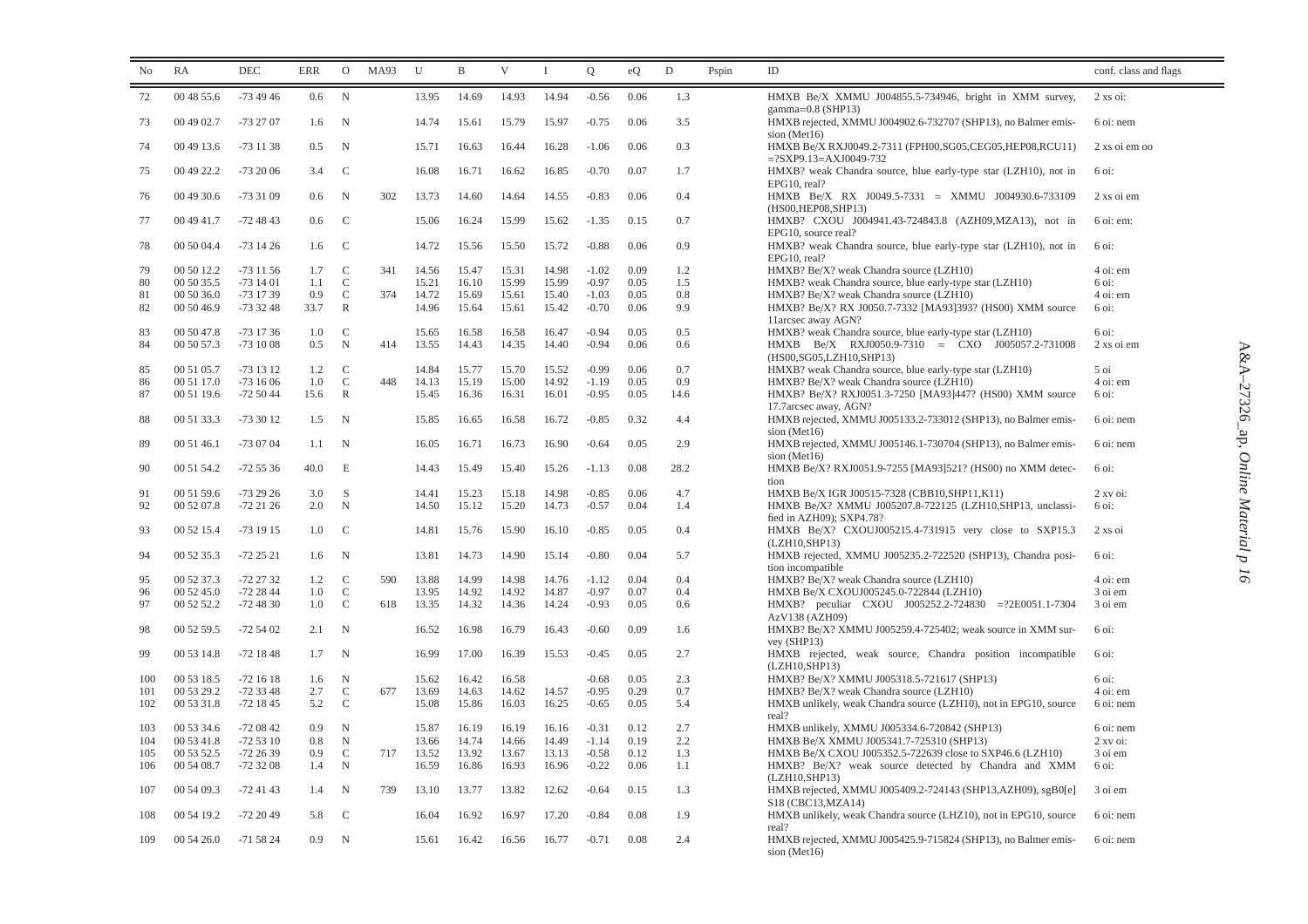| 00 55 07.3<br>$\mathbf N$<br>16.94<br>$-0.66$<br>0.19<br>3.9<br>110<br>$-720826$<br>1.7<br>16.05<br>16.77<br>16.87<br>HMXB unlikely, XMMU J005507.2-720825 (SHP13)<br>6 oi: nem<br>N<br>14.58<br>$-0.93$<br>0.06<br>0.8<br>00 55 07.7<br>$-722240$<br>0.9<br>13.23<br>14.26<br>14.38<br>HMXB Be/X? XMMU J005507.7-722240 = CXOU J005507.7-722241<br>5 oi<br>111<br>(SHP13, LZH10)<br>4.7<br>112<br>00 55 35.0<br>$-713341$<br>1.3<br>$\mathbf N$<br>15.10<br>15.94<br>16.08<br>16.37<br>$-0.74$<br>0.05<br>HMXB rejected, XMMU J005535.0-713340 (SHP13), no Balmer emis-<br>6 oi: nem<br>sion (Met16)<br>0.06<br>113<br>00 55 49.8<br>$-725127$<br>1.5<br>N<br>15.86<br>16.48<br>16.49<br>16.65<br>$-0.62$<br>1.0<br>HMXB rejected, (SHP13), OGLEII eclipsing binary (WUK04)<br>6 oi: nem<br>$-0.84$<br>00 56 05.5<br>$-720011$<br>2.0<br>$\mathbf N$<br>16.60<br>16.72<br>16.97<br>0.05<br>1.3<br>HMXB Be/X XMMU J005605.8-720012 (NLM11,SHP13)<br>3 oi em<br>114<br>15.69<br>115<br>00 56 13.9<br>$-723000$<br>1.0<br>$\mathbf N$<br>13.49<br>14.53<br>14.52<br>14.39<br>$-1.05$<br>0.04<br>0.7<br>HMXB Be/X XMMU J005613.8-722959 (SHP13)<br>3 oi em<br>0.7<br>116<br>00 56 14.6<br>$-723756$<br>0.8<br>N<br>922<br>13.43<br>14.71<br>14.58<br>14.21<br>$-1.37$<br>0.34<br>HMXB Be/X XMMU J005614.6-723755 (SHP13)<br>3 oi em<br>-72 28 03<br>$\mathbf N$<br>14.93<br>15.32<br>15.56<br>$-0.07$<br>0.35<br>3.1<br>117<br>00 56 18.9<br>0.7<br>14.58<br>HMXB? Be/X? XMMU J005618.8-722802, Be star: NGC 330: KWBBe<br>4 xs: oi: em<br>224 (KWB99,SG05,SHP13)<br>$-721506$<br>N<br>16.06<br>16.12<br>$-0.84$<br>0.06<br>5.2<br>HMXB rejected, XMMU J005619.0-721506 (SHP13), Chandra posi-<br>118<br>00 56 19.0<br>1.8<br>15.18<br>16.13<br>6 oi:<br>tion incompatible<br>00 57 23.7<br>$-722356$<br>N<br>13.60<br>14.64<br>14.71<br>14.92<br>$-0.98$<br>0.05<br>1.7<br>HMXB Be/X? XMMU J005723.4-722356 (SG05,SHP13,MZA14) rel.<br>119<br>0.8<br>2 xv oi: em:<br>large dist to ZHT02<br>14.98<br>14.84<br>120<br>00 57 59.5<br>$-715637$<br>19.2<br>$\mathbb{R}$<br>14.36<br>14.94<br>$-0.65$<br>0.20<br>21.0<br>HMXB Be/X? RXJ0057.9-7156 [MA93]1044? (HS00) no XMM detec-<br>6 oi:<br>tion<br>1208<br>14.59<br>0.17<br>0.7<br>01 00 30.3<br>$-722033$<br>1.0<br>N<br>13.57<br>14.64<br>14.54<br>$-0.98$<br>HMXB Be/X XMMUJ010030.2-722035 (SPH03,SG05)<br>3 oi em<br>121<br>01 00 37.3<br>$-721317$<br>0.9<br>$\mathbf N$<br>15.59<br>16.51<br>16.83<br>$-0.80$<br>0.05<br>2.4<br>HMXB rejected, XMMU J010037.3-721317 (SG05), AGN? (SHP13),<br>122<br>16.68<br>6 oi:<br>no Balmer em. (Met16)<br>123<br>01 00 55.8<br>-72 23 20<br>$\mathbf N$<br>15.49<br>HMXB? Be/X? (SHP13), Bmag from ZHT02 wrong, using B-V from<br>3 oi em<br>1.0<br>15.61<br>1.1<br>M <sub>02</sub><br>1284<br>14.30<br>$-1.09$<br>0.05<br>1.4<br>3 oi em<br>01 01 47.6<br>$-715551$<br>0.9<br>N<br>13.26<br>14.40<br>14.47<br>HMXB SSS Be/WD? XMMUJ010147.5-715550 (SHP12)<br>124<br>125<br>-72 32 37<br>0.6<br>$\mathbf N$<br>12.72<br>13.93<br>14.02<br>14.01<br>$-1.14$<br>0.10<br>0.8<br>HMXB Be/X, wrong ID with SXP7.92 (CSM09), counterpart AzV285<br>01 01 55.8<br>2 po xv xs oi oo<br>$(SHP13)$ , $(RCU11)$<br>01 01 55.9<br>$-721028$<br>0.9<br>$\mathbf N$<br>13.93<br>14.85<br>15.06<br>15.31<br>$-0.77$<br>0.40<br>0.9<br>HMXB unlikely, XMMU J010155.8-721027 (SHP13), no Balmer emis-<br>5 oi<br>126<br>sion (Met16)<br>16.32<br>1.9<br>127<br>01 03 28.5<br>$-720651$<br>0.6<br>$\mathbf N$<br>15.46<br>16.47<br>16.78<br>$-0.75$<br>0.06<br>HMXB rejected, (SG05,SHP13), OGLEII eclipsing binary (WUK04)<br>6 oi: nem<br>01 03 31.7<br>$-730144$<br>1.0<br>14.09<br>15.17<br>15.41<br>15.65<br>$-0.91$<br>0.04<br>1.5<br>HMXB unlikely, XMMU J010331.7-730144 (SHP13), no Balmer emis-<br>6 oi:<br>128<br>N<br>sion (Met16) | conf. class and flags |
|---------------------------------------------------------------------------------------------------------------------------------------------------------------------------------------------------------------------------------------------------------------------------------------------------------------------------------------------------------------------------------------------------------------------------------------------------------------------------------------------------------------------------------------------------------------------------------------------------------------------------------------------------------------------------------------------------------------------------------------------------------------------------------------------------------------------------------------------------------------------------------------------------------------------------------------------------------------------------------------------------------------------------------------------------------------------------------------------------------------------------------------------------------------------------------------------------------------------------------------------------------------------------------------------------------------------------------------------------------------------------------------------------------------------------------------------------------------------------------------------------------------------------------------------------------------------------------------------------------------------------------------------------------------------------------------------------------------------------------------------------------------------------------------------------------------------------------------------------------------------------------------------------------------------------------------------------------------------------------------------------------------------------------------------------------------------------------------------------------------------------------------------------------------------------------------------------------------------------------------------------------------------------------------------------------------------------------------------------------------------------------------------------------------------------------------------------------------------------------------------------------------------------------------------------------------------------------------------------------------------------------------------------------------------------------------------------------------------------------------------------------------------------------------------------------------------------------------------------------------------------------------------------------------------------------------------------------------------------------------------------------------------------------------------------------------------------------------------------------------------------------------------------------------------------------------------------------------------------------------------------------------------------------------------------------------------------------------------------------------------------------------------------------------------------------------------------------------------------------------------------------------------------------------------------------------------------------------------------------------------------------------------------------------------------------------------------------------------------------------------------------------------------------------------------------------------------|-----------------------|
|                                                                                                                                                                                                                                                                                                                                                                                                                                                                                                                                                                                                                                                                                                                                                                                                                                                                                                                                                                                                                                                                                                                                                                                                                                                                                                                                                                                                                                                                                                                                                                                                                                                                                                                                                                                                                                                                                                                                                                                                                                                                                                                                                                                                                                                                                                                                                                                                                                                                                                                                                                                                                                                                                                                                                                                                                                                                                                                                                                                                                                                                                                                                                                                                                                                                                                                                                                                                                                                                                                                                                                                                                                                                                                                                                                                                                           |                       |
|                                                                                                                                                                                                                                                                                                                                                                                                                                                                                                                                                                                                                                                                                                                                                                                                                                                                                                                                                                                                                                                                                                                                                                                                                                                                                                                                                                                                                                                                                                                                                                                                                                                                                                                                                                                                                                                                                                                                                                                                                                                                                                                                                                                                                                                                                                                                                                                                                                                                                                                                                                                                                                                                                                                                                                                                                                                                                                                                                                                                                                                                                                                                                                                                                                                                                                                                                                                                                                                                                                                                                                                                                                                                                                                                                                                                                           |                       |
|                                                                                                                                                                                                                                                                                                                                                                                                                                                                                                                                                                                                                                                                                                                                                                                                                                                                                                                                                                                                                                                                                                                                                                                                                                                                                                                                                                                                                                                                                                                                                                                                                                                                                                                                                                                                                                                                                                                                                                                                                                                                                                                                                                                                                                                                                                                                                                                                                                                                                                                                                                                                                                                                                                                                                                                                                                                                                                                                                                                                                                                                                                                                                                                                                                                                                                                                                                                                                                                                                                                                                                                                                                                                                                                                                                                                                           |                       |
|                                                                                                                                                                                                                                                                                                                                                                                                                                                                                                                                                                                                                                                                                                                                                                                                                                                                                                                                                                                                                                                                                                                                                                                                                                                                                                                                                                                                                                                                                                                                                                                                                                                                                                                                                                                                                                                                                                                                                                                                                                                                                                                                                                                                                                                                                                                                                                                                                                                                                                                                                                                                                                                                                                                                                                                                                                                                                                                                                                                                                                                                                                                                                                                                                                                                                                                                                                                                                                                                                                                                                                                                                                                                                                                                                                                                                           |                       |
|                                                                                                                                                                                                                                                                                                                                                                                                                                                                                                                                                                                                                                                                                                                                                                                                                                                                                                                                                                                                                                                                                                                                                                                                                                                                                                                                                                                                                                                                                                                                                                                                                                                                                                                                                                                                                                                                                                                                                                                                                                                                                                                                                                                                                                                                                                                                                                                                                                                                                                                                                                                                                                                                                                                                                                                                                                                                                                                                                                                                                                                                                                                                                                                                                                                                                                                                                                                                                                                                                                                                                                                                                                                                                                                                                                                                                           |                       |
|                                                                                                                                                                                                                                                                                                                                                                                                                                                                                                                                                                                                                                                                                                                                                                                                                                                                                                                                                                                                                                                                                                                                                                                                                                                                                                                                                                                                                                                                                                                                                                                                                                                                                                                                                                                                                                                                                                                                                                                                                                                                                                                                                                                                                                                                                                                                                                                                                                                                                                                                                                                                                                                                                                                                                                                                                                                                                                                                                                                                                                                                                                                                                                                                                                                                                                                                                                                                                                                                                                                                                                                                                                                                                                                                                                                                                           |                       |
|                                                                                                                                                                                                                                                                                                                                                                                                                                                                                                                                                                                                                                                                                                                                                                                                                                                                                                                                                                                                                                                                                                                                                                                                                                                                                                                                                                                                                                                                                                                                                                                                                                                                                                                                                                                                                                                                                                                                                                                                                                                                                                                                                                                                                                                                                                                                                                                                                                                                                                                                                                                                                                                                                                                                                                                                                                                                                                                                                                                                                                                                                                                                                                                                                                                                                                                                                                                                                                                                                                                                                                                                                                                                                                                                                                                                                           |                       |
|                                                                                                                                                                                                                                                                                                                                                                                                                                                                                                                                                                                                                                                                                                                                                                                                                                                                                                                                                                                                                                                                                                                                                                                                                                                                                                                                                                                                                                                                                                                                                                                                                                                                                                                                                                                                                                                                                                                                                                                                                                                                                                                                                                                                                                                                                                                                                                                                                                                                                                                                                                                                                                                                                                                                                                                                                                                                                                                                                                                                                                                                                                                                                                                                                                                                                                                                                                                                                                                                                                                                                                                                                                                                                                                                                                                                                           |                       |
|                                                                                                                                                                                                                                                                                                                                                                                                                                                                                                                                                                                                                                                                                                                                                                                                                                                                                                                                                                                                                                                                                                                                                                                                                                                                                                                                                                                                                                                                                                                                                                                                                                                                                                                                                                                                                                                                                                                                                                                                                                                                                                                                                                                                                                                                                                                                                                                                                                                                                                                                                                                                                                                                                                                                                                                                                                                                                                                                                                                                                                                                                                                                                                                                                                                                                                                                                                                                                                                                                                                                                                                                                                                                                                                                                                                                                           |                       |
|                                                                                                                                                                                                                                                                                                                                                                                                                                                                                                                                                                                                                                                                                                                                                                                                                                                                                                                                                                                                                                                                                                                                                                                                                                                                                                                                                                                                                                                                                                                                                                                                                                                                                                                                                                                                                                                                                                                                                                                                                                                                                                                                                                                                                                                                                                                                                                                                                                                                                                                                                                                                                                                                                                                                                                                                                                                                                                                                                                                                                                                                                                                                                                                                                                                                                                                                                                                                                                                                                                                                                                                                                                                                                                                                                                                                                           |                       |
|                                                                                                                                                                                                                                                                                                                                                                                                                                                                                                                                                                                                                                                                                                                                                                                                                                                                                                                                                                                                                                                                                                                                                                                                                                                                                                                                                                                                                                                                                                                                                                                                                                                                                                                                                                                                                                                                                                                                                                                                                                                                                                                                                                                                                                                                                                                                                                                                                                                                                                                                                                                                                                                                                                                                                                                                                                                                                                                                                                                                                                                                                                                                                                                                                                                                                                                                                                                                                                                                                                                                                                                                                                                                                                                                                                                                                           |                       |
|                                                                                                                                                                                                                                                                                                                                                                                                                                                                                                                                                                                                                                                                                                                                                                                                                                                                                                                                                                                                                                                                                                                                                                                                                                                                                                                                                                                                                                                                                                                                                                                                                                                                                                                                                                                                                                                                                                                                                                                                                                                                                                                                                                                                                                                                                                                                                                                                                                                                                                                                                                                                                                                                                                                                                                                                                                                                                                                                                                                                                                                                                                                                                                                                                                                                                                                                                                                                                                                                                                                                                                                                                                                                                                                                                                                                                           |                       |
|                                                                                                                                                                                                                                                                                                                                                                                                                                                                                                                                                                                                                                                                                                                                                                                                                                                                                                                                                                                                                                                                                                                                                                                                                                                                                                                                                                                                                                                                                                                                                                                                                                                                                                                                                                                                                                                                                                                                                                                                                                                                                                                                                                                                                                                                                                                                                                                                                                                                                                                                                                                                                                                                                                                                                                                                                                                                                                                                                                                                                                                                                                                                                                                                                                                                                                                                                                                                                                                                                                                                                                                                                                                                                                                                                                                                                           |                       |
|                                                                                                                                                                                                                                                                                                                                                                                                                                                                                                                                                                                                                                                                                                                                                                                                                                                                                                                                                                                                                                                                                                                                                                                                                                                                                                                                                                                                                                                                                                                                                                                                                                                                                                                                                                                                                                                                                                                                                                                                                                                                                                                                                                                                                                                                                                                                                                                                                                                                                                                                                                                                                                                                                                                                                                                                                                                                                                                                                                                                                                                                                                                                                                                                                                                                                                                                                                                                                                                                                                                                                                                                                                                                                                                                                                                                                           |                       |
|                                                                                                                                                                                                                                                                                                                                                                                                                                                                                                                                                                                                                                                                                                                                                                                                                                                                                                                                                                                                                                                                                                                                                                                                                                                                                                                                                                                                                                                                                                                                                                                                                                                                                                                                                                                                                                                                                                                                                                                                                                                                                                                                                                                                                                                                                                                                                                                                                                                                                                                                                                                                                                                                                                                                                                                                                                                                                                                                                                                                                                                                                                                                                                                                                                                                                                                                                                                                                                                                                                                                                                                                                                                                                                                                                                                                                           |                       |
|                                                                                                                                                                                                                                                                                                                                                                                                                                                                                                                                                                                                                                                                                                                                                                                                                                                                                                                                                                                                                                                                                                                                                                                                                                                                                                                                                                                                                                                                                                                                                                                                                                                                                                                                                                                                                                                                                                                                                                                                                                                                                                                                                                                                                                                                                                                                                                                                                                                                                                                                                                                                                                                                                                                                                                                                                                                                                                                                                                                                                                                                                                                                                                                                                                                                                                                                                                                                                                                                                                                                                                                                                                                                                                                                                                                                                           |                       |
|                                                                                                                                                                                                                                                                                                                                                                                                                                                                                                                                                                                                                                                                                                                                                                                                                                                                                                                                                                                                                                                                                                                                                                                                                                                                                                                                                                                                                                                                                                                                                                                                                                                                                                                                                                                                                                                                                                                                                                                                                                                                                                                                                                                                                                                                                                                                                                                                                                                                                                                                                                                                                                                                                                                                                                                                                                                                                                                                                                                                                                                                                                                                                                                                                                                                                                                                                                                                                                                                                                                                                                                                                                                                                                                                                                                                                           |                       |
|                                                                                                                                                                                                                                                                                                                                                                                                                                                                                                                                                                                                                                                                                                                                                                                                                                                                                                                                                                                                                                                                                                                                                                                                                                                                                                                                                                                                                                                                                                                                                                                                                                                                                                                                                                                                                                                                                                                                                                                                                                                                                                                                                                                                                                                                                                                                                                                                                                                                                                                                                                                                                                                                                                                                                                                                                                                                                                                                                                                                                                                                                                                                                                                                                                                                                                                                                                                                                                                                                                                                                                                                                                                                                                                                                                                                                           |                       |
|                                                                                                                                                                                                                                                                                                                                                                                                                                                                                                                                                                                                                                                                                                                                                                                                                                                                                                                                                                                                                                                                                                                                                                                                                                                                                                                                                                                                                                                                                                                                                                                                                                                                                                                                                                                                                                                                                                                                                                                                                                                                                                                                                                                                                                                                                                                                                                                                                                                                                                                                                                                                                                                                                                                                                                                                                                                                                                                                                                                                                                                                                                                                                                                                                                                                                                                                                                                                                                                                                                                                                                                                                                                                                                                                                                                                                           |                       |
| 01 03 33.6<br>$-720417$<br>$\mathbf N$<br>15.97<br>16.08<br>16.38<br>$-0.91$<br>0.10<br>4.9<br>HMXB rejected, XMMU J010333.6-720417 (SHP13), Chandra posi-<br>129<br>1.6<br>14.98<br>6 oi: nem<br>tion incompatible                                                                                                                                                                                                                                                                                                                                                                                                                                                                                                                                                                                                                                                                                                                                                                                                                                                                                                                                                                                                                                                                                                                                                                                                                                                                                                                                                                                                                                                                                                                                                                                                                                                                                                                                                                                                                                                                                                                                                                                                                                                                                                                                                                                                                                                                                                                                                                                                                                                                                                                                                                                                                                                                                                                                                                                                                                                                                                                                                                                                                                                                                                                                                                                                                                                                                                                                                                                                                                                                                                                                                                                                       |                       |
| 16.52<br>130<br>01 03 38.0<br>$-720215$<br>N<br>15.32<br>16.12<br>16.31<br>$-0.67$<br>0.07<br>4.5<br>HMXB rejected, XMMU J010338.0-720215 (SHP13), Chandra posi-<br>6 oi: nem<br>1.6<br>tion incompatible                                                                                                                                                                                                                                                                                                                                                                                                                                                                                                                                                                                                                                                                                                                                                                                                                                                                                                                                                                                                                                                                                                                                                                                                                                                                                                                                                                                                                                                                                                                                                                                                                                                                                                                                                                                                                                                                                                                                                                                                                                                                                                                                                                                                                                                                                                                                                                                                                                                                                                                                                                                                                                                                                                                                                                                                                                                                                                                                                                                                                                                                                                                                                                                                                                                                                                                                                                                                                                                                                                                                                                                                                 |                       |
| $-724953$<br>N<br>16.96<br>16.25<br>3.7<br>6 oi:<br>131<br>01 03 55.1<br>1.5<br>16.33<br>$-1.15$<br>0.18<br>HMXB? Be/X? XMMU J010355.0-724952, in NGC376 (SHP13)                                                                                                                                                                                                                                                                                                                                                                                                                                                                                                                                                                                                                                                                                                                                                                                                                                                                                                                                                                                                                                                                                                                                                                                                                                                                                                                                                                                                                                                                                                                                                                                                                                                                                                                                                                                                                                                                                                                                                                                                                                                                                                                                                                                                                                                                                                                                                                                                                                                                                                                                                                                                                                                                                                                                                                                                                                                                                                                                                                                                                                                                                                                                                                                                                                                                                                                                                                                                                                                                                                                                                                                                                                                          |                       |
| -72 31 37<br>15.79<br>16.02<br>$-0.96$<br>0.08<br>1.4<br>132<br>01 04 29.4<br>1.3<br>N<br>14.53<br>15.61<br>HMXB Be/X XMMU J010429.4-723136 (SHP13, MSH13)<br>2 po: xv xs: oi                                                                                                                                                                                                                                                                                                                                                                                                                                                                                                                                                                                                                                                                                                                                                                                                                                                                                                                                                                                                                                                                                                                                                                                                                                                                                                                                                                                                                                                                                                                                                                                                                                                                                                                                                                                                                                                                                                                                                                                                                                                                                                                                                                                                                                                                                                                                                                                                                                                                                                                                                                                                                                                                                                                                                                                                                                                                                                                                                                                                                                                                                                                                                                                                                                                                                                                                                                                                                                                                                                                                                                                                                                             |                       |
| $-722147$<br>1470<br>15.18<br>14.98<br>0.04<br>133<br>01 04 35.5<br>0.8<br>$\mathbf N$<br>14.07<br>15.13<br>$-1.15$<br>0.6<br>HMXB Be/X RX J0104.5-7221 = XMMU J010435.4-722147<br>2 xs oi em<br>(HS00, SHP13)                                                                                                                                                                                                                                                                                                                                                                                                                                                                                                                                                                                                                                                                                                                                                                                                                                                                                                                                                                                                                                                                                                                                                                                                                                                                                                                                                                                                                                                                                                                                                                                                                                                                                                                                                                                                                                                                                                                                                                                                                                                                                                                                                                                                                                                                                                                                                                                                                                                                                                                                                                                                                                                                                                                                                                                                                                                                                                                                                                                                                                                                                                                                                                                                                                                                                                                                                                                                                                                                                                                                                                                                            |                       |
| 01 04 48.5<br>$-714542$<br>1.5<br>$\mathbf N$<br>17.10<br>17.30<br>16.87<br>16.24<br>$-0.51$<br>0.06<br>4.3<br>HMXB unlikely, XMMU J010448.5-714541 (SHP13), no Balmer emis-<br>6 oi:<br>134<br>sion (Met $16$ )                                                                                                                                                                                                                                                                                                                                                                                                                                                                                                                                                                                                                                                                                                                                                                                                                                                                                                                                                                                                                                                                                                                                                                                                                                                                                                                                                                                                                                                                                                                                                                                                                                                                                                                                                                                                                                                                                                                                                                                                                                                                                                                                                                                                                                                                                                                                                                                                                                                                                                                                                                                                                                                                                                                                                                                                                                                                                                                                                                                                                                                                                                                                                                                                                                                                                                                                                                                                                                                                                                                                                                                                          |                       |
| 01 06 00.8<br>$-723304$<br>$\mathbf N$<br>15.24<br>16.18<br>16.27<br>16.47<br>$-0.88$<br>0.04<br>2.0<br>HMXB unlikely, XMMU J010600.7-723303; weak source in XMM<br>135<br>1.9<br>6 oi: nem<br>survey (SHP13)                                                                                                                                                                                                                                                                                                                                                                                                                                                                                                                                                                                                                                                                                                                                                                                                                                                                                                                                                                                                                                                                                                                                                                                                                                                                                                                                                                                                                                                                                                                                                                                                                                                                                                                                                                                                                                                                                                                                                                                                                                                                                                                                                                                                                                                                                                                                                                                                                                                                                                                                                                                                                                                                                                                                                                                                                                                                                                                                                                                                                                                                                                                                                                                                                                                                                                                                                                                                                                                                                                                                                                                                             |                       |
| 0.4<br>01 06 33.0<br>$-731543$<br>1592<br>13.78<br>14.68<br>15.06<br>15.07<br>$-0.63$<br>0.06<br>HMXB Be/X XMMU J010633.1-731543 (CHS12)<br>136<br>0.6<br>N<br>2 xs oi em                                                                                                                                                                                                                                                                                                                                                                                                                                                                                                                                                                                                                                                                                                                                                                                                                                                                                                                                                                                                                                                                                                                                                                                                                                                                                                                                                                                                                                                                                                                                                                                                                                                                                                                                                                                                                                                                                                                                                                                                                                                                                                                                                                                                                                                                                                                                                                                                                                                                                                                                                                                                                                                                                                                                                                                                                                                                                                                                                                                                                                                                                                                                                                                                                                                                                                                                                                                                                                                                                                                                                                                                                                                 |                       |
| $-722742$<br>$\mathcal{C}$<br>1641<br>15.47<br>15.31<br>$-1.21$<br>0.04<br>1.5<br>137<br>01 07 44.5<br>0.6<br>14.26<br>15.49<br>HMXB Be/X CXOU J010744.51-722741.7 = Swift J010745.0-722740<br>2 xv oi em<br>(MSH14)                                                                                                                                                                                                                                                                                                                                                                                                                                                                                                                                                                                                                                                                                                                                                                                                                                                                                                                                                                                                                                                                                                                                                                                                                                                                                                                                                                                                                                                                                                                                                                                                                                                                                                                                                                                                                                                                                                                                                                                                                                                                                                                                                                                                                                                                                                                                                                                                                                                                                                                                                                                                                                                                                                                                                                                                                                                                                                                                                                                                                                                                                                                                                                                                                                                                                                                                                                                                                                                                                                                                                                                                      |                       |
| $-721347$<br>$\mathbf N$<br>13.83<br>14.55<br>14.67<br>14.77<br>$-0.62$<br>0.23<br>2.2<br>138<br>01 08 20.2<br>0.7<br>HMXB rejected, XMM (SHP13), Chandra (EPG10), no Balmer em.<br>6 oi:<br>$(Met16)$ , AGN?                                                                                                                                                                                                                                                                                                                                                                                                                                                                                                                                                                                                                                                                                                                                                                                                                                                                                                                                                                                                                                                                                                                                                                                                                                                                                                                                                                                                                                                                                                                                                                                                                                                                                                                                                                                                                                                                                                                                                                                                                                                                                                                                                                                                                                                                                                                                                                                                                                                                                                                                                                                                                                                                                                                                                                                                                                                                                                                                                                                                                                                                                                                                                                                                                                                                                                                                                                                                                                                                                                                                                                                                             |                       |
| 16.34<br>01 15 03.5<br>$-732819$<br>N<br>15.60<br>16.48<br>16.69<br>$-0.65$<br>0.07<br>HMXB unlikely, (XMM survey) HR3/4 just outside of HMXB criteria<br>6 oi: nem<br>139<br>1.0<br>1.6<br>of SHP13                                                                                                                                                                                                                                                                                                                                                                                                                                                                                                                                                                                                                                                                                                                                                                                                                                                                                                                                                                                                                                                                                                                                                                                                                                                                                                                                                                                                                                                                                                                                                                                                                                                                                                                                                                                                                                                                                                                                                                                                                                                                                                                                                                                                                                                                                                                                                                                                                                                                                                                                                                                                                                                                                                                                                                                                                                                                                                                                                                                                                                                                                                                                                                                                                                                                                                                                                                                                                                                                                                                                                                                                                      |                       |
| 01 19 03.5<br>$-731221$<br>15.18<br>15.93<br>16.04<br>16.14<br>$-0.68$<br>0.06<br>5.6<br>HMXB unlikely, only 1 of 2 detections compatible with B-star<br>6 oi: nem<br>140<br>1.5<br>N<br>(SHP13); SXP2.16?                                                                                                                                                                                                                                                                                                                                                                                                                                                                                                                                                                                                                                                                                                                                                                                                                                                                                                                                                                                                                                                                                                                                                                                                                                                                                                                                                                                                                                                                                                                                                                                                                                                                                                                                                                                                                                                                                                                                                                                                                                                                                                                                                                                                                                                                                                                                                                                                                                                                                                                                                                                                                                                                                                                                                                                                                                                                                                                                                                                                                                                                                                                                                                                                                                                                                                                                                                                                                                                                                                                                                                                                                |                       |
| 01 19 38.9<br>$-733011$<br>0.7<br>N<br>1867<br>14.95<br>15.78<br>15.85<br>15.61<br>$-0.79$<br>0.12<br>0.3<br>HMXB Be/X? RX J0119.6-7330 (HS00,SG05,SHP13)<br>141<br>3 xs: oi em                                                                                                                                                                                                                                                                                                                                                                                                                                                                                                                                                                                                                                                                                                                                                                                                                                                                                                                                                                                                                                                                                                                                                                                                                                                                                                                                                                                                                                                                                                                                                                                                                                                                                                                                                                                                                                                                                                                                                                                                                                                                                                                                                                                                                                                                                                                                                                                                                                                                                                                                                                                                                                                                                                                                                                                                                                                                                                                                                                                                                                                                                                                                                                                                                                                                                                                                                                                                                                                                                                                                                                                                                                           |                       |
| 1888<br>3.2<br>142<br>01 21 41.0<br>$-725733$<br>4.0<br>-S<br>13.17<br>14.23<br>14.28<br>HMXB Be/X IGR J01217-7257 (CBM14) opt. from M02<br>3 po oi em                                                                                                                                                                                                                                                                                                                                                                                                                                                                                                                                                                                                                                                                                                                                                                                                                                                                                                                                                                                                                                                                                                                                                                                                                                                                                                                                                                                                                                                                                                                                                                                                                                                                                                                                                                                                                                                                                                                                                                                                                                                                                                                                                                                                                                                                                                                                                                                                                                                                                                                                                                                                                                                                                                                                                                                                                                                                                                                                                                                                                                                                                                                                                                                                                                                                                                                                                                                                                                                                                                                                                                                                                                                                    |                       |
| 01 23 27.5<br>$\mathbb N$<br>$-0.87$<br>1.4<br>143<br>$-732123$<br>1.1<br>14.48<br>15.39<br>15.45<br>HMXB Be/X RX J0123.4-7321=XMM J012327.4-732123 (SHP13,<br>2 po xv xs: oi<br>SHPU13); opt. from M02                                                                                                                                                                                                                                                                                                                                                                                                                                                                                                                                                                                                                                                                                                                                                                                                                                                                                                                                                                                                                                                                                                                                                                                                                                                                                                                                                                                                                                                                                                                                                                                                                                                                                                                                                                                                                                                                                                                                                                                                                                                                                                                                                                                                                                                                                                                                                                                                                                                                                                                                                                                                                                                                                                                                                                                                                                                                                                                                                                                                                                                                                                                                                                                                                                                                                                                                                                                                                                                                                                                                                                                                                   |                       |
| 02 04 49.0<br>$-731527$<br>108.0<br>HMXB? Be/X? IGR J02048-7315, Magellanic Bridge (MBC10)<br>144<br>$\mathbf I$<br>6<br>02 06 45.7<br>$-742746$<br>4.0<br>S<br>14.77<br>2.5<br>HMXB Be/X? SWIFT J0208.4-7428, Magellanic Bridge<br>145<br>14.44<br>2 xv xs oi em                                                                                                                                                                                                                                                                                                                                                                                                                                                                                                                                                                                                                                                                                                                                                                                                                                                                                                                                                                                                                                                                                                                                                                                                                                                                                                                                                                                                                                                                                                                                                                                                                                                                                                                                                                                                                                                                                                                                                                                                                                                                                                                                                                                                                                                                                                                                                                                                                                                                                                                                                                                                                                                                                                                                                                                                                                                                                                                                                                                                                                                                                                                                                                                                                                                                                                                                                                                                                                                                                                                                                         |                       |
| (MBC10, SCU14), opt. from NOMAD                                                                                                                                                                                                                                                                                                                                                                                                                                                                                                                                                                                                                                                                                                                                                                                                                                                                                                                                                                                                                                                                                                                                                                                                                                                                                                                                                                                                                                                                                                                                                                                                                                                                                                                                                                                                                                                                                                                                                                                                                                                                                                                                                                                                                                                                                                                                                                                                                                                                                                                                                                                                                                                                                                                                                                                                                                                                                                                                                                                                                                                                                                                                                                                                                                                                                                                                                                                                                                                                                                                                                                                                                                                                                                                                                                                           |                       |
| 02 09 37.2<br>$-742712$<br>30.0<br>10.7<br>HMXB Be/X RXJ0209.6-7427 Mag. Bridge, var 20 in PSPC lc (KH05),<br>$\mathbb{R}$<br>14.16<br>14.53<br>146<br>2 xv xs oi em<br>opt. from NOMAD                                                                                                                                                                                                                                                                                                                                                                                                                                                                                                                                                                                                                                                                                                                                                                                                                                                                                                                                                                                                                                                                                                                                                                                                                                                                                                                                                                                                                                                                                                                                                                                                                                                                                                                                                                                                                                                                                                                                                                                                                                                                                                                                                                                                                                                                                                                                                                                                                                                                                                                                                                                                                                                                                                                                                                                                                                                                                                                                                                                                                                                                                                                                                                                                                                                                                                                                                                                                                                                                                                                                                                                                                                   |                       |
| 02 22 01.0<br>$-755759$<br>108.0<br>HMXB? Be/X? IGR J02220-7558, Magellanic Bridge (MBC10)<br>147<br>$\mathbf I$<br>6<br>148<br>03 14 23.0<br>$-740423$<br>300.0<br>HMXB? Be/X? IGR J03144-7404, Magellanic Bridge (MBC10)<br><b>I</b><br>6                                                                                                                                                                                                                                                                                                                                                                                                                                                                                                                                                                                                                                                                                                                                                                                                                                                                                                                                                                                                                                                                                                                                                                                                                                                                                                                                                                                                                                                                                                                                                                                                                                                                                                                                                                                                                                                                                                                                                                                                                                                                                                                                                                                                                                                                                                                                                                                                                                                                                                                                                                                                                                                                                                                                                                                                                                                                                                                                                                                                                                                                                                                                                                                                                                                                                                                                                                                                                                                                                                                                                                               |                       |